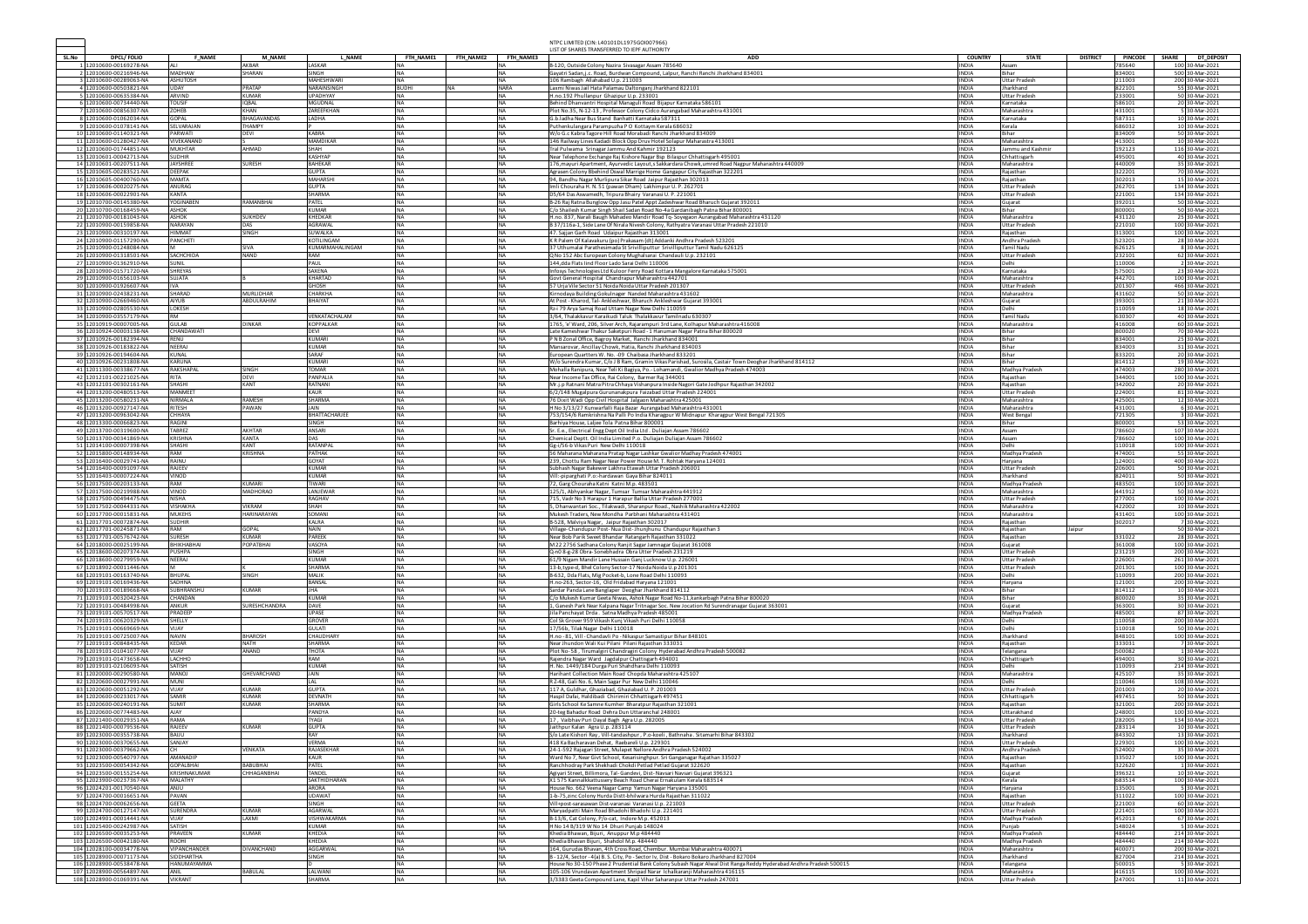| 109 12029200-00036078-NA                                                         | <b>MUKHRAM</b>                     |                      | CHOUDHARY                      | <b>INA</b>              | <b>NA</b>              | 58, Man Singh Pura, Tonk Road, Jaipur Rajasthan 302015                                                                                                                              | <b>INDIA</b>                 | Rajasthan                                   | 302015           | 14 30-Mar-2021                     |
|----------------------------------------------------------------------------------|------------------------------------|----------------------|--------------------------------|-------------------------|------------------------|-------------------------------------------------------------------------------------------------------------------------------------------------------------------------------------|------------------------------|---------------------------------------------|------------------|------------------------------------|
| 110 12029900-00004482-NA                                                         | <b>KOMAL</b>                       |                      | MADNANI                        | <b>NA</b>               | <b>NA</b>              | C-7, 219-b Lawrence Road Delhi 110035                                                                                                                                               | <b>INDIA</b>                 | Delhi                                       | 110035           | 214 30-Mar-2021                    |
| 111 12029900-00004537-NA<br>112 12029900-00004581-NA                             | PREM<br>SHALLEY                    |                      | LATA<br><b>SHARMA</b>          | <b>NA</b><br>NA         | NA<br>NA               | C-7/219b Block C-7 Keshav Puram Delhi 110035<br>F-47 Kamla Nagar Delhi 110007                                                                                                       | INDIA<br><b>INDIA</b>        | Delhi                                       | 110035<br>10007  | 214 30-Mar-2021<br>100 30-Mar-2021 |
| 113 12029900-00382621-NA                                                         | SANJAY                             | KUMAR                | <b>JAISWAL</b>                 | <b>NA</b>               | <b>NA</b>              | H N 402/2b Behind Govt Primary School Nr Anandpur Satsang Ashram Devnagar Sonepat Haryana 131001                                                                                    | <b>INDIA</b>                 | Jelhi<br>Haryana                            | 131001           | 15 30-Mar-2021                     |
| 114 12029900-01464391-NA                                                         | JUNE                               |                      | SINGH                          | NA.                     | <b>NA</b>              | No 5 Station Road D Cantt Raj Rife Centre New Delhi 110010                                                                                                                          | <b>INDIA</b>                 | Delhi                                       | 110010           | 10 30-Mar-2021                     |
| 115 12029900-01510986-NA                                                         | <b>SHABIR</b>                      | AHMED                | KHAN                           | NA                      | <b>NA</b>              | M 14 Pinira Pole Delhi New Delhi 110049                                                                                                                                             | INDIA                        | Delhi                                       | 10049            | 60 30-Mar-2021                     |
| 116 12029900-02038274-NA                                                         | PRADEEP                            | KUMAR                | SINHA                          | NA                      | <b>NA</b>              | Milanpally Kishanganj Kishanganj Bihar 855107                                                                                                                                       | <b>INDIA</b>                 | Jharkhand                                   | 855107           | 5 30-Mar-2021                      |
| 117 12029900-02412969-NA<br>118 12029900-03177390-NA                             | RAVI<br>MANO1                      | KUMAR<br>KUMAR       | <b>NITTALA</b><br>MALVIYA      | <b>NA</b><br><b>NA</b>  | <b>NA</b><br><b>NA</b> | Wipro Technologies 70/1234 & 84/1234 Post Box No 10019 Keonics Electronics City Bangalore Karnataka 560100                                                                          | <b>INDIA</b><br><b>INDIA</b> | Karnataka<br><b>Uttar Prades</b>            | 560100<br>211003 | 20 30-Mar-2021<br>110 30-Mar-2021  |
| 119 12029900-03650037-NA                                                         | NAVEEN                             |                      | <b>KUMAR</b>                   | NA                      | <b>NA</b>              | 514 Malviya Nagar Allahabad Uttar Pradesh 211003<br>215 Dda Flats Jaidev Park East Punjabi Bagh New Delhi New Delhi 110026                                                          | INDIA                        | Delhi                                       | 110026           | 1 30-Mar-2021                      |
| 120 12029900-03738749-NA                                                         | SACHIN                             |                      | <b>KHANNA</b>                  | <b>NA</b>               | <b>NA</b>              | 0m Prakash Khanna Chacha Prata Baritu Road Ranchi Jharkhand 834008                                                                                                                  | INDIA                        | Bihar                                       | 834008           | 50 30-Mar-2021                     |
| 121 12029900-03898774-NA                                                         | SNEH                               |                      | <b>TIWARI</b>                  | <b>NA</b>               | <b>NA</b>              | 1/31 Vikas Khand Gomti Nagar Lucknow Uttar Pradesh 226010                                                                                                                           | <b>INDIA</b>                 | <b>Uttar Pradesh</b>                        | 226010           | 25 30-Mar-2021                     |
| 122 12029900-03999200-NA                                                         | <b>JASBIR</b>                      | SINGH                | KHANUJA                        | NA.                     | <b>NA</b>              | S 481 Ff Gk 1 New Delhi 110048                                                                                                                                                      | <b>INDIA</b>                 | Delhi                                       | 110048           | 50 30-Mar-2021                     |
| 123 12029900-04075744-NA                                                         | <b>SEEMA</b>                       | PRADIP<br>DEVI       | SHAH<br>DABLA                  | <b>NA</b><br><b>NA</b>  | NA<br><b>NA</b>        | E/702 Sharanam 4 Nr Hetvi Tower Vejalpur Ahmedabad Gujarat 380015                                                                                                                   | <b>INDIA</b><br><b>INDIA</b> | Gujarat                                     | 380015           | 35 30-Mar-2021                     |
| 124 12029900-04165929-NA<br>125 12029900-04268895-NA                             | <b>SUSHEELA</b><br>SMRITI          |                      | <b>JAIN</b>                    | <b>NA</b>               | <b>NA</b>              | 166 Pkt 25 Sector 24 Rohini Delhi 110085<br>Smriti Jain W/o AK Jain 9/1 Sec 3 Rajinder Nagar Shahibabad Ghaziabad Uttar Pradesh 201005                                              | <b>INDIA</b>                 | Delhi<br><b>Uttar Pradesh</b>               | 110085<br>201005 | 100 30-Mar-2021<br>30 30-Mar-2021  |
| 126 12029900-04310197-NA                                                         | SACHIN                             | <b>CAMLAKAR</b>      | YASATWAR                       | <b>NA</b>               | NA                     | : C/o Arvind Anant Shewale Plot No 6 Krishna Mandir Bhadra Lal Darwaza Ahmedabad Gujarat 38000                                                                                      | INDIA                        | Gujarat                                     | 380001           | 20 30-Mar-2021                     |
| 127 12029900-04886918-NA                                                         | ASHOKBHA                           | KALUBHAI             | KAKADIYA                       | NA                      | NA                     | 21 Swami Narayan Nagar,1 Opp Mahila Swami Narayan Temple Dabholi Char Rasta Ved Road Surat Gujarat 395004                                                                           | <b>INDIA</b>                 | Gujarat                                     | 395004           | 20 30-Mar-2021                     |
| 128 12030700-00075318-NA                                                         | PITLA                              |                      | NARAHARI                       | <b>NA</b>               | <b>NA</b>              | HNo:4-68 Po:nyavanandi Via:dharpally Nizamabad Dist Ap 503165                                                                                                                       | <b>INDIA</b>                 | <b>Telangana</b>                            | 503165           | 30 30-Mar-2021                     |
| 129 12030700-00149356-NA                                                         | HIMMATHI AI<br>MANISHA             |                      |                                | <b>INA</b>              | <b>NA</b>              | 1-1-84 Phulong Road Nizamabad Ap 503001                                                                                                                                             | <b>INDIA</b>                 | Telangana                                   | 503001           | 200 30-Mar-2021                    |
| 130 12032700-00081464-NA<br>131 12032700-00108238-NA                             | RAKESH                             | UMAR                 | <b>AGARWAL</b><br>SRIVASTAVA   | NA<br>NA                | <b>NA</b><br><b>NA</b> | 33/4 Kabeer Nagar Varanasi U.p. 221005<br>368, Labour Colony Rae Bareli U.p. 229001                                                                                                 | INDIA<br>INDIA               | <b>Uttar Prades</b><br><b>Uttar Pradesh</b> | 221005<br>229001 | 380 30-Mar-2021<br>50 30-Mar-2021  |
| 132 12032700-00227361-NA                                                         | <b>BEENA</b>                       |                      | <b>JOSHI</b>                   | <b>NA</b>               | <b>NA</b>              | Venus Garments Near Dainik Jagran, Tallital Nainital Uttrakhand 263002                                                                                                              | <b>INDIA</b>                 | Uttarakhand                                 | 263002           | 28 30-Mar-2021                     |
| 133 12033000-00013208-NA                                                         | SATYAVATI                          | <b>JAYAKLIMAR</b>    |                                | <b>NA</b>               | <b>NA</b>              | C3 - Swapna Shilp Apartments, Near Ongc Colony, Chandkheda, Ahmedabad Gujarat 382424                                                                                                | <b>INDIA</b>                 | Gujarat                                     | 382424           | 50 30-Mar-2021                     |
| 134 12033200-00381715-NA                                                         | <b>SWAMIDAS</b>                    | <b>HARANDAS</b>      | SAINI                          | NA                      | <b>NA</b>              | A-3 Narayan Apptt Near Bhagwavidyalay Hirawadi Ahmedabad Gujarat 382345                                                                                                             | INDIA                        | Gujarat                                     | 382345           | 10 30-Mar-2021                     |
| 135 12033200-01328544-NA                                                         | ANKIT                              | <b>DIGAMBER</b>      | JAIN<br>DALAL                  | <b>NA</b><br><b>NA</b>  | <b>NA</b><br><b>NA</b> | 71 Aashirwad Willa Nipania Indore Indore Madhya Pradesh 452027<br>Sajanan Baha Dresses Mondha Road, Basmath Maharashtra 431512                                                      | <b>INDIA</b>                 | Madhya Pradesh                              | 452027           | 10 30-Mar-2021<br>5 30-Mar-2021    |
| 136 12033200-01514516-NA<br>137 12033200-01642331-NA                             | ARUN<br>NILESHKUMAR                |                      | GANGWAR                        | <b>NA</b>               | <b>NA</b>              | Mu Talod Taluka Talod Talod Gujarat 383215                                                                                                                                          | <b>INDIA</b><br><b>INDIA</b> | Maharashtra<br>Gujarat                      | 431512<br>383215 | 30 30-Mar-2021                     |
| 138 12033200-01711652-NA                                                         | <b>GOPAL</b>                       | KRISHNA              | GAUR                           | <b>NA</b>               | NA                     | Nirmala Sadan Shanti Nagar Nr Emmanuel School Dadwara Kota Jn-2 Kota Rajasthan 324002                                                                                               | <b>INDIA</b>                 | Rajasthan                                   | 324002           | 50 30-Mar-2021                     |
| 139 12033200-01781144-NA                                                         | <b>ANITA</b>                       |                      | GOYAL                          | <b>NA</b>               | <b>NA</b>              | G-1 /171 Uttam Nagar New Delhi 110058                                                                                                                                               | <b>INDIA</b>                 | Jelhi                                       | 110058           | 50 30-Mar-2021                     |
| 140 12033200-02037526-NA                                                         | <b>BHARATBHA</b>                   | DAYARHAI             | PATEL                          | <b>NA</b>               | NA                     | C 39 Purvi Soc Hira Baug Varachha Road Surat Gujarat 395006                                                                                                                         | <b>INDIA</b>                 | Gujarat                                     | 395006           | 1 30-Mar-2021                      |
| 141 12033200-02112812-NA                                                         | <b>ASHRAF</b><br>PRANAV            | SALIM<br>KUMAR       | <b>MOTIWALA</b>                | NA                      | NA                     | 108 Kambekar St Vanraja Bldg 2nd Floor Block No-3a Mumbai Maharashtra 400003                                                                                                        | INDIA                        | Maharashtra                                 | 400003           | 100 30-Mar-2021                    |
| 142 12033200-02535065-NA<br>143 12033200-02630072-NA                             | PATEL                              | RAKESHKUMAR          | PANDEY                         | <b>NA</b><br><b>NA</b>  | <b>NA</b><br><b>NA</b> | 62 Pratappur Vill Maranchi Anchal Mokama Patna Bihar 380331<br>648 Nagali Nagar Kuvasana Visnagar Mehsana Gujarat 382465                                                            | INDIA<br><b>INDIA</b>        | Gujarat<br>Guiarat                          | 380331<br>382465 | 200 30-Mar-2021<br>10 30-Mar-2021  |
| 144 12033200-03258856-NA                                                         | SHILPA                             | ANAND                | KAMRI F                        | <b>NA</b>               | <b>NA</b>              | R N 4 Bhaskar Bhoir Chwal S N Dube Road Rawal Pada Dahisar (e) Mumbai Maharashtra 400068                                                                                            | <b>INDIA</b>                 | Maharashtra                                 | 820004           | 25 30-Mar-2021                     |
| 145<br>2033200-03385813-NA                                                       | <b>USHA</b>                        |                      | NARANG                         | NA                      | <b>NA</b>              | H No 861/262 Kirti Nagar Ferozepur City Ferozepur Punjab 152002                                                                                                                     | INDIA                        | Punjab                                      | 152002           | 24 30-Mar-2021                     |
| 146 12033200-03766331-NA                                                         |                                    |                      | THIRUMOORTH                    | <b>NA</b>               | <b>NA</b>              | 14/1 Olappalayam Mukasi Pidariyur Po Chennimalai Perundurai Tk Erode Dist Erode Tamilnadu 638051                                                                                    | <b>INDIA</b>                 | <b>Tamil Nadu</b>                           | 638051           | 24 30-Mar-2021                     |
| 147 12033200-07470311-NA                                                         | <b>KULDEEPAK</b>                   | RAM                  | <b>GUPTA</b>                   | <b>NA</b>               | <b>NA</b>              | 215 Sarai Thok West Hardoi Uttar Pradesh 241001                                                                                                                                     | INDIA                        | Uttar Pradesh                               | 241001           | 9 30-Mar-2021                      |
| 148 12033400-00003293-NA<br>149 12033500-00136038-NA                             | <b>DAYAWATI</b><br>SANJAY          | <b>ANDITRAO</b>      | RAKHONDE                       | <b>NA</b><br>NA         | <b>NA</b><br><b>NA</b> | Rz C41 Mahavir Enclave New Delhi 110045<br>Aral Tq Basmath Aral Maharashtra 431512                                                                                                  | <b>INDIA</b><br><b>INDIA</b> | <b>Delhi</b><br>Maharashtra                 | 110045<br>431512 | 100 30-Mar-2021<br>17 30-Mar-2021  |
| 150 12033500-00430670-NA                                                         | GOPAL                              | VANDKUMAR            | CHIDRAWAR                      | <b>NA</b>               | <b>NA</b>              | Main Road Jintur Jintur Maharashtra 431509                                                                                                                                          | <b>INDIA</b>                 | Maharashtra                                 | 431509           | 100 30-Mar-2021                    |
| 151 12033500-00962264-NA                                                         | <b>RAKESH</b>                      |                      | <b>KUMAR</b>                   | <b>NA</b>               | <b>NA</b>              | Taalab Road Advocate Colony Ambah Madhya Pradesh 476111                                                                                                                             | <b>INDIA</b>                 | Madhya Pradesi                              | 476111           | 100 30-Mar-2021                    |
| 152 12033500-01470012-NA                                                         | MINAKSHI                           |                      | JAIN                           | NA                      | NA                     | H No 29 Mohalla Raja Ram 1 Bara Bazar Khatauli Uttar Pradesh 251201                                                                                                                 | INDIA                        | <b>Uttar Pradesh</b>                        | 251201           | 50 30-Mar-2021                     |
| 153 12033500-01610786-NA                                                         | ANARKALI                           |                      |                                | <b>NA</b>               | NA                     | Balwar Ganj Jaunpur Jaunpur Jaunpur Uttar Pradesh 222201                                                                                                                            | INDIA                        | <b>Uttar Pradesh</b>                        | 222201           | 100 30-Mar-2021                    |
| 154 12033500-01923534-NA                                                         | SARIKA                             |                      | <b>AGARWAL</b>                 | <b>INA</b>              | <b>NA</b>              | Near Gopal Dharamshala Moh-ther Sambhal Distt. Moradabad Sambhal U.p. 244302                                                                                                        | <b>INDIA</b>                 | Uttar Pradesh                               | 244302           | 100 30-Mar-2021                    |
| 155 12034400-00372515-NA<br>156 12034500-00345581-NA                             | <b>ASHOKBHAI</b>                   |                      | SUTARIYA                       | <b>NA</b><br>NA         | <b>NA</b><br><b>NA</b> | 153 - Virat Nagar, B/h Kapodra Spinning Mill, nr. Shree Ji Soc, L. H. Road, Surat Gujrat 395006<br>Vill-Panchpara (Nimtala) P.o. Radhadasi Howrah Wb 711109                         | <b>INDIA</b><br>INDIA        | Gujarat<br>West Benga                       | 395006<br>711109 | 100 30-Mar-2021<br>3 30-Mar-2021   |
| 157 12034500-00481891-NA                                                         | VISWAJIT                           |                      | SAHAY                          | <b>NA</b>               | <b>NA</b>              | Ors No 11/a, Street No 80 Chittaranjan Wb 713331                                                                                                                                    | <b>INDIA</b>                 | West Bengal                                 | 713331           | 25 30-Mar-2021                     |
| 158 12034500-00642944-NA                                                         | AMIT                               |                      | PRASAD                         | <b>NA</b>               | <b>NA</b>              | Mohlichuwa Koldiha Giridih Giridih Jharkhand 815301                                                                                                                                 | <b>INDIA</b>                 | Bihar                                       | 815301           | 25 30-Mar-2021                     |
| 159 12034600-00089142-NA                                                         | MANISH                             | KUMAR                | SRIVASTAVA                     | <b>NA</b>               | <b>NA</b>              | 371 Nirala Nagar Raebareli U.p. 229001                                                                                                                                              | <b>INDIA</b>                 | <b>Uttar Pradesh</b>                        | 229001           | 80 30-Mar-2021                     |
| 160 12034800-00001721-NA                                                         | VIRENDRA                           |                      | MATTA                          | NA                      | <b>NA</b>              | D-22/14 A, Madhuban Mohalla North Ghonda Delhi 110053                                                                                                                               | INDIA                        | Delhi                                       | 110053           | 214 30-Mar-2021                    |
| 161 12034900-00009183-NA                                                         | NARESHRAJL<br>LAKSHMINARAYANA      |                      | <b>MUDUNUR</b>                 | <b>NA</b><br><b>NA</b>  | <b>NA</b><br><b>NA</b> | 34-5-18, Rajaji Street, Kakinada Andhra Pradesh 533001                                                                                                                              | <b>INDIA</b><br><b>INDIA</b> | Andhra Pradesh                              | 33001<br>515801  | 214 30-Mar-2021<br>25 30-Mar-2021  |
| 162 12035000-00269822-NA<br>163 12035000-00330937-NA                             | SHAILENDRA                         | KUMAR                | <b>JAISWAL</b>                 | <b>NA</b>               | <b>NA</b>              | H No 523 B Hanuman Nagar Guntakal Anantapur A.p. 51580:<br>258 Vairahana Allahabad Allahabad Uttar Pradesh 211003                                                                   | <b>INDIA</b>                 | Andhra Pradesh<br><b>Uttar Pradesh</b>      | 211003           | 14 30-Mar-2021                     |
| 164 12035000-00412697-NA                                                         | SHAILESH                           |                      |                                |                         |                        |                                                                                                                                                                                     |                              |                                             |                  | 2 30-Mar-2021                      |
|                                                                                  |                                    |                      |                                |                         |                        |                                                                                                                                                                                     |                              |                                             |                  |                                    |
| 165 12036000-00765033-NA                                                         | <b>MANNA</b>                       | <b>HOJRAJBHAI</b>    | KANANI<br>LAL                  | <b>NA</b><br><b>NA</b>  | <b>NA</b><br><b>NA</b> | Jawahar Co. Op Society Khodiyar Colony, Opp Sodha School Jamnagar Gujarat 361006<br>A 55 Cisf Complex Ntpc Dibiyapur Near St Joseph School Auraiya Uttar Pradesh 206244             | INDIA<br><b>INDIA</b>        | Gujarat<br><b>Uttar Pradesh</b>             | 361006<br>206244 | 10 30-Mar-2021                     |
| 166 12036000-01293321-NA                                                         | SUPAL                              |                      | PRADHAN                        | <b>NA</b>               | <b>NA</b>              | 8 A/3 Yadaval Street Aminjikarai Chennai Tamil Nadu 600029                                                                                                                          | <b>INDIA</b>                 | Tamil Nadu                                  | 600029           | 35 30-Mar-2021                     |
| 167 12036000-01467086-NA                                                         | DEEPTI                             |                      | BASANI                         | <b>NA</b>               | NA                     | 2 7 1172 Waddepalli Waddepalli Block 7 Waddepalli Back Side Of Mandal Office Hanamkonda Andhra Pradesh 506370                                                                       | INDIA                        | Telangana                                   | 506370           | 5 30-Mar-2021                      |
| 168 12036900-00096534-NA                                                         | CHAKKA                             |                      | KRISHNA                        | <b>NA</b>               | NA                     | H No 9-30-1a Besthavarapeta Post Prakasam District Andhra Pradesh 523334                                                                                                            | <b>INDIA</b>                 | Andhra Pradesh                              | 523334           | 25 30-Mar-2021                     |
| 169 12036900-00124949-NA                                                         | SONTI<br>RAMA                      | NAGA<br><b>SWAMY</b> | BHUSHANAM                      | <b>NA</b>               | <b>NA</b>              | D No 5-121/1 Gowda Peta Penamuluru Krishna District Andhra Pradesh 521139                                                                                                           | <b>INDIA</b>                 | Andhra Pradesh                              | 521139           | 130 30-Mar-2021                    |
| 170 12038100-00028140-NA<br>171 12038100-00048163-NA                             | <b>MURALI</b>                      | KRISHNARJUNA         | <b>KUDIRE</b><br>RAO           | <b>NA</b><br><b>NA</b>  | <b>NA</b><br><b>NA</b> | Q No G/d-145 Ganga Colony Ramakrishnapur Adilabad Dist Ramakrishnapur Andhra Pradesh 504301<br>H No 11-21/2 Hcl Nagar Near K L Reddy Nagar Mallapur Hyderabad Andhra Pradesh 500076 | <b>INDIA</b><br>INDIA        | Telangana<br>Telangana                      | 504301<br>500076 | 15 30-Mar-2021<br>40 30-Mar-2021   |
| 172 12038100-00052275-NA                                                         | PARTHA                             | SARATHI              | PALCHOWDHURY                   | <b>NA</b>               | <b>NA</b>              | Ramkrishna Palli Kalna Road Burdwan Burdwan West Bengal 713101                                                                                                                      | INDIA                        | <b>West Bengal</b>                          | 713101           | 10 30-Mar-2021                     |
| 173 12038100-00055715-NA                                                         | SATYANARAYANA                      | <b>MURTHY</b>        |                                | <b>NA</b>               | <b>NA</b>              | 6-1-190/17 Flat 101 Near Eedgah Padnarao Nagar Secunderabad Andhra Pradesh 500025                                                                                                   | <b>INDIA</b>                 | Telangana                                   | 500025           | 20 30-Mar-2021                     |
| 174 12038100-00099721-NA                                                         | VELUVALI                           | VEERA                | VENKATASATYASURYASUBRAHMANYINA |                         | <b>NA</b>              | D No 3-10 Kolanka Yanam East Godavari District Kolanka Andhra Pradesh 533464                                                                                                        | <b>INDIA</b>                 | Andhra Pradesh                              | 533464           | 15 30-Mar-2021                     |
| 175 12038200-00099735-NA                                                         |                                    |                      | SOPINATH<br><b>NAYAK</b>       | NA                      | <b>NA</b>              | 6/881, E.b. Colony Paramathi Road . Namakkal Tamil Nadu 637001                                                                                                                      | INDIA<br><b>INDIA</b>        | <b>Tamil Nadu</b>                           | 37001            | 5 30-Mar-2021                      |
| 176 12038400-00024960-NA<br>177 12038400-00303776-NA                             | SARADA<br>MINAKETAN                | PRASANNA             | <b>DEHURY</b>                  | <b>NA</b><br><b>NA</b>  | <b>NA</b><br><b>NA</b> | Ananta Nagar 5th Lane P.o. - Komapalli Dist. - Ganjam Berhampur Orissa 760005<br>Or. No. B/155 Sector-01 Rourkela Orissa 769008                                                     | <b>INDIA</b>                 | Orissa<br>Orissa                            | 760005<br>769008 | 20 30-Mar-2021<br>10 30-Mar-2021   |
| 178 12038400-00803863-NA                                                         |                                    |                      | PADMAIA                        | <b>NA</b>               | <b>NA</b>              | D.no.-16/3/542 Muthyalapalam Ramalingapuram Nellore Andhra Pradesh 524001                                                                                                           | <b>INDIA</b>                 | Andhra Pradesh                              | 524001           | 10 30-Mar-2021                     |
| 179 12038400-00966792-NA                                                         | <b>GAURI</b>                       | SHANKAR              | SINGH                          | NA                      | <b>NA</b>              | H No-174 Bhrigu Asharam Satani Sarai Ballia Uttar Pradesh 277001                                                                                                                    | INDIA                        | <b>Uttar Pradesh</b>                        | 277001           | 2 30-Mar-2021                      |
| 180 12038400-01090890-NA                                                         | SANDHYA<br>ANUMALA                 | RAMA                 | TOPPO<br>RAO                   | NA<br><b>NA</b>         | <b>NA</b>              | 3/26 Central Avenue Durgapur West Bengal 713204                                                                                                                                     | INDIA<br><b>INDIA</b>        | West Bengal                                 | 713204           | 24 30-Mar-2021                     |
| 181 12039100-00017251-NA<br>182 12039800-00049015-NA                             | VIJAY                              | <b>UMAR</b>          | SINGH                          | NA                      | <b>NA</b><br>NA        | H No 5-1/6 Mellacheruvu Nalgonda Dist Andhra Pradesh 508252                                                                                                                         | INDIA                        | Telangana<br><b>Uttar Prades</b>            | 508252<br>226016 | 20 30-Mar-2021<br>10 30-Mar-2021   |
| 183 12039800-00074240-NA                                                         | SANDEEP                            |                      | JAIN                           | <b>NA</b>               | NA                     | C-2390, Indira Nagar Lucknow U.p. 226016<br>14, Anand Puri Anand Puri, Kanpur U.p. 208023                                                                                           | INDIA                        | <b>Jttar Pradesh</b>                        | 208023           | 50 30-Mar-2021                     |
| 184 12041900-00052877-NA                                                         | SANDEEP                            |                      | <b>KUMAR</b>                   | <b>NA</b>               | <b>NA</b>              | 168 Pkt 3 Sector 24 Rohini New Delhi 110085                                                                                                                                         | <b>INDIA</b>                 | Delhi                                       | 110085           | 30 30-Mar-2021                     |
| 185 12043300-00055697-NA                                                         | <b>RAMESH</b>                      | KUMAR                | <b>RATRE</b>                   | NA.                     | <b>NA</b>              | W No 20 Sanjay Ward Nr G P O Harda M P 461331                                                                                                                                       | <b>INDIA</b>                 | Madhya Pradesh                              | 461331           | 90 30-Mar-2021                     |
| 186 12043700-00168251-NA                                                         | SADHNA                             | <b>HANDANMAL</b>     | SHRIVASTVA                     | <b>NA</b>               | <b>NA</b>              | Shrivastava Sadan, Dadwara, Post Office Road, Kota Jn., Kota Rajasthan 324002                                                                                                       | INDIA<br><b>INDIA</b>        | Rajasthan<br>Maharashtra                    | 324002           | 142 30-Mar-2021                    |
| 187 12044500-00027098-NA<br>188 12044700-00437832-NA                             | BHIKCHAND<br>RAMBIR                | SINGH                | LODHA                          | NA<br><b>NA</b>         | <b>NA</b><br><b>NA</b> | Main Road, Kalamb, Ta: Kalamb, Dist Osmanabad Kalamb Maharashtra 413507<br>B-460, Nfl Township, Viiaipur Guna Mp 473111                                                             | <b>INDIA</b>                 | Madhya Pradesh                              | 413507<br>473111 | 20 30-Mar-2021<br>50 30-Mar-2021   |
| 189 12044700-00570037-NA                                                         | <b>RAVINDER</b>                    | KUMAR                | AGGARWAL                       | <b>NA</b>               | <b>NA</b>              | National Insurance Co Red Sq. Mkt Hisar Hisar Haryana 125001                                                                                                                        | <b>INDIA</b>                 | Haryana                                     | 125001           | 2 30-Mar-2021                      |
| 190 12044700-00818990-NA                                                         | SUKUMARAM                          |                      |                                | NA                      | <b>NA</b>              | Qtr No 208 D Mw Line 512 Army Base Wksp Kirkee Pune Maharashtra 411003                                                                                                              | INDIA                        | Maharashtra                                 | 411003           | 9 30-Mar-2021                      |
| 191 12044700-00893564-NA                                                         | ZAHURUL                            | AMIN                 | KHAN                           | <b>NA</b>               | <b>NA</b>              | Sangam Bhawan, Opp.dr.middhas Clinic, Phalke Ki Goth, Lashkar Gwalior Madhya Pradesh 474001                                                                                         | INDIA                        | Madhya Pradesh                              | 474001           | 50 30-Mar-2021                     |
| 192 12044700-00990131-NA                                                         | <b>HEMANSHL</b><br><b>LAXMIRAL</b> | HARI                 | PATEL<br><b>VFI ANKAR</b>      | <b>NA</b><br><b>NA</b>  | <b>NA</b><br><b>NA</b> | A/p Bhamaiya, Ta-bardoli, Dt-Surat Bardoli Guiarat 394335<br>A-12, shukratara Sant Janabai Path Vile Parle East Mumbai Maharashtra 400057                                           | <b>INDIA</b><br><b>INDIA</b> | Guiarat<br>Maharashtra                      | 394335<br>400057 | 8 30-Mar-2021<br>2 30-Mar-2021     |
| 193 12044700-01162847-NA<br>194<br>12044700-01201216-NA                          | <b>GOPAL</b>                       | <b>CRISHANA</b>      | PARIHAR                        | NA                      | <b>NA</b>              | 47, Sadar Bazar, Manasa Neemuch Madhya Pradesh 458110                                                                                                                               | INDIA                        | Madhya Prades                               | 458110           | 25 30-Mar-2021                     |
| 195 12044700-01257139-NA                                                         | <b>TAJINDER</b>                    | SINGH                | SAHNI                          | <b>NA</b>               | <b>NA</b>              | 985 Hamilton Road Kashmere Gate Delhi Delhi 110006                                                                                                                                  | <b>INDIA</b>                 | Delhi                                       | 110006           | 57 30-Mar-2021                     |
| 196 12044700-01845534-NA                                                         | RAJESH                             | KUMAR                | SINGH                          | <b>NA</b>               | NA                     | H. No. 46 Village Malaypur Po. Malapur Jamvi Bihar 81200                                                                                                                            | INDIA                        | Bihar                                       | 812001           | 4 30-Mar-2021                      |
| 197 12044700-01936026-NA                                                         | <b>BHUPESH</b>                     | <b>ASUDEV</b>        | BARI                           | NA                      | NA                     | Gidc Iii Phase Umbergaon Umbergaon Umbergaon Gujarat 396165                                                                                                                         | INDIA                        | Sujarat                                     | 396165           | 60 30-Mar-2021                     |
| 198 12044700-01968413-NA                                                         | LALITBHA<br>GANGA                  | NARANBHAI            | <b>CHABHADIYA</b><br>CHOUDHARY | <b>INA</b><br><b>NA</b> | NA<br><b>NA</b>        | Bayayada Para Desai Vadi Jetour Jetour Guiarat 360370<br>South Chandmari Road Patna Bihar 800020                                                                                    | <b>INDIA</b><br><b>INDIA</b> | Gujarat<br>Bihar                            | 360370<br>800020 | 14 30-Mar-2021<br>4 30-Mar-2021    |
| 199 12044700-02101491-NA                                                         |                                    |                      |                                |                         |                        |                                                                                                                                                                                     |                              |                                             |                  |                                    |
| 201 12044700-02435247-NA                                                         | SARMISTHA                          |                      | BHATTACHARYA                   | NA                      | <b>NA</b>              | Teghoria. R K Pally 24pgs Kolkata West Bengal 700150                                                                                                                                | INDIA                        | <b>West Bengal</b>                          | 700150           | 3 30-Mar-2021                      |
| 202 12044700-03002223-NA                                                         | SREEDHAR                           |                      | KORI                           | NA                      | <b>NA</b>              | TV 302, RTP S Colony Shakti Nagar Raichur Karnataka 584170                                                                                                                          | <b>INDIA</b>                 | Karnataka                                   | 584170           | 12 30-Mar-2021                     |
| 203 12044700-03490946-NA                                                         | JAMSHEED                           |                      |                                | <b>NA</b>               | <b>NA</b>              | Chandana 38/2150 Edakkad Kozhikode Kerala 673005                                                                                                                                    | <b>INDIA</b>                 | Kerala                                      | 673005           | 25 30-Mar-2021                     |
| 204 12044700-03696481-NA                                                         | <b>IITENDER</b><br>PUNEET          |                      | SINGH<br>OHRI                  | <b>NA</b><br>NA         | <b>NA</b>              | D529 D-block Sector-1 Rohini 110085                                                                                                                                                 | <b>INDIA</b><br>INDIA        | Delhi<br>Delhi                              | 110085<br>10091  | 5 30-Mar-2021                      |
| 205 12044700-04842637-NA<br>206 12044700-05380211-NA                             | RAVJI                              | DAMJI                | CHAWDA                         | <b>NA</b>               | <b>NA</b><br><b>NA</b> | 144 Nirman Appartments Mayur Phase 1 Extn New Delhi 110091<br>Ground Floor Velji Patra Chawl B S Todankar Marg Elphinston Road Elphinston E Mumbai Maharashtra 400013               | <b>INDIA</b>                 |                                             | 400013           | 1 30-Mar-2021<br>13 30-Mar-2021    |
| 207 12047600-00152785-NA                                                         | <b>BINDU</b>                       |                      | PRABHAKARAN                    | <b>NA</b>               | <b>NA</b>              | Kottilingal Valappil House Karikkad P O Thrissur Kerala 680519                                                                                                                      | <b>INDIA</b>                 | Maharashtra<br>Kerala                       | 680519           | 25 30-Mar-2021                     |
| 208 12048800-00004289-NA                                                         |                                    |                      | SRIRAM                         | <b>NA</b>               | <b>NA</b>              | 30 Gopuram Lakshmi Flats 2nd Street, lakshmi Nagar Alwarthiru Nagar Anex Chennai Tamil Nadu 600087                                                                                  | <b>INDIA</b>                 | Tamil Nadu                                  | 600087           | 44 30-Mar-2021                     |
| 209 12048800-00028798-NA                                                         |                                    | GANAPATHY            | VELCHAMY                       | NA                      | <b>NA</b>              | No-47 Jk Nagar Kajamalai Post Trichy Tamil Nadu 620023                                                                                                                              | INDIA                        | <b>Tamil Nadu</b>                           | 620023           | 40 30-Mar-2021                     |
| 210 12049000-00002251-NA                                                         | <b>MAHESH</b>                      |                      | <b>GUPTA</b>                   | <b>NA</b>               | <b>NA</b>              | A - 85, Vishal Enclave Ist Floor, Rajouri Garden Delhi 110027                                                                                                                       | <b>INDIA</b>                 | Delhi                                       | 110027           | 10 30-Mar-2021                     |
| 211 12051400-00075134-NA                                                         | DEEKONDA<br>RACHANA                |                      | <b>THIRUPATHI</b><br>AGRAWAL   | <b>NA</b><br><b>NA</b>  | <b>NA</b><br><b>NA</b> | 19-8-118/5, Laxmi Nagar, . Godavarikhani Andhra Pradesh 505209                                                                                                                      | <b>INDIA</b><br><b>INDIA</b> | Telangana<br><b>Uttar Pradesh</b>           | 505209<br>221001 | 214 30-Mar-2021<br>75 30-Mar-2021  |
| 212 12059100-00001725-NA<br>213 12059100-00003298-NA                             | SARVESH                            | UMAR                 | PANDEY                         | NA                      | NA                     | D-47/222 Ramapura Varanasi U.p 221001<br>284, Mustafabad Chaubepur Varanasi U.p 221104                                                                                              | <b>INDIA</b>                 | <b>Uttar Pradesh</b>                        | 221104           | 64 30-Mar-2021                     |
| 214 12059100-00067352-NA                                                         | SHRIKANT                           |                      | <b>MAHESHWARI</b>              | <b>NA</b>               | <b>NA</b>              | Mandi Naseeb Khan Jaunpur U.p. 222001                                                                                                                                               | <b>INDIA</b>                 | Uttar Pradesh                               | 222001           | 100 30-Mar-2021                    |
| 215 13011903-00063696-NA                                                         | <b>RAJKUMAR</b>                    | HARIHAR              | <b>MISHRA</b>                  | <b>NA</b>               | <b>NA</b>              | Housing Board Colony Mandla Mp 481661                                                                                                                                               | <b>INDIA</b>                 | Madhya Pradesh                              | 481661           | 25 30-Mar-2021                     |
| 216 13011903-00076188-NA                                                         | <b>USHA</b>                        |                      | <b>AGRAWAL</b>                 | NA                      | <b>NA</b>              | H. No. 1526/4. Wright Town . Jabalpur Madhya Pradesh 482001                                                                                                                         | INDIA                        | Madhya Pradesh                              | 482001           | 100 30-Mar-2021                    |
| 217 13011903-00082774-NA<br>218 13013800-00036046-NA<br>219 13016700-00157034-NA | <b>MATHEW</b><br>SHIVRAM           | CHACKO<br>DAMA       | PUTHUPARAMBIL<br>GHARAT        | <b>NA</b><br><b>NA</b>  | <b>NA</b><br><b>NA</b> | Oman Hardware Co.ltd., P O Box No:635, Postal Code:112 Ruwi Muscat Sultanate Of Oman 112<br>Chawl 2/5, Tata Colony Lake Road, Bhandup, Mumbai Maharashtra 400078                    | OMAN<br><b>INDIA</b>         | <b>NA</b><br>Maharashtra                    | 400078           | 134 30-Mar-2021<br>188 30-Mar-2021 |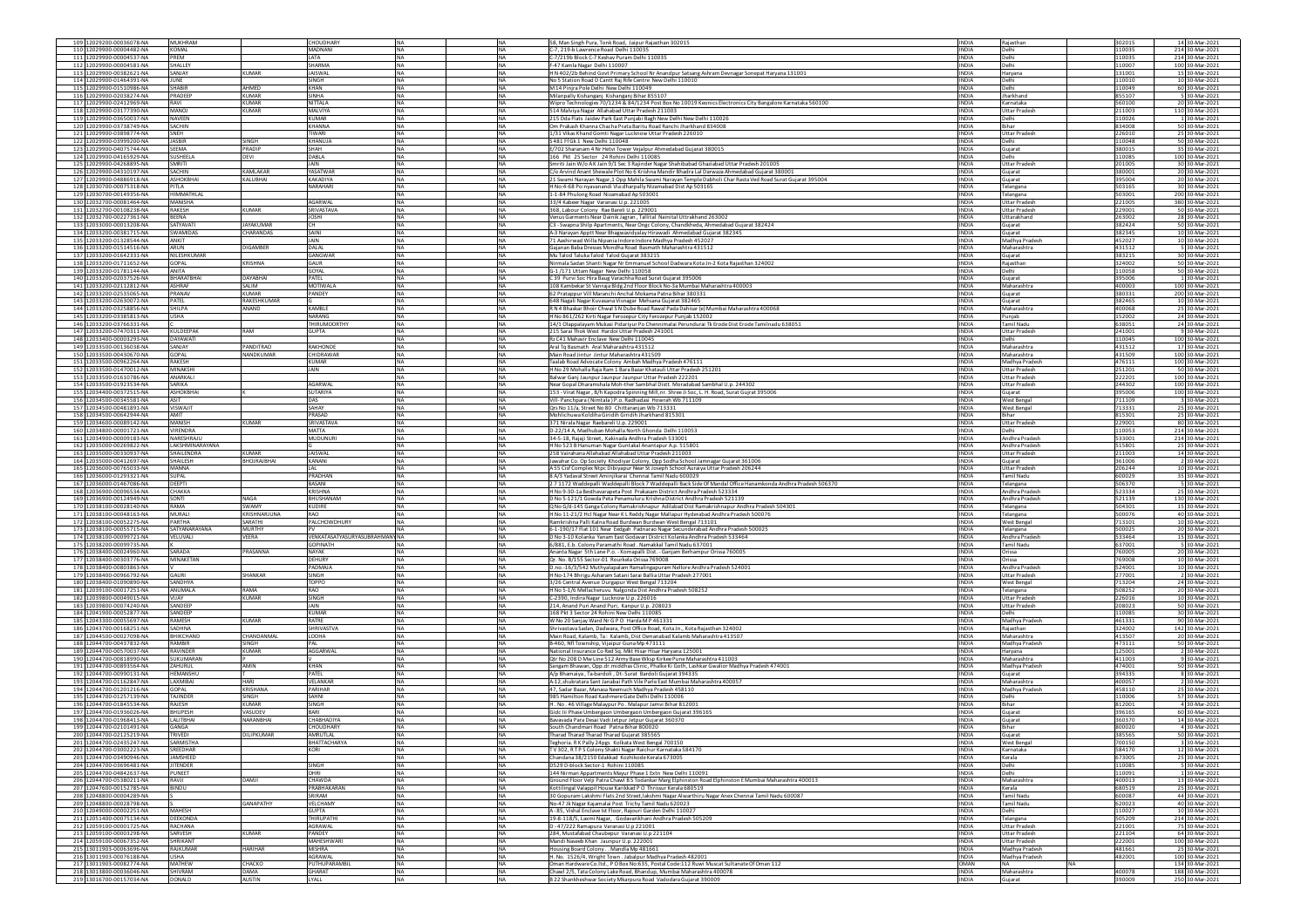|            | 220 13016700-00490248-NA                             | BHOGILAL                                   | KESHAVBHAI              | ROHIT                               | <b>INA</b>                  | <b>NA</b>              | Vankarvas Bhaili Vadodara Gujarat 391410                                                                                                                              | <b>INDIA</b>                 | Gujarat                                      | 391410           | 90 30-Mar-2021                      |
|------------|------------------------------------------------------|--------------------------------------------|-------------------------|-------------------------------------|-----------------------------|------------------------|-----------------------------------------------------------------------------------------------------------------------------------------------------------------------|------------------------------|----------------------------------------------|------------------|-------------------------------------|
|            | 221 13017600-00307315-NA<br>222 13019900-00092112-NA | SHAKUNTLA<br>RAJESH                        | RATILAL                 | DELAWALA                            | NA<br><b>INA</b>            | <b>NA</b><br>NA        | 22-a Vardhman Nagar Ajmer Road Jaipur Rajasthan C                                                                                                                     | <b>INDIA</b><br><b>INDIA</b> | Rajasthan<br>ljmer                           | 360001           | 214 30-Mar-2021<br>134 30-Mar-2021  |
|            | 223 13019900-00296007-NA                             | SHREYASH                                   | SHASHIKANT              | RAVAL                               | <b>NA</b>                   | <b>NA</b>              | Revakutir, Inside Raiyanaka, Tower, balachandanderjis Street Rajkot Gujarat 360001<br>Gaytri Lodge Station Road Jamjodhpur Gujarat 360000                             | <b>INDIA</b>                 | Gujarat<br>Gujarat                           | 360000           | 50 30-Mar-2021                      |
|            | 224 13023400-00156571-NA                             |                                            | BABU                    | OIHA                                | <b>NA</b>                   | <b>NA</b>              | At + Vill + Po - Kurmuri Distt - Bhojpur Bihar 802207                                                                                                                 | <b>INDIA</b>                 | Rihar                                        | 802207           | 20 30-Mar-2021                      |
|            | 225 13025900-00312557-NA                             | GAURI                                      |                         | PRASAD                              | NA                          | <b>NA</b>              | B 17/85 Tilbhandeshwar Varanasi Up 221010                                                                                                                             | <b>INDIA</b>                 | <b>Uttar Prades</b>                          | 221010           | 250 30-Mar-2021                     |
|            | 226 13031900-00040908-NA<br>227 13031900-00069577-NA | SHRIKRISHNA                                |                         | SATYARTHI<br>RAWAT                  | <b>NA</b><br><b>NA</b>      | <b>NA</b><br><b>NA</b> | Allahabad Bank Govind NagarKanpur U.p. 208006<br>152/2, J K Colony Jajmau . Kanpur Up 208010                                                                          | <b>INDIA</b><br><b>INDIA</b> | <b>Uttar Pradesh</b><br><b>Uttar Pradesh</b> | 208006<br>208010 | 134 30-Mar-2021<br>10 30-Mar-2021   |
|            | 228 13041400-00044484-NA                             | SHAMBHU                                    |                         | PRASAD                              | <b>NA</b>                   | <b>NA</b>              | Chhotui Pahari Soh Sarai Nalanda Bihar Sharif Bihar 803118                                                                                                            | <b>INDIA</b>                 | <b>Rihar</b>                                 | 803118           | 50 30-Mar-2021                      |
|            | 229 13041400-01906741-NA                             | ACHIN                                      | MADHUKARRAC             | TIRMARE                             | NA                          | <b>NA</b>              | Near Shani Mandir Sakkarsath Amravati Maharashtra 44460:                                                                                                              | INDIA                        | Maharashtra                                  | 444601           | 10 30-Mar-2021                      |
|            | 230 13041400-02281770-NA                             | GADAMSETTY                                 | SUNANDA                 | <b>KUMAR</b>                        | <b>INA</b>                  | <b>NA</b>              | 1st Floor 2 2nd Cross Ayyappa Lyt Behind Kmf Munnekolala Marathalli Bangalore Karnataka 560037                                                                        | <b>INDIA</b>                 | Karnataka                                    | 560037           | 16 30-Mar-2021                      |
|            | 231 13041400-03093150-NA<br>232 13041400-04286220-NA | RAHUL                                      | <b>BABULAL</b>          | <b>DAK</b><br>PARMAR                | <b>NA</b><br><b>NA</b>      | <b>NA</b><br><b>NA</b> | Malniya Chowk Kankroli Raisamand Raiasthan 301420                                                                                                                     | <b>INDIA</b><br><b>INDIA</b> | Raiasthan                                    | 301420<br>380005 | 10 30-Mar-2021                      |
|            | 233 13041400-04584129-NA                             | <b>JAGDISHKUMAR</b><br>ANIL                | KUMAR                   | NIGAM                               | NA                          | <b>NA</b>              | 24 Ishavashyam Co Op Soc Radhaswami Road Ranip Sabarmati Ahmedabad Gujarat 380005<br>House No 412 Katara Kiran Kalej Banda Uttar Pradesh 210001                       | <b>INDIA</b>                 | Gujarat<br><b>Uttar Pradesh</b>              | 210001           | 44 30-Mar-2021<br>100 30-Mar-2021   |
|            | 234 13041400-05723404-NA                             | GEORGE                                     |                         |                                     | <b>INA</b>                  | <b>NA</b>              | Nalonnil Puthen Purayil H Kariyambadi Po Palakkamoola Wayanad Kerala 673591                                                                                           | <b>INDIA</b>                 | Kerala                                       | 673591           | 37 30-Mar-2021                      |
|            | 235 13041400-05850224-NA                             | CHANDRA                                    | MOHAN                   | LIPADHYAY                           | <b>NA</b>                   | <b>NA</b>              | No 215 B Workshop Ke Opposite Mein Railway Workshop Ward No 16 Ladpura Kota Rajasthan 324006                                                                          | <b>INDIA</b>                 | Rajasthan                                    | 324006           | 20 30-Mar-2021                      |
|            | 236 13041400-06672229-NA                             | <b>IIGNESH</b>                             | RAMESHCHANDRA           | SHAH                                |                             | <b>NA</b>              | Sardar Chowk Po No 6 Dist Nandurbar Navapur Maharashtra 425418                                                                                                        | <b>INDIA</b>                 | Maharashtra                                  | 425418           | 15 30-Mar-2021                      |
| 238        | 237 16010100-00039201-NA                             | RAGHAV<br><b>PUSHPA</b>                    |                         | SWAMI<br>RANI                       | NA<br><b>NA</b>             | NA<br><b>NA</b>        | Old Mig No 4 W Block Keshav Nagar Juhi Gaushala Kanpur Up 208001<br>107 E Kalkaii New Delhi 110019                                                                    | INDIA<br><b>INDIA</b>        | <b>Jttar Pradesh</b><br>Delhi                | 208001<br>110019 | 214 30-Mar-2021<br>1 23-Mar-2021    |
| 239        |                                                      | <b>MADAN</b>                               | LAL                     | <b>SHARMA</b>                       | <b>NA</b>                   | <b>NA</b>              | E 107 Kalkaji New Delhi 110019                                                                                                                                        | <b>INDIA</b>                 | Delhi                                        | 110019           | 1 23-Mar-2021                       |
| 240        |                                                      | AJAY                                       |                         | <b>AIMANI</b>                       | NA                          | <b>NA</b>              | Wz-86a Lane No.26 School Road, Uttam Nagar Delhi 110059                                                                                                               | INDIA                        | Delhi                                        | 10059            | 1 23-Mar-2021                       |
| 241        |                                                      | SANKAR                                     |                         | TARAFDAR                            | <b>NA</b>                   | <b>NA</b>              | Vill Purba Para Po Madanpur Dist Nadia Madanpur 741245                                                                                                                | <b>INDIA</b>                 | <b>West Benga</b>                            | 741245           | 30 23-Mar-2021                      |
| 242<br>243 |                                                      | KRISHAN<br>SHEELA                          | <b>KUMAR</b>            | KHANDELWAL<br>RANI                  | <b>INA</b><br><b>INA</b>    | <b>NA</b><br><b>NA</b> | Wz 12 Gali No 1 Shiv Nagar Jail Road New Delhi 110058                                                                                                                 | <b>INDIA</b><br><b>INDIA</b> | Delhi<br>Punjab                              | 110058           | 1 23-Mar-2021<br>1 23-Mar-2021      |
| 244        |                                                      | SHEELA                                     |                         | RANI                                | NA                          | <b>NA</b>              | G No 6 Old Surya Nagari Iii Chowk Abohar Punjab 152116<br>G No 6 Old Surya Nagari Iii Chowk Abohar Punjab 152116                                                      | <b>INDIA</b>                 | Punjab                                       | 152116<br>152116 | 1 23-Mar-2021                       |
| 245        |                                                      | SHEELA                                     |                         | RANI                                | <b>NA</b>                   | <b>NA</b>              | 3 No 6 Old Surya Nagari Iii Chowk Abohar Punjab 152116                                                                                                                | <b>INDIA</b>                 | Punjab                                       | 152116           | 1 23-Mar-2021                       |
|            | 246 IN300011-10558194-NA                             | CHUNNI                                     | LAL                     | <b>GUPTA</b>                        | <b>NA</b>                   | <b>NA</b>              | 20.144 Patkapur Kanpur Kanpur 208001                                                                                                                                  | <b>INDIA</b>                 | <b>Uttar Pradesh</b>                         | 208001           | 134 13-APR-2021                     |
|            | 247 IN300020-11353005-NA<br>248 IN300020-11369485-NA | <b>MOHAMMED</b><br><b><i>RISHNAVEN</i></b> |                         | <b>AZMATHULLAH</b><br><b>JAJULA</b> | <b>NA</b><br>NA             | <b>NA</b><br><b>NA</b> | Iqbal Plaza Flat No 103 Millers Road Benson Town Bangalore 560034                                                                                                     | <b>INDIA</b><br>INDIA        | Karnataka<br>Andhra Pradesi                  | 560034<br>30044  | 34 13-APR-2021<br>214 13-APR-2021   |
|            | 249 IN300020-30196432-NA                             | <b>RAMGOPAI</b>                            |                         | <b>BOLISETTY</b>                    | <b>NA</b>                   | <b>NA</b>              | D No 22-11-12 Vempal Nagar Rhc Padagantyada Visakhapatnam 530044<br>1/21, Asaf Ali Road, New Delhi 110001                                                             | <b>INDIA</b>                 | Delhi                                        | 110001           | 214 13-APR-2021                     |
|            | 250 IN300095-10399958-NA                             | NEERA                                      |                         | CHHIBBER                            | <b>NA</b>                   | <b>NA</b>              | H No 1006, Tower - B Ajnara Pride, Sector - 4b Vasundhara Ghaziabad 201012                                                                                            | <b>INDIA</b>                 | Uttar Pradesh                                | 201012           | 107 13-APR-2021                     |
|            | 251 IN300095-11079188-NA                             | PRADEEP                                    |                         | VENKATESH                           | NA                          | NA                     | E-8, Ayur Vigyan Nagar (next To Ansal Plaza) Khel Gaon Marg New Delhi 110049                                                                                          | <b>INDIA</b>                 | delhi                                        | 10049            | 214 13-APR-2021                     |
|            | 252 IN300118-10074036-NA                             | <b>HARSH</b><br>VIKAS                      |                         | <b>GROVER</b><br>BANGA              | NA.<br><b>NA</b>            | NA<br><b>NA</b>        | 18/630 Joshi Road Karol Bagh New Delhi 110005                                                                                                                         | <b>INDIA</b><br><b>INDIA</b> | Delhi<br>Delhi                               | 110005           | 7 13-APR-2021<br>214 13-APR-2021    |
|            | 253 IN300118-10176312-NA<br>254 IN300118-10211471-NA |                                            |                         | <b>BASSI</b>                        | <b>NA</b>                   | <b>NA</b>              | A 290 Prashant Vihar Delhi 110034<br>39 Plot No 19/1 Lucky Home Co Op Society Sector 13 Rohini Delhi 110085                                                           | <b>INDIA</b>                 | Delhi                                        | 110034<br>110085 | 214 13-APR-2021                     |
|            | 255 IN300118-10249265-NA                             | PUNEET                                     |                         | GARG                                | NA                          | <b>NA</b>              | A 31/33b Netaji Gali Moujpur Delhi 110053                                                                                                                             | <b>INDIA</b>                 | Delhi                                        | 10053            | 134 13-APR-2021                     |
|            | 256 IN300118-10271226-NA                             | KRISHAN                                    | LAL                     | ANAND                               | NA                          | <b>NA</b>              | House No 559 Ward No 23 New Abadi Arjun Nagar Behind Liberty Cinema Rohtak Haryana 124001                                                                             | <b>INDIA</b>                 | Haryana                                      | 124001           | 214 13-APR-2021                     |
|            | 257 IN300118-10316498-NA                             | PARVESH                                    |                         | <b>TYAG1</b><br><b>KHOSLA</b>       | <b>NA</b><br><b>NA</b>      | <b>NA</b><br><b>NA</b> | W Z92 Budhela Vikaspuri New Delhi 110018                                                                                                                              | <b>INDIA</b><br><b>INDIA</b> | Delhi                                        | 110018           | 35 13-APR-2021                      |
|            | 258 IN300118-10318018-NA<br>259 IN300118-10337573-NA | SANJEEV                                    |                         | DADHEECH                            | NA                          | <b>NA</b>              | Shri Prem Kumar Khosla 5 C/72 Nit Haryana Faridabad 121001<br>- 57 Express Apartments 4 Mayur Kunj Near Noida Polish Check Post Delhi 110096                          | INDIA                        | Haryana<br>Delhi                             | 121001<br>10096  | 134 13-APR-2021<br>100 13-APR-2021  |
|            | 260 IN300118-10631927-NA                             | SANTOSH                                    |                         |                                     | <b>NA</b>                   | <b>NA</b>              | Flat No 23 North Campus Dwarka N S I T New Delhi 110045                                                                                                               | <b>INDIA</b>                 | Delhi                                        | 110045           | 7 13-APR-2021                       |
|            | 261 IN300118-10672760-NA                             | RAKESH                                     | <b>KUMAR</b>            | SRIVASTAVA                          | <b>INA</b>                  | <b>NA</b>              | B 145 Sector 19 Noida 201301                                                                                                                                          | <b>INDIA</b>                 | <b>Uttar Pradesh</b>                         | 201301           | 34 13-APR-2021                      |
|            | 262 IN300118-10674896-NA                             | VIPIN                                      |                         | KUMAR                               | <b>NA</b>                   | <b>NA</b>              | Mohalla Mothar Pura Shikarpur Bulandshahr 202395                                                                                                                      | <b>INDIA</b>                 | <b>Uttar Pradesh</b>                         | 202395           | 214 13-APR-2021                     |
|            | 263 IN300118-10730710-NA<br>264 IN300118-10734127-NA | SUSHMITA<br>FARZANA                        |                         | MAJUMDAR<br><b>BEGUM</b>            | NA<br><b>INA</b>            | <b>NA</b><br><b>NA</b> | Flat No -k 4 Indraprastha Appts 114 Ip Extn Patparganj Delhi 110092<br>7159 Beriwala Bagh Pul Bangash Delhi 110006                                                    | <b>INDIA</b><br><b>INDIA</b> | Delhi<br>Jelhi                               | 110092<br>110006 | 107 13-APR-2021<br>214 13-APR-2021  |
|            | 265 IN300118-10734143-NA                             | ABDULLA                                    |                         |                                     | <b>NA</b>                   | <b>NA</b>              | 1103 Kishan Ganj Teliwara Delhi 110006                                                                                                                                | <b>INDIA</b>                 | Delhi                                        | 10006            | 214 13-APR-2021                     |
|            | 266 IN300118-10734150-NA                             | FAZAL                                      |                         | AHMED                               | NA                          | <b>NA</b>              | 7159 Beriwala Bagh Pul Bangash Delhi 110006                                                                                                                           | <b>INDIA</b>                 | Delhi                                        | 10006            | 214 13-APR-2021                     |
|            | 267 IN300118-10739532-NA                             | ANAND                                      |                         |                                     | <b>NA</b>                   | <b>NA</b>              | House No 96 Laxmi Bai Nagar New Delhi 110023                                                                                                                          | <b>INDIA</b>                 | Delhi                                        | 110023           | 56 13-APR-2021                      |
|            | 268 IN300118-10745366-NA                             | VIBHA<br><b>MANMEET</b>                    |                         | SINGH                               | <b>NA</b><br><b>NA</b>      | <b>NA</b><br><b>NA</b> | H No 73 Gali No 6 Prem Nagar Karawal Nagar Delhi 110094                                                                                                               | <b>INDIA</b><br><b>INDIA</b> | Delhi                                        | 110094<br>110028 | 134 13-APR-2021                     |
|            | 269 IN300118-10830270-NA<br>270 IN300118-10855873-NA | <b>MENGHA</b>                              | <b>SINGH</b>            | LOHARIA                             | NA                          | <b>NA</b>              | Y 9 Ashoka Complex Ground Floor Loha Mandi Naraina New Delhi 110028<br>T102 Baba Farid Puri West Patel Nagar New Delhi 110008                                         | INDIA                        | Delhi<br>Delhi                               | 10008            | 100 13-APR-2021<br>450 13-APR-2021  |
|            | 271 IN300118-11015075-NA                             | ANEESH                                     |                         | <b>ISSAR</b>                        | <b>NA</b>                   | <b>NA</b>              | C 618 Sushant Lok-1 Gurgaon 122002                                                                                                                                    | <b>INDIA</b>                 | Haryana                                      | 122002           | 60 13-APR-2021                      |
|            | 272 IN300126-10016068-NA                             | HARNAM                                     |                         | SINGH                               | <b>NA</b>                   | <b>NA</b>              | J-255 Paharpur Road Calcutta 700024                                                                                                                                   | <b>INDIA</b>                 | <b>West Bengal</b>                           | 700024           | 206 13-APR-2021                     |
|            | 273 IN300142-10144452-NA                             | NERGISH                                    | <b>NA2</b>              | <b>TARAPOREWALA</b>                 | <b>NA</b>                   | <b>NA</b>              | G 2/g 4, Cuffe Castle, 7th Floor Cuffe Parade Colaba Mumbai 400005                                                                                                    | <b>INDIA</b>                 | Maharashtra                                  | 400005           | 114 13-APR-2021                     |
|            | 274 IN300142-10249587-NA<br>275 IN300159-10083671-NA | DEEPIKA<br><b>VIKI</b>                     | NDUSTRIES               | MADHOK<br>LIMITED                   | NA<br><b>NA</b>             | <b>NA</b><br><b>NA</b> | Flat No 1 Khursheed - Abad Opp Washington House Altamount Road Mumbai 400026<br>New No.22, Old No.12, I Cross Street C I T Colony Mylapore Chennai 600004             | <b>INDIA</b><br><b>INDIA</b> | Maharashtra<br>Tamil Nadu                    | 400026<br>600004 | 214 13-APR-2021<br>4500 13-APR-2021 |
|            | 276 IN300175-10289303-NA                             |                                            |                         |                                     |                             |                        |                                                                                                                                                                       |                              |                                              |                  |                                     |
|            |                                                      | THIYAGARAJAN                               |                         |                                     | <b>NA</b>                   | <b>NA</b>              | 29. Sarojini Street Chokkikulam Madurai 625002                                                                                                                        | <b>INDIA</b>                 | Tamil Nadu                                   | 625002           | 1 13-APR-2021                       |
|            | 277 IN300175-10449297-NA                             | PONMURUGAN                                 |                         |                                     | NA                          | <b>NA</b>              |                                                                                                                                                                       | <b>INDIA</b>                 | <b>Tamil Nadu</b>                            | 629701           |                                     |
|            | 278 IN300175-10540183-NA                             | <b>SEKAR</b>                               |                         |                                     | NA                          | NA                     | Elanthaiyadivilai Agatheeswaram Post Kanyakumari 629701<br>48, Bye Pass Road Kodumudi Erode District 638151                                                           | INDIA                        | <b>Tamil Nadu</b>                            | 638151           | 50 13-APR-2021<br>20 13-APR-2021    |
|            | 279 IN300183-12475014-NA                             | <b>NALLAPATI</b>                           |                         | VIJAYALAKSHMI                       | <b>NA</b>                   | <b>NA</b>              | Flat No 2/8 Unique Apartments House No 3 Nehru Nagar First Street Adyar Chennai 600020                                                                                | <b>INDIA</b>                 | Tamil Nadu                                   | 600020           | 10 13-APR-2021                      |
|            | 280 IN300183-13255553-NA                             | SHYAM                                      |                         | KISHOR                              | <b>NA</b>                   | <b>NA</b>              | 115 COM G Ghate Ist FIr 20 Cross 6th Phase K R Layout J P Nagar Bangalore Karnataka 560078                                                                            | <b>INDIA</b>                 | Karnataka                                    | 560078           | 10 13-APR-2021                      |
|            | 281 IN300206-10249739-NA                             | PREM<br>MEENAKSH                           | LATA                    | <b>JAIN</b><br><b>MITTAL</b>        | NA                          | <b>NA</b>              | C/o R K Enterprise B 8-9/775, Sanjay Place (opp Sant Patrics Girls Jr College) Agra (Uttar Pradesh) 282002<br>162 Sector - 9 Faridabad Haryana 121002                 | <b>INDIA</b>                 | <b>Uttar Pradesh</b><br>Haryana              | 282002           | 100 13-APR-2021                     |
|            | 282 IN300206-10271996-NA<br>283 IN300206-10398136-NA | KULDEEP                                    | SINGH                   | PARIHAR                             | <b>NA</b><br><b>INA</b>     | <b>NA</b><br><b>NA</b> | C - 62 Mandakini Apartments Pitampura Delhi 110034                                                                                                                    | <b>INDIA</b><br><b>INDIA</b> | Delhi                                        | 121002<br>10034  | 107 13-APR-2021<br>14 13-APR-2021   |
|            | 284 IN300206-10557983-NA                             | <b>UMESH</b>                               |                         | KUMAR                               | <b>INA</b>                  | <b>NA</b>              | Goodwill Apartment Sector - Xiii Flat No - 67 Rohini, Delhi 110085                                                                                                    | <b>INDIA</b>                 | Delhi                                        | 110085           | 300 13-APR-2021                     |
|            | 285 IN300206-10631062-NA                             | GENDA                                      |                         | RAM                                 | NA                          | <b>NA</b>              | A-14 loc Colony Bijwasan Delhi 110061                                                                                                                                 | <b>INDIA</b>                 | Delhi                                        | 10061            | 214 13-APR-2021                     |
|            | 286 IN300206-10633808-NA<br>287 IN300206-10710825-NA | DEEPAK<br>USHA                             | <b>SWAROOP</b><br>KIRAN | <b>GUPTA</b><br>GOEL                | N <sub>A</sub><br><b>NA</b> | <b>NA</b><br><b>NA</b> | 8 - 690 Phase - I, Trans Yamuna Colony Ram Bagh, Agra Uttar Pradesh 282006<br>D - 241 Phase - I Ashok Vihar Delhi 110052                                              | <b>INDIA</b><br><b>INDIA</b> | <b>Uttar Pradesh</b><br>Delhi                | 282006<br>110052 | 100 13-APR-2021<br>75 13-APR-2021   |
|            | 288 IN300206-10760175-NA                             | LALIT                                      | <b>MOHAN</b>            | <b>MEHTA</b>                        | <b>NA</b>                   | <b>NA</b>              | C - 1/23 Bapa Nagar New Delhi 110003                                                                                                                                  | <b>INDIA</b>                 | Delhi                                        | 110003           | 214 13-APR-2021                     |
|            | 289 IN300206-10764635-NA                             | USHA                                       |                         | <b>SHARMA</b>                       | NA                          | <b>NA</b>              | 158/2 Railway Colony Kishan Ganj Delhi 110007                                                                                                                         | INDIA                        | Delhi                                        | 10007            | 134 13-APR-2021                     |
|            | 290 IN300206-10772635-NA                             | ARUN<br><b>HRUSIKESH</b>                   |                         | MISRA<br>DAS                        | <b>NA</b><br><b>INA</b>     | <b>NA</b><br><b>NA</b> | 301 - 305, Lsc Block - C, Mohan Place Saraswati Vihar Delhi 110034                                                                                                    | <b>INDIA</b><br><b>INDIA</b> | Delhi<br><b>Uttar Pradesh</b>                | 110034<br>201002 | 107 13-APR-2021                     |
|            | 291 IN300206-10773040-NA<br>292 IN300206-10777045-NA | FAISAL                                     |                         | HUSSAIN                             | NA                          | NA                     | R - 1/77 Raj Nagar Ghaziabad Uttar Pradesh 201002                                                                                                                     | INDIA                        |                                              | 10006            | 268 13-APR-2021<br>14 13-APR-2021   |
|            | 293 IN300206-10961430-NA                             | ANITA                                      |                         | AHUJA                               | <b>INA</b>                  | NA                     | 3651 Pahari Dhiraj Bara Hindu Rao, Sadar Bazar Delhi 110006<br>R-7/182 Raj Nagar Flat No - 201, Ghaziabad Uttar Pradesh 201001                                        | <b>INDIA</b>                 | <b>Uttar Pradesh</b>                         | 201001           | 50 13-APR-2021                      |
|            | 294 IN300214-10447615-NA                             | SOHA                                       |                         | CHOPRA                              | <b>NA</b>                   | <b>NA</b>              | 10 D Dda Flats Masjid Moth New Delhi 110048                                                                                                                           | <b>INDIA</b>                 | Jelhi                                        | 10048            | 214 13-APR-2021                     |
|            | 295 IN300214-10729816-NA                             | RAKHI                                      |                         | <b>BAID</b><br>DHINGRA              | <b>NA</b>                   | <b>NA</b>              | 1001 Meghmalhar Bhatar Char Rasta Surat 395001                                                                                                                        | <b>INDIA</b>                 | Gujarat                                      | 395001           | 175 13-APR-2021                     |
|            | 296 IN300214-10765232-NA<br>297 IN300214-10816858-NA | AKHTAR                                     |                         | PARVEZ                              | NA<br>NA                    | <b>NA</b><br><b>NA</b> | 351-c Dilshad Garden J And K Pocket Delhi 110095<br>Z-326/3 Okhla Main Road Jamia Nagar Friends Colony New Delhi 110025                                               | <b>INDIA</b><br><b>INDIA</b> | Delhi<br>Delhi                               | 110095<br>10025  | 73 13-APR-2021<br>1 13-APR-2021     |
|            | 298 IN300214-10940178-NA                             |                                            | <b>SUDHA</b>            | DEVI                                | <b>NA</b>                   | <b>NA</b>              | W 1/2 Police Colony Andrews Gani New Delhi 110049                                                                                                                     | <b>INDIA</b>                 | Delhi                                        | 110049           | 2 13-APR-2021                       |
|            | 299 IN300214-11102474-NA                             | GALIRAV                                    | RAKESH                  | DESAI                               | <b>INA</b>                  | <b>NA</b>              | 322 Desaipura Nandurbar 425412                                                                                                                                        | <b>INDIA</b>                 | Maharashtra                                  | 425412           | 107 13-APR-2021                     |
|            | 300 IN300214-12241480-NA<br>301 IN300214-12979466-NA | RINIVAS<br>SUDHA                           |                         | RAVIKANTI                           | NA<br><b>NA</b>             | <b>NA</b>              | H No 8 5 161 1 Lakshminagar Karimnagar Andhra Pradesh 505001<br>Qtr No B416 Nehru Nagar Kusmunda Sec L Korba Chhattisgarh 495454                                      | <b>INDIA</b><br><b>INDIA</b> | Telangana                                    | 605001<br>495454 | 15 13-APR-2021                      |
|            | 302 IN300214-13345949-NA                             | ADESH                                      |                         | CHAUHAN<br><b>TYAGI</b>             | <b>NA</b>                   | <b>NA</b><br><b>NA</b> | B.84 Tons Colony Dakoathar Debradun 248125                                                                                                                            | <b>INDIA</b>                 | Chhattisgarh<br>Uttarakhand                  | 248125           | 350 13-APR-2021<br>10 13-APR-2021   |
|            | 303 IN300214-13908387-NA                             | <b>HIMANSU</b>                             | <b>SEKHAR</b>           | SAHOO                               | <b>NA</b>                   | <b>NA</b>              | Sector 5 Qrs No A/90 Rourkela 769002                                                                                                                                  | <b>INDIA</b>                 | Orissa                                       | 769002           | 25 13-APR-2021                      |
|            | 304 IN300214-13972171-NA                             | VENITA                                     |                         | WADI                                | NA                          | <b>NA</b>              | Bp 121 Shalimar Bagh West Delhi 110088                                                                                                                                | <b>INDIA</b>                 |                                              | 110088           | 44 13-APR-2021                      |
|            | 305 IN300214-16687478-NA                             |                                            |                         | <b>JUMANGALI</b>                    | NA                          | <b>NA</b>              | 7 Padma Nagar Rakkipalayam Narasimanaicken Palayam Coimbatore Tamilnadu 641031                                                                                        | <b>INDIA</b>                 | amil Nadu                                    | 641031           | 12 13-APR-2021                      |
|            | 306 IN300239-10681083-NA<br>307 IN300239-10859574-NA | KRISHNA<br>KAMULUTHA                       |                         |                                     | <b>NA</b>                   | <b>NA</b>              | 22 1 241 Kali Kaber Ward 22 Chaderghat Hyderabad Hyderabad 500024                                                                                                     | <b>INDIA</b><br><b>INDIA</b> | <b>Telangana</b><br><b>Tamil Nadu</b>        | 500024<br>625513 | 280 13-APR-2021                     |
|            | 308 IN300239-10936048-NA                             | PALIVELA                                   | SATYA                   | PRIYA                               | <b>NA</b>                   | NA<br>NA               | New No.14w, Municipal Pettai Street Bodinayakanur Theni Dist Tamilnadu 625513<br>Flat 10, Dolphin Apts 1 SR Nagar, bk Guda Hyderabad 500038                           | <b>INDIA</b>                 | lelangana                                    | 500038           | 100 13-APR-2021<br>100 13-APR-2021  |
|            | 309 IN300239-10941942-NA                             | VIJAYAN                                    |                         |                                     | <b>NA</b>                   | <b>NA</b>              | A.16, kudremukh Colony, 2nd Block, Koramangala Bangalore 560034                                                                                                       | <b>INDIA</b>                 | Karnataka                                    | 560034           | 100 13-APR-2021                     |
|            | 310 IN300239-10977992-NA                             | MOHAN                                      | KUMAR                   |                                     | <b>NA</b>                   | <b>NA</b>              | No. 840, 6th Main W.c.road, Near Modi Eye Hospital, Mahalakshmipuram Bangalore 560086                                                                                 | <b>INDIA</b>                 | Karnataka                                    | 560086           | 100 13-APR-2021                     |
|            |                                                      | <b>ASHWATHAMMA</b>                         |                         |                                     |                             |                        | ai Usz Agri                                                                                                                                                           |                              | Karnataka                                    |                  |                                     |
|            | 312 IN300239-11193240-NA<br>313 IN300239-11321199-NA | SHASHI                                     | KANT                    | CHOLA                               | <b>NA</b><br><b>NA</b>      | <b>NA</b><br><b>NA</b> | No.297, Ground Floor, Sri M Vishwershwaraiah Road, Balaji Layout, Kodigehali Bangalore 560092<br>Ad/ 92b Shalimar Bagh Delhi 110088                                   | <b>INDIA</b><br><b>INDIA</b> | Delhi                                        | 560092<br>10088  | 50 13-APR-2021<br>7 13-APR-2021     |
|            | 314 IN300239-12214757-NA                             | PUNIT                                      |                         | MAINI                               | <b>NA</b>                   | <b>NA</b>              | 93/4 J.n. Babua Dutta Lane Howrah West Bengal 711101                                                                                                                  | <b>INDIA</b>                 | <b>West Bengal</b>                           | 711101           | 2 13-APR-2021                       |
|            | 315 IN300239-12376780-NA                             |                                            |                         | PREMALATHA                          | NA                          | <b>NA</b>              | Sh 4/18, drdo Township Phase 2, kagadasapura C V Raman Nagar Po Bangalore 560093                                                                                      | <b>INDIA</b>                 | Karnataka                                    | 560093           | 50 13-APR-2021                      |
|            | 316 IN300239-12759343-NA<br>317 IN300239-13346963-NA | MANIK<br>PRABIN                            | LAL                     | <b>GUPTA</b>                        | <b>NA</b><br><b>NA</b>      | <b>NA</b><br><b>NA</b> | Pura Dhakwa Bazar Aaspur Pratapearh 230124<br>Kannamparabath Pattanam Vadakkekara P O N Paravur 683522                                                                | <b>INDIA</b><br><b>INDIA</b> | <b>Uttar Pradesh</b><br>Kerala               | 230124<br>683522 | 10 13-APR-2021<br>4 13-APR-2021     |
|            | 318 IN300327-10094325-NA                             | SMRITIREKHA                                |                         | ALI                                 | <b>NA</b>                   | <b>NA</b>              | 86/1.sadar Boxi Lane Near-howrah Maidan Howrah 711101                                                                                                                 | <b>INDIA</b>                 | <b>West Bengal</b>                           | 711101           | 100 13-APR-2021                     |
|            | 319 IN300343-10206720-NA                             | <b>IIGNESH</b>                             |                         | SHAH                                | NA                          | <b>NA</b>              | C-401, Surya Puja Appt., Nr. Kala Sagar Tower, Jodhpur Cross Road, Ahmedabad. 380015                                                                                  | INDIA                        | Gujarat                                      | 380015           | 14 13-APR-2021                      |
|            | 320 IN300343-11075867-NA                             | CHETAN                                     | PRAHLADBHAI             | PUJARA                              | <b>NA</b>                   | <b>NA</b>              | 14, Yogeshwar Park, Near. I.o.c. Colony, Viramgam. 382150                                                                                                             | <b>INDIA</b>                 | Gujarat                                      | 382150           | 10 13-APR-2021                      |
|            | 321 IN300360-10147416-NA                             | SYED                                       |                         | ABBAS                               | <b>NA</b>                   | <b>NA</b>              | Q No Sd - 27 Srirampur Colony Dist Adilabad 504303                                                                                                                    | <b>INDIA</b>                 | Telangana                                    | 504303           | 161 13-APR-2021                     |
|            | 322 IN300360-10261142-NA<br>323 IN300360-21548084-NA | MUNNI<br>SWETNA                            | DEVI                    | SHAKYA<br>MAGO                      | <b>NA</b><br><b>NA</b>      | <b>NA</b><br><b>NA</b> | Lakkadkhana Ganj Mohalla Lashkar Gwalior 474001<br>Fd47 Pitam Pura New Delhi 110034                                                                                   | <b>INDIA</b><br><b>INDIA</b> | Madhya Pradesh<br>Delhi                      | 474001<br>110034 | 3 13-APR-2021<br>214 13-APR-2021    |
|            | 324 IN300360-22564080-NA                             | VIKRAMJIT                                  | SINGH                   | AHLUWALIA                           | <b>NA</b>                   | <b>NA</b>              | D 113 Sector 30 Noida 201301                                                                                                                                          | <b>INDIA</b>                 | <b>Uttar Pradesh</b>                         | 201301           | 500 13-APR-2021                     |
|            | 325 IN300378-10163576-NA                             | UI HASINI                                  |                         |                                     | <b>NA</b>                   | <b>NA</b>              | 17/1, I.s.ec Nagarabhavi Post Bangalore 560072                                                                                                                        | <b>INDIA</b>                 | Karnataka                                    | 560072           | 214 13-APR-2021                     |
|            | 326 IN300378-10199330-NA                             | MUNAGALA                                   |                         | SUJATHA                             | NA                          | <b>NA</b>              | D.no.6-7 Akkineni Purnachandra Rao Street Kamayyathopu Vijayawada 520007                                                                                              | <b>INDIA</b>                 | Andhra Pradesh                               | 520007           | 300 13-APR-2021                     |
|            | 327 IN300394-10745832-NA<br>328 IN300394-10959804-NA | HARJIT<br><b>THAMMANA</b>                  | SINGH                   |                                     | NA<br><b>NA</b>             | NA<br><b>NA</b>        | 2 D Srabha Nagar Ludhiana 141001                                                                                                                                      | <b>INDIA</b><br><b>INDIA</b> | Punjab<br>Andhra Pradesh                     | 141001<br>520010 | 214 13-APR-2021<br>50 13-APR-2021   |
|            | 329 IN300394-10991556-NA<br>330 IN300394-11287863-NA | KULBIR<br><b>ASHOK</b>                     | VELJI                   | <b>HEMALATHA</b><br>KAUR<br>RATHOD  | <b>NA</b><br>NA             | <b>NA</b><br><b>NA</b> | No 3 2nd Floor Bhagya Apartments Mogalrajapuram Vijayawada 520010<br>3 - Flower Dale Barewal Road Ludhiana 142027<br>C/o K L Tank Katras Road Matkuria Dhanbad 826001 | <b>INDIA</b><br><b>INDIA</b> | Punjab<br>Jharkhand                          | 142027<br>826001 | 14 13-APR-2021<br>25 13-APR-2021    |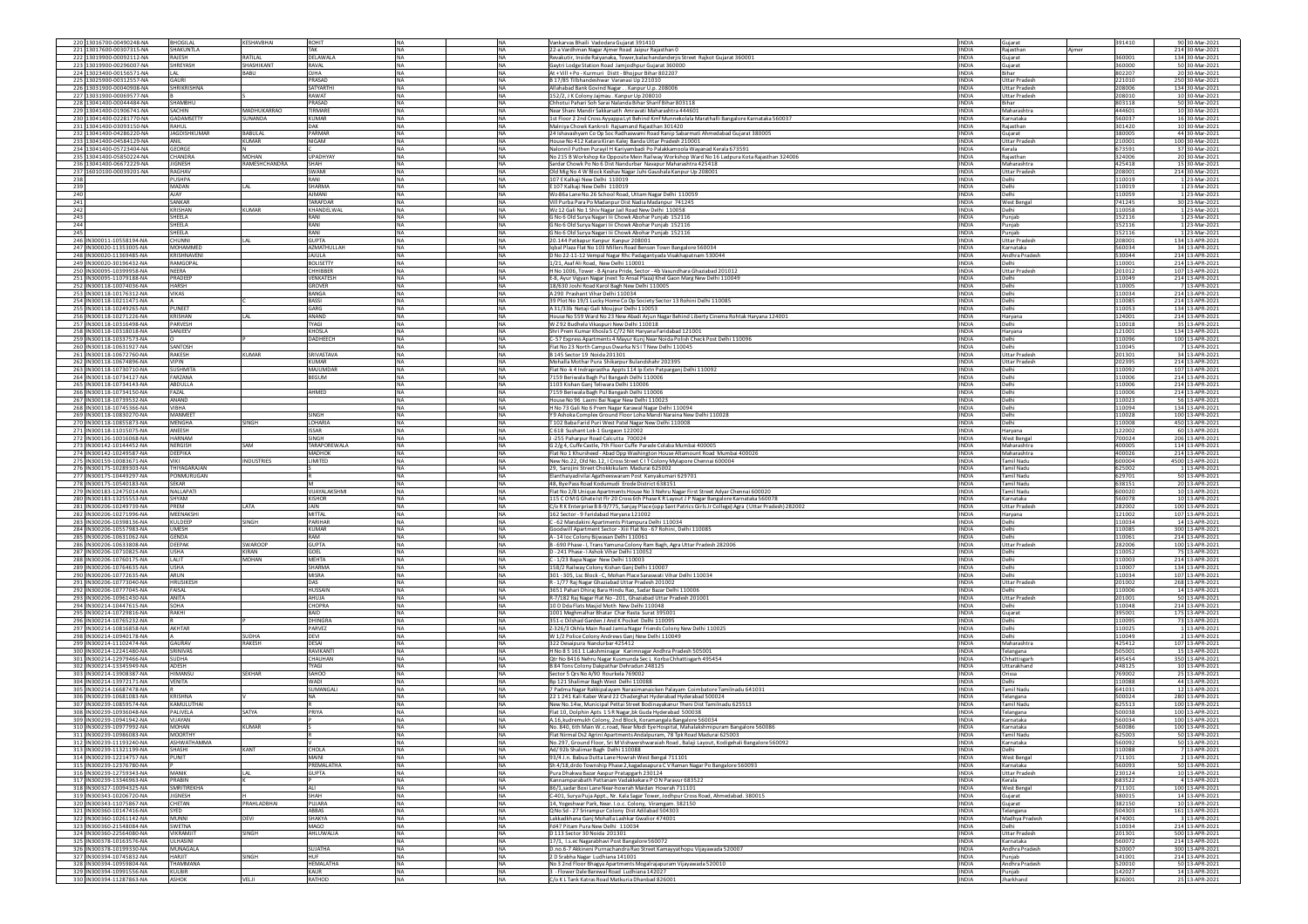| 331 IN300394-11459250-NA                             | KOLARKAR                        | DILIP               |                             | <b>NA</b>              | <b>NA</b>              | 19 L Rachana -apantment Cement Road Shivajinagar Nagpur 440010                                                                                   | <b>INDIA</b>                 | Maharashtra                          | 440010           | 10 13-APR-2021                     |
|------------------------------------------------------|---------------------------------|---------------------|-----------------------------|------------------------|------------------------|--------------------------------------------------------------------------------------------------------------------------------------------------|------------------------------|--------------------------------------|------------------|------------------------------------|
| 332 IN300394-11468473-NA                             | CHANDANA                        | <b>VENKATESWARA</b> | RAO                         | <b>NA</b>              | <b>NA</b>              | H No-a-474 Allwyn Colony Phase-i Kukatpally Hyderabad 500072                                                                                     | <b>INDIA</b>                 | Telangana                            | 500072           | 161 13-APR-2021                    |
| 333 IN300394-12008579-NA                             |                                 |                     | GANDHI                      | <b>NA</b>              | <b>NA</b>              | "Subash Illam "48 Sankar Nagar Srirangam Trichy 620006                                                                                           | <b>INDIA</b>                 | Tamil Nadu                           | 620006           | 400 13-APR-2021                    |
| 334 IN300394-12242205-NA                             | SANJEEV                         | ARACHAND            | BHARUKA                     | <b>NA</b>              | <b>NA</b>              | Bazar Peth Kannad Dist-aurangabad 431103                                                                                                         | <b>INDIA</b>                 | Maharashtra                          | 431103           | 50 13-APR-2021                     |
| 335 IN300394-12295969-NA<br>336 IN300394-12296003-NA | <b>INDIRA</b>                   |                     | PRASAD<br>PRASAD            | <b>NA</b>              | <b>NA</b>              | Jaiprakash Nagar Po And Dist Dhanbad Jharkhand 826001                                                                                            | <b>INDIA</b><br><b>INDIA</b> | Jharkhand<br>Jharkhand               | 826001<br>826001 | 100 13-APR-2021                    |
| 337 IN300394-12405599-N/                             |                                 |                     | RAMESH                      | NA.<br><b>NA</b>       | <b>NA</b><br><b>NA</b> | Jay Prakash Nagar Po And Dist Dhanbad Jharkhand 826001                                                                                           | <b>INDIA</b>                 | <b>Tamil Nadu</b>                    | 641041           | 100 13-APR-2021<br>14 13-APR-2021  |
| 338 IN300394-12477538-NA                             | PERLA                           |                     | <b>JAYAPRADA</b>            | <b>NA</b>              | <b>NA</b>              | 3 New No 7 3rd Street Gokulam Colony P N Pudur Coimbatore 641041<br>10-494 Opp To Uday Sat Vision Markapur 523316                                | <b>INDIA</b>                 | Andhra Pradesh                       | 523316           | 100 13-APR-2021                    |
| 339 IN300394-12488975-NA                             | PALWAI                          | VINAYA              | BABU                        | <b>NA</b>              | <b>NA</b>              | H No 8-91 Opp Vt Theatre Seetharampuram Miryalguda Dt Nalgonda 508207                                                                            | <b>INDIA</b>                 | Telangana                            | 508207           | 88 13-APR-2021                     |
| 340 IN300394-12578606-NA                             | VADLAMAN                        | SURYANARAYANA       | MURTHY                      | <b>NA</b>              | <b>NA</b>              | D No 3-321 8th Line Pandaripuram Chilakaluripeta Guntur AP 522616                                                                                | <b>INDIA</b>                 | Andhra Pradesi                       | 522616           | 14 13-APR-2021                     |
| 341 IN300394-12612642-NA                             | SHARMILA                        |                     | RAMAKRISHNAM                | NA                     | <b>NA</b>              | C/o Sri B N Badrinath 5-b 8th Block Kences Enclave North Usman Road 1 Ramakrishna St T-nagar Chennai 600017                                      | <b>INDIA</b>                 | <b>Tamil Nadu</b>                    | 600017           | 114 13-APR-2021                    |
| 342 IN300394-12748363-NA                             | PAVAN                           | KUMAR               | TADIKONDA                   | <b>NA</b>              | <b>NA</b>              | 10/402 Balaramunipet Machilipatnam 521001                                                                                                        | <b>INDIA</b>                 | Andhra Pradesh                       | 521001           | 10 13-APR-2021                     |
| 343 IN300394-12773469-NA                             | <b>JAGDISH</b>                  | PRASAD              | VERMA                       | <b>NA</b>              | <b>NA</b>              | Rz-i/101 West Sagar Pur New Delhi 110046                                                                                                         | <b>INDIA</b>                 | Delhi                                | 110046           | 214 13-APR-2021                    |
| 344 IN300394-12828972-NA                             | YOGESHWAR                       | SINGH               | RAWAT                       | NA.                    | <b>NA</b>              | 158 B Type B Bhel Colony Sector 17 Noida 201301                                                                                                  | <b>INDIA</b>                 | Uttar Pradesh                        | 201301           | 100 13-APR-2021                    |
| 345 IN300394-12829262-NA                             | SUMAN                           |                     | ANAND                       | <b>NA</b>              | <b>NA</b>              | Alaknanda Kalkaji New Delhi 110019                                                                                                               | <b>INDIA</b>                 | Delhi                                | 10019            | 214 13-APR-2021                    |
| 346 IN300394-13072507-NA                             | <b>GHANA</b>                    | SHYAM               | SAHOO                       | <b>NA</b>              | <b>NA</b>              | State Bank Of India RACP C Madhupatna Po-madhupatna Dist Cuttack 753010                                                                          | <b>INDIA</b>                 | Orissa                               | 753010           | 50 13-APR-2021                     |
| 347 IN300394-13357048-NA                             | PATEL                           | <b>JINESHKUMAR</b>  | <b>AMRATRHAI</b>            | <b>INA</b>             | <b>NA</b>              | At And Post Bhandu Ta Visnagar Dist Mehsana 380025                                                                                               | <b>INDIA</b>                 | Gujarat                              | 380025           | 50 13-APR-2021                     |
| 348 IN300394-13380579-NA<br>349 IN300394-13429537-NA | NAGESH                          | <b>UMAR</b>         | THIRDHALA<br><b>MARWAHA</b> | NA<br><b>NA</b>        | <b>NA</b><br><b>NA</b> | C/o LI C Of India Wyra Road Bo-khammam Khammam 507001<br>277 Lig Hastsal New Delhi 110059                                                        | <b>INDIA</b><br><b>INDIA</b> | Telangana                            | 507001<br>110059 | 21 13-APR-2021<br>70 13-APR-2021   |
| 350 IN300394-13439896-NA                             | SANDESH                         |                     | DESARDA                     | <b>NA</b>              | <b>NA</b>              | Plot No 24 N-1 A-Sector Cidco New Aurangabad 431015                                                                                              | <b>INDIA</b>                 | Delhi<br>Maharashtra                 | 431015           | 134 13-APR-2021                    |
| 351 IN300394-13504654-NA                             | HUMA                            | <b>KHATOONA</b>     | <b>IRSHAD</b>               | <b>NA</b>              | <b>NA</b>              | No-10 Kothari Road Nungambakkam Chennai 600034                                                                                                   | <b>INDIA</b>                 | Tamil Nadu                           | 600034           | 214 13-APR-2021                    |
| 352 IN300394-13676190-NA                             | <b>SUGATO</b>                   |                     | <b>GUPTA</b>                | NA                     | <b>NA</b>              | C-2068 Refinery Township Panipat 132001                                                                                                          | <b>INDIA</b>                 | Haryana                              | 132001           | 5 13-APR-2021                      |
| 353 IN300394-13718744-NA                             | BALENDU                         | <b>NATH</b>         | PANDEY                      | <b>NA</b>              | <b>NA</b>              | 79-a Janta Nagar B/h Ongc Colon Ankleshwar Dist Bharuch Gujarat 393010                                                                           | <b>INDIA</b>                 | Gujarat                              | 393010           | 214 13-APR-2021                    |
| 354 IN300394-13727608-NA                             |                                 |                     | PAULRAI                     | <b>NA</b>              | <b>NA</b>              | 363 Thiruhangal Road Opp Tneb Sivakasi 626123                                                                                                    | <b>INDIA</b>                 | Tamil Nadu                           | 626123           | 23 13-APR-2021                     |
| 355 IN300394-13757573-NA                             | ARVIND                          |                     | KHARE                       | <b>NA</b>              | <b>NA</b>              | Mig 19 Choubey Colony Chhatarpur 471001                                                                                                          | <b>INDIA</b>                 | Madhya Pradesh                       | 471001           | 107 13-APR-2021                    |
| 356 IN300394-13808159-NA                             | KALPANA                         |                     | PAUL                        | <b>NA</b>              | <b>NA</b>              | Mig-93 Adityapur-2 Jamshedpur 831013                                                                                                             | <b>INDIA</b>                 | Bihar                                | 831013           | 40 13-APR-2021                     |
| 357 IN300394-14067967-NA                             | LAXMINARAYAN                    | <b>ASARAM</b>       | CHANDAK                     | NA                     | <b>NA</b>              | Laxminarayan Asaram Chandak Rachna Colony Manwat Dist Parbhani 431505                                                                            | <b>INDIA</b>                 | Maharashtra                          | 431505           | 161 13-APR-2021                    |
| 358 IN300394-14084365-NA                             | DHEERAI                         |                     | CHINTAPALLI                 | <b>NA</b>              | <b>NA</b>              | Flat No 302, D No 33-18-4 Vemula Residency Ch Venkatakrishnaiah Street Suryaraopet Vijayawada 520002                                             | <b>INDIA</b>                 | Andhra Pradesh                       | 520002           | 100 13-APR-2021                    |
| 359 IN300394-14188573-NA                             |                                 |                     | KURENDRAN                   | <b>NA</b>              | <b>NA</b>              | 6/28 Edaya Melur Sivagangai Tk Sivagangai Dt 623560                                                                                              | <b>INDIA</b>                 | Tamil Nadu                           | 623560           | 5 13-APR-2021                      |
| 360 IN300394-14210244-NA                             | <b>MADHURI</b><br>PRAVINCHANDRA |                     | VANGA<br>BARFIWALA          | <b>NA</b><br><b>NA</b> | <b>NA</b><br><b>NA</b> | 16-2-754/a/38 Apau Colony Gaddiannaram Hyderabad 500001                                                                                          | <b>INDIA</b><br><b>INDIA</b> | Telangana                            | 500001           | 214 13-APR-2021<br>107 13-APR-2021 |
| 361 IN300394-14222866-NA                             |                                 |                     | VMALLIKARJUNARAC            | <b>NA</b>              | <b>NA</b>              | 11/1485 Kinar Bajar Nanavat Surat 395003                                                                                                         | <b>INDIA</b>                 | Gujarat<br>Andhra Pradesi            | 395003           | 214 13-APR-2021                    |
| 362 IN300394-14266944-NA<br>363 IN300394-14266985-NA |                                 | <b>URESH</b>        | <b>KUMAR</b>                | <b>NA</b>              | <b>NA</b>              | 6-19 Naidu Street Markapur Prakasam District 52331<br>D No-6-19 Naidu Street Markapur Prakasam Dist A P 523316                                   | <b>INDIA</b>                 | Andhra Pradesi                       | 523316<br>523316 | 214 13-APR-2021                    |
| 364 IN300394-14267589-NA                             | GOWDU                           | VENKATESWARA        | RAO                         | <b>NA</b>              | <b>NA</b>              | Divisional Engineer/central Stores Ort No Ae7 B-colony Rts-b Power House A P Genco Ramagundam 521456                                             | <b>INDIA</b>                 | Andhra Pradesh                       | 521456           | 214 13-APR-2021                    |
| 365 IN300394-14438446-NA                             | SARATA                          | <b>HANDRA</b>       | <b>NAYAK</b>                | <b>NA</b>              | <b>NA</b>              | 2rb/23 Sector-1 Ttps Talcher Tharmal Angul Orissa 759101                                                                                         | <b>INDIA</b>                 | Orissa                               | 759101           | 369 13-APR-2021                    |
| 366 IN300394-14444178-NA                             |                                 |                     | PANDU                       | <b>NA</b>              | <b>NA</b>              | H No-16-10-263 L B Nagar Godavarikhani-po Karimnagar Dt 505209                                                                                   | <b>INDIA</b>                 | Telangana                            | 505209           | 100 13-APR-2021                    |
| 367 IN300394-14468499-NA                             |                                 |                     | SHANKARAIAI                 | <b>NA</b>              | <b>NA</b>              | Plot No 2 Jaya Enclave New Bowenpally Secunderabad 500011                                                                                        | <b>INDIA</b>                 | Telangana                            | 500011           | 126 13-APR-2021                    |
| 368 IN300394-14471036-NA                             | MANO.                           | KUMAR               | SHARMA                      | <b>NA</b>              | <b>NA</b>              | 61-A Krishan Kunj Extn Laxmi Nagar Delhi 110092                                                                                                  | <b>INDIA</b>                 | Delhi                                | 110092           | 107 13-APR-2021                    |
| 369 IN300394-14471124-NA                             | <b>GURPAL</b>                   |                     | SINGH                       | <b>NA</b>              | <b>NA</b>              | I-iv/27-28 Nirmal Puri Lajpat Nagar New Delhi 110024                                                                                             | <b>INDIA</b>                 | Delhi                                | 110024           | 214 13-APR-2021                    |
| 370 IN300394-14497000-NA                             | NARASIMHA                       | <b>RAO</b>          | CHENNAPRAGADA               | <b>NA</b>              | <b>NA</b>              | W/o Chinna Narasimha Rao Flat No 4 40 Sai Sankar Apartment Velachery Chennai 600042                                                              | <b>INDIA</b>                 | Tamil Nadu                           | 600042           | 100 13-APR-2021                    |
| 371 IN300394-14506658-NA                             |                                 |                     | SRINIVAS                    | <b>NA</b>              | <b>NA</b>              | H No 323 (a) Ajit Nagar Nr Water Pump Works Patiala 147001<br>H No-18-9-3 Bitra Street Ms Palem Salipeta Tenali Guntur Dt 522201                 | <b>INDIA</b>                 | Punjab                               | 147001           | 214 13-APR-2021                    |
| 372 IN300394-14566546-NA<br>373 IN300394-14575475-NA | MADUPALLI                       | <b>SURESH</b>       | <b>KUMAR</b><br>DHANANJAYA  | <b>NA</b><br><b>NA</b> | <b>NA</b><br><b>NA</b> |                                                                                                                                                  | <b>INDIA</b><br><b>INDIA</b> | Andhra Pradesh<br><b>Tamil Nadu</b>  | 522201<br>642203 | 100 13-APR-2021<br>100 13-APR-2021 |
| 374 IN300394-14585400-NA                             | SANTOSH                         | <b>UMAR</b>         | <b>GUPTA</b>                | <b>NA</b>              | <b>NA</b>              | C 5 Powergrid Colony P O Myuadi Via Kaniyur Udumalpet 642203<br>Opp Jyoti Cinema Satpata Po-bishrampur Colliery Dist-surguja Chhatissgarh 497226 | <b>INDIA</b>                 | Chhattisgarh                         | 497226           | 107 13-APR-2021                    |
| 375 IN300394-14605079-NA                             | MEENA                           |                     | <b>KESRI</b>                | <b>NA</b>              | <b>NA</b>              | C-151 Sector-26 Noida Up 201301                                                                                                                  | <b>INDIA</b>                 | <b>Jttar Pradesh</b>                 | 201301           | 214 13-APR-2021                    |
| 376 IN300394-14606276-NA                             |                                 |                     | MADNAWAT                    | <b>NA</b>              | <b>NA</b>              | B-290 New Ashok Nagar Opp East End Apts Delhi 110096                                                                                             | <b>INDIA</b>                 | Delhi                                | 110096           | 214 13-APR-2021                    |
| 377 IN300394-14614135-NA                             | <b>SURESH</b>                   |                     | <b>DIXIT</b>                | <b>NA</b>              | <b>NA</b>              | Matoshri 68 Pannalal Nagar Aurangabad 431005                                                                                                     | <b>INDIA</b>                 | Maharashtra                          | 431005           | 214 13-APR-2021                    |
| 378 IN300394-14679703-NA                             | MD                              | KAREEMULLA          | KHAN                        | <b>NA</b>              | <b>NA</b>              | Tecumseh Products India Pvt Ltd Tdc Department Balanagar Township Hyderabad 500037                                                               | <b>INDIA</b>                 | Telangana                            | 500037           | 214 13-APR-2021                    |
| 379 IN300394-14681863-NA                             |                                 |                     | BAID                        | NA                     | <b>NA</b>              | Co Ms Jaichand Lal Singhi AT Road Guwahati Near Rly Gate No 6 Guwahati 781009                                                                    | <b>INDIA</b>                 | Assam                                | 781009           | 214 13-APR-2021                    |
| 380 IN300394-14684226-NA                             | PRAVEEN                         |                     | <b>BESLA</b>                | <b>NA</b>              | <b>NA</b>              | Besla Farms Near Sohna Dhani Po Sohna Dist Gurgaon Haryana 122103                                                                                | <b>INDIA</b>                 | Harvana                              | 122103           | 214 13-APR-2021                    |
| 381 IN300394-14688506-NA                             | <b>GUTTA</b>                    | VENKATA             | SATYAJAGADISHVARAPRASAD     | <b>NA</b>              | <b>NA</b>              | 53-17-43/1 Rajanna Reddy Street Maddilapalem Visakhapatnam 530013                                                                                | <b>INDIA</b>                 | Andhra Pradesi                       | 530013           | 242 13-APR-2021                    |
| 382 IN300394-14689974-NA                             | RAJESH                          |                     | CHOUDHARY                   | NA                     | <b>NA</b>              | 25-c-sector-sonagiri Raisen Road Bhopal 462021                                                                                                   | <b>INDIA</b>                 | Madhya Pradesh                       | 462021           | 100 13-APR-2021                    |
| 383 IN300394-14704358-NA                             | SUGUNAKAR                       | <b>DEVI</b>         | KONDAMEED                   | <b>NA</b>              | PAPAIAH                | 11-1-57/23 Vidyuth Nagar Kanteshwar Nizamabad 503002                                                                                             | <b>INDIA</b><br><b>INDIA</b> | <b>Telangana</b>                     | 503002           | 13 13-APR-2021                     |
| 384 IN300394-14992250-NA<br>385 IN300394-15997228-NA | SHANTI<br>AMIT                  |                     | GOYAL<br>SOMANI             | N <sub>A</sub>         | <b>NA</b><br><b>NA</b> | Kailash Bhawan Old Dwod Gate Nava Shar Sikar 332001                                                                                              | <b>INDIA</b>                 | Raiasthan<br>Maharashtra             | 332001<br>425001 | 214 13-APR-2021<br>10 13-APR-2021  |
| 386 IN300394-16119040-NA                             |                                 |                     |                             |                        | <b>NA</b>              | Plot No 14 Nr Khajamiya Darga Mitra Nagar Jalgaon 425001                                                                                         |                              | Tamil Nadu                           |                  | 15 13-APR-2021                     |
|                                                      |                                 |                     |                             |                        |                        |                                                                                                                                                  |                              |                                      |                  |                                    |
|                                                      |                                 |                     | ANANDAN                     | <b>NA</b>              |                        | 159 Moolakadai Manthisuani Kadamalaikundu Theni Dt 625579                                                                                        | <b>INDIA</b>                 |                                      | 625579           |                                    |
| 387 IN300394-16184175-NA                             |                                 |                     | SREDDY<br>RANI              | <b>NA</b>              | <b>NA</b>              | 18-13-17/a/3 Bandlaguda Keshavagiri Hyderabad 500005                                                                                             | <b>INDIA</b>                 | Telangana                            | 500005           | 5 13-APR-2021                      |
| 388 IN300394-16278866-NA<br>389 IN300394-16303084-NA | <b>ANTONINA</b><br>HARI         | GOPAL               |                             | <b>NA</b><br>NA        | <b>NA</b>              | Me Ba Ai Cottage Kenchs Trace Shillong 793004                                                                                                    | <b>INDIA</b>                 | Manipur<br>West Bengal               | 793004<br>735101 | 47 13-APR-2021                     |
| 390 IN300394-16306218-NA                             | KEDAR                           | PRASHAD             | DUTTA<br><b>GUPTA</b>       | <b>NA</b>              | <b>NA</b><br>NA        | West Congress Para Post Dist Jalpaiguri West Congress Para Jalpaiguri 735101                                                                     | <b>INDIA</b><br><b>INDIA</b> | Iharkhand                            | 826001           | 8 13-APR-2021                      |
| 391 IN300394-16333703-NA                             |                                 |                     | MEERA                       | <b>NA</b>              | <b>NA</b>              | 390/82 Chiragora G No 2 Dhanbad 826001<br>No-35 Payandiamman Koil Street Kalavakkam Tiruporur 603110                                             | <b>INDIA</b>                 | amil Nadu                            | 603110           | 20 13-APR-2021<br>56 13-APR-2021   |
| 392 IN300394-16431346-NA                             | <b>SWAPAN</b>                   | KUMAR               | <b>BOSE</b>                 | <b>NA</b>              | <b>NA</b>              | College Para Siliguri Darjeeling Siliguri 734001                                                                                                 | <b>INDIA</b>                 | <b>West Bengal</b>                   | 734001           | 17 13-APR-2021                     |
| 393 IN300394-16567616-NA                             | BABLU                           | MONI                | SHARMA                      | <b>NA</b>              | <b>NA</b>              | Bihorigaon Nagaon Assam 782101                                                                                                                   | <b>INDIA</b>                 | Assam                                | 782101           | 10 13-APR-2021                     |
| 394 IN300394-16659532-NA                             | GONUGUNTLA                      |                     | VENKATESWARLU               | <b>NA</b>              | <b>NA</b>              | 4-11-4/1 Agraharam Eluru 534002                                                                                                                  | <b>INDIA</b>                 | Andhra Pradesh                       | 534002           | 15 13-APR-2021                     |
| 395 IN300394-16905889-NA                             | ARAVINDA                        |                     |                             | <b>NA</b>              | <b>NA</b>              | Mallur Village And Post Shiddlagatta Bangalore 562101                                                                                            | <b>INDIA</b>                 | Karnataka                            | 562101           | 10 13-APR-2021                     |
| 396 IN300394-17121279-NA                             | LALLAN                          |                     | CHAUHAN                     | <b>NA</b>              | <b>NA</b>              | 62/67-b Talab Nawal Rai New Bai Harana Allahabad 211003                                                                                          | <b>INDIA</b>                 | <b>Uttar Pradesh</b>                 | 211003           | 25 13-APR-2021                     |
| 397 IN300394-17461873-NA                             | RAGHVENDRA                      |                     | SINGH                       | <b>NA</b>              | <b>NA</b>              | Ward 16 Bara Tehsil Huzoor H No 1286 Rewa 486001                                                                                                 | <b>INDIA</b>                 | Madhya Pradesh                       | 486001           | 26 13-APR-2021                     |
| 398 IN300394-17968999-NA<br>399 IN300441-10809987-NA | SUSHIL<br>SUBRAMANYAN           | KUMAR               | <b>GUPTA</b>                | <b>NA</b><br><b>NA</b> | <b>NA</b><br><b>NA</b> | H No 64 Vill Bardad Po Mishra Khajni Sahjanwa Gorakhpur 273001<br>62 2nd Cross Domlur Layout Domlur Layout Bangalore 560071                      | <b>INDIA</b><br><b>INDIA</b> | <b>Uttar Pradesh</b><br>Karnataka    | 273001<br>560071 | 20 13-APR-2021<br>100 13-APR-2021  |
| 400 IN300441-11000227-NA                             | MAI AY                          |                     | SARKAR                      | N <sub>A</sub>         | <b>NA</b>              | 36/12 Danesh Sk Lane Howrah 711109                                                                                                               | <b>INDIA</b>                 |                                      | 711109           | 14 13-APR-2021                     |
| 401 IN300441-11022119-NA                             | SETTY                           |                     | <b>DHARMARAO</b>            | NA                     | <b>NA</b>              | 3rd Line Chandramouli Nagar Regional Dy Director Of Town And Country Planning Guntur 522007                                                      | <b>INDIA</b>                 | <b>West Bengal</b><br>Andhra Pradesi | 522007           | 107 13-APR-2021                    |
| 402 IN300441-11023628-NA                             | <b>VIRUPAKSHAPPA</b>            |                     |                             | <b>NA</b>              | <b>NA</b>              | 1217/8 Sarvana Nilaya 1st Main 4th Cross L N Colony Yeswantpur Bangalore 560022                                                                  | <b>INDIA</b>                 | Karnataka                            | 560022           | 214 13-APR-2021                    |
| 403 IN300450-10759145-NA                             | SASIDHARAN                      |                     |                             | <b>NA</b>              | <b>NA</b>              | B-67 Mangalam Society Nr Novino, Makarpura (po) Baroda 390010                                                                                    | <b>INDIA</b>                 | Sujarat                              | 390010           | 107 13-APR-2021                    |
| 404 IN300450-11901786-NA                             | RAGINI                          |                     | <b>GUPTA</b>                | <b>NA</b>              | <b>NA</b>              | 195, Vasant Vihar Phase-1, Dehradun U.a. 248001                                                                                                  | <b>INDIA</b>                 | <b>Jttarakhand</b>                   | 248001           | 14 13-APR-2021                     |
| 405 IN300476-42528085-NA                             | AKUNDI                          | <b>OWBHAGYA</b>     | AKSHMI                      | <b>NA</b>              | <b>NA</b>              | Tower 3, Flat D 9 New Moti Bagh Delhi Delhi 110023                                                                                               | <b>INDIA</b>                 | )elhi                                | 10023            | 214 13-APR-2021                    |
| 406 IN300513-10840942-NA                             |                                 |                     | SATHYA                      | <b>NA</b>              | <b>NA</b>              | G/2 Ranga Niwas Flats Old No 6 Ii Street Postal Colony West Mambalam Chennai 600033                                                              | <b>INDIA</b>                 | <b>Tamil Nadu</b>                    | 600033           | 60 13-APR-2021                     |
| 407 IN300513-10915303-NA                             | PARFSH                          | KUMARRHAL           | <b>MANGTANI</b>             | NA.                    | <b>NA</b>              | 7 Sanskar Nagar Society Bhatar Road Surat 395001                                                                                                 | <b>INDIA</b>                 | Gujarat                              | 395001           | 1 13-APR-2021                      |
| 408 IN300513-12352512-NA                             | KAILASH<br><b>KAMAL</b>         | ASWANTLAI           | SHAH                        | <b>NA</b>              | <b>NA</b>              | 20 Nandanvan Society Bamroli Road Godhra Gujarat 38900                                                                                           | <b>INDIA</b>                 | Gujarat<br>Bihar                     | 389001           | 10 13-APR-2021                     |
| 409 IN300513-12435506-NA<br>410 IN300513-12879255-NA | <b>HANUMANTHAIAH</b>            |                     | ANAND<br><b>KRISHNA</b>     | <b>NA</b><br><b>NA</b> | <b>NA</b><br><b>NA</b> | C/403 Green Enclave Kadma Jsr Jamshedpur Jharkhand 831005                                                                                        | <b>INDIA</b><br><b>INDIA</b> | Karnataka                            | 831005<br>560094 | 25 13-APR-2021<br>6 13-APR-2021    |
| 411 IN300513-13256568-NA                             | <b>MULLICK</b>                  |                     | <b>MUSTAFA</b>              | <b>NA</b>              | <b>NA</b>              | No 11 Basappa Layout Sanjayanagar Rmv 2 Stage Bangalore Karnataka 560094<br>7/2 D Mianjan Ostagar Lane Kolkata West Bengal 700017                | <b>INDIA</b>                 | <b>West Bengal</b>                   | 700017           | 40 13-APR-2021                     |
| 412 IN300513-13534549-NA                             | DANIEL                          | KUMAR               | SINGH                       | NA                     | <b>NA</b>              | House No 6 Station Road Faizabad Uttar Pradesh 224001                                                                                            | <b>INDIA</b>                 | <b>Uttar Pradesi</b>                 | 224001           | 14 13-APR-2021                     |
| 413 IN300513-13783643-NA                             | <b>ASHUTOSH</b>                 | KUMAR               | <b>DWIVEDI</b>              | NA                     | <b>NA</b>              | S M Q No 85/6 Trishul View Air Force Station Bareilly Utter Pradesh 243002                                                                       | <b>INDIA</b>                 | Uttar Pradesh                        | 243002           | 300 13-APR-2021                    |
| 414 IN300513-14030832-NA                             | LAKSHMANAN                      |                     |                             | <b>NA</b>              | <b>NA</b>              | 15/648 B Vii I Street Ramnagar Thrissur Kerala 680002                                                                                            | <b>INDIA</b>                 | Kerala                               | 680002           | 80 13-APR-2021                     |
| 415 IN300513-14489159-NA                             | <b>GURDEEP</b>                  |                     | SINGH                       | <b>NA</b>              | <b>NA</b>              | Gandhi General Stores Narain Market Balrampur Uttar Pradesh 271204                                                                               | <b>INDIA</b>                 | <b>Uttar Pradesh</b>                 | 271204           | 60 13-APR-2021                     |
| 416 IN300513-14630265-NA                             | <b>BADRINATH</b>                |                     |                             | <b>NA</b>              | <b>NA</b>              | lextronics Software Systems Ltd Outer Ring Rd No 18 1 Panathur Post Bangalore Karnataka 560087                                                   | <b>INDIA</b>                 | Karnataka                            | 560087           | 25 13-APR-2021                     |
| 417 IN300513-14928946-NA                             | MANJULA                         |                     |                             | <b>NA</b>              | <b>NA</b>              | No 26 1st Cross 5th Block 3rd Phase Bsk 3rd Stage Bangalore Karnataka 560085                                                                     | <b>INDIA</b>                 | Karnataka                            | 560085           | 10 13-APR-2021                     |
| 418 IN300513-14994259-NA                             | DHAIRYASHI                      | <b>BALAKRISHNA</b>  | <b>BODAKE</b>               | <b>NA</b>              | <b>NA</b>              | A/p Meghdoot Chambers Flat No 429/a Sadar Bazar Satara Maharashtra 415001                                                                        | <b>INDIA</b>                 | Maharashtra                          | 415001           | 10 13-APR-2021                     |
| 419 IN300513-15019813-NA                             | SHAILENDRA                      |                     | <b>KUMAR</b>                | <b>NA</b>              | <b>NA</b>              | C/o Ashok Bachhan Santi Bhawan Pirmohani Kadamkuan Opp Uma Cinema Hall Patna Bihar 800023                                                        | <b>INDIA</b>                 | <b>Bihar</b>                         | 800023           | 35 13-APR-2021                     |
| 420 IN300513-15026726-NA<br>421 IN300513-15077592-NA | SACHIN                          | KUMAR               | <b>SAMYUKTHAA</b><br>GOEL   | <b>NA</b><br><b>NA</b> | <b>NA</b><br><b>NA</b> | No 1093 18th B Main 5th Block Rajajinagar Bangalore Karnataka 560010<br>C/o V K Goel Sc 27a Shastri Nagar Ghaziabad Utter Pradesh 201002         | <b>INDIA</b><br><b>INDIA</b> | Karnataka<br><b>Uttar Pradesh</b>    | 560010<br>201002 | 5 13-APR-2021<br>15 13-APR-2021    |
|                                                      |                                 |                     |                             |                        |                        |                                                                                                                                                  |                              |                                      |                  |                                    |
| 423 IN300513-15549349-NA                             | VIJAY                           | KUMAR               | SAKURE                      | <b>NA</b>              | <b>NA</b>              | C 2 Adarsh Nagar Durg Chhattisgarh 490010                                                                                                        | <b>INDIA</b>                 | Chhattisgarh                         | 490010           | 32 13-APR-2021                     |
| 424 IN300513-15564113-NA                             | ANJANI                          | <b>UMAR</b>         | PANDEY                      | <b>NA</b>              | NA                     | 111 7 Kunj Kutir Hydle Colony Faizabad Uttar Pradesh 224001                                                                                      | <b>INDIA</b>                 | <b>Uttar Pradesh</b>                 | 224001           | 4 13-APR-2021                      |
| 425 IN300513-15791818-NA                             | DILEEP                          |                     | <b>KUMAR</b>                | <b>NA</b>              | <b>NA</b>              | Main Road Laxmi Fashion Shop Post Jehanabad Dist Jahanabad Jahanabad Bihar 804408                                                                | <b>INDIA</b>                 | Bihar                                | 804408           | 50 13-APR-2021                     |
| 426 IN300513-15815523-NA                             | RAJIV                           |                     | <b>KUMAR</b>                | <b>NA</b>              | <b>NA</b>              | Main Road Post Jehanabad Dist Jehanabad Bihar 804408                                                                                             | <b>INDIA</b>                 | Rihar                                | 804408           | 50 13-APR-2021                     |
| 427 IN300513-15850953-NA                             | <b>VIVEK</b>                    |                     | <b>JHA</b>                  | <b>NA</b>              | <b>NA</b>              | 7/6 Ramesh Dutta St Kolkata West Bengal 700006                                                                                                   | <b>INDIA</b>                 | <b>West Bengal</b>                   | 700006           | 10 13-APR-2021                     |
| 428 IN300513-15901597-NA                             | <b>SUNIL</b>                    |                     | <b>KUDAR</b>                | NA                     | <b>NA</b>              | R/1334 Sri Krishna Nagar Sillod Aurangabad Maharashtra 431112                                                                                    | <b>INDIA</b>                 | Maharashtra                          | 431112           | 100 13-APR-2021                    |
| 429 IN300513-15944716-NA                             | <b>RISHI</b>                    |                     | TIWARI                      | <b>NA</b>              | <b>NA</b>              | Niyoshi Park 4 Sangavi Nagar Above Idbi Atm Parihar Chowk Aundh Flat No 20 Pune Maharashtra 411007                                               | <b>INDIA</b>                 | Maharashtra                          | 411007           | 10 13-APR-2021                     |
| 430 IN300513-16233405-NA                             | ANKUSH                          |                     | SONGARA                     | <b>NA</b>              | <b>NA</b>              | No 93/3 1st Fir S D Nivas 20th Cross Lakkasandra Bangalore Karnataka 560030                                                                      | <b>INDIA</b>                 | Karnataka                            | 560030           | 20 13-APR-2021                     |
| 431 IN300513-17373456-NA                             | <b>INDRANI</b>                  |                     | SAHOO                       | ACHUTANAND             | <b>NA</b>              | Flat No 304 J Vihar Jyotshna Enclave Bhubaneswar Orissa 751012<br>Mohammadabad Mohammadabad Gohana Mau Uttar Pradesh 276403                      | <b>INDIA</b>                 | Orissa                               | 751012           | 6 13-APR-2021                      |
| 432 IN300513-17745548-NA                             | <b>GYANENDRA</b><br>SHILPA      |                     | PANDEY<br>GARG              | <b>NA</b>              | <b>NA</b><br><b>NA</b> |                                                                                                                                                  | <b>INDIA</b><br><b>INDIA</b> | <b>Uttar Pradesh</b>                 | 276403           | 134 13-APR-2021                    |
| 433 IN300513-18392555-NA<br>434 IN300513-18490987-NA | MONORANJAN                      |                     | SINGH                       | <b>NA</b><br><b>NA</b> | <b>NA</b>              | 76 Sugan Chand Bldg Ambala Cantt Haryana 133001                                                                                                  | <b>INDIA</b>                 | Haryana<br>Bihar                     | 133001<br>816107 | 1 13-APR-2021<br>16 13-APR-2021    |
| 435 IN300513-18554899-NA                             | VAISHWANAR                      |                     |                             | <b>NA</b>              | NA                     | Kalibhasan Pokhar Near Raja Eng Works Pakur Jharkhand 816107<br>At Kabraghat Po Lalbagh Darbhanga S/o Dr Prabhakar Pathak Darbhanga Bihar 846004 | <b>INDIA</b>                 | Jharkhand                            | 846004           | 20 13-APR-2021                     |
| 436 IN300513-19179168-NA                             | <b>THAKURDAS</b>                | <b>SUKHDEOJI</b>    | MALANI                      | <b>NA</b>              | <b>NA</b>              | Sukh Shri Nr New A M P C Market Bhiwapurkar Nagar Amravati Maharashtra 444604                                                                    | <b>INDIA</b>                 | Maharashtra                          | 444604           | 50 13-APR-2021                     |
| 437 IN300513-19607325-NA                             | <b>AHAMMED</b>                  | AFSAL               |                             | <b>NA</b>              | <b>NA</b>              | Koppath Parammel H O Kizhayur P O Pattambi Palakkad Kerala 679303                                                                                | <b>INDIA</b>                 | Kerala                               | 679303           | 20 13-APR-2021                     |
| 438 IN300513-20214935-NA                             | SHARAT                          | <b>BABU</b>         | <b>BELDEY</b>               | <b>NA</b>              | <b>NA</b>              | 12211 Tagore Road Bhongir Bhongir Gunj Nalgonda Andhra Pradesh 508116                                                                            | <b>INDIA</b>                 | Telangana                            | 508116           | 32 13-APR-2021                     |
| 439 IN300556-10189358-NA                             | AHMAD                           | <b>MASOOD</b>       | SIDDIQUI                    | <b>NA</b>              | NA                     | Wazidpur Infront Of Nagar Palika Office Ram Nagar Varanasi 221008                                                                                | <b>INDIA</b>                 | <b>Uttar Pradesh</b>                 | 221008           | 100 13-APR-2021                    |
| 440 IN300556-10204363-NA<br>441 IN300556-10206834-NA | BRIJ<br>MAHIPAL                 | BIHARI              | SINGHRAWAT<br>DHAWAN        | NA.<br><b>NA</b>       | <b>NA</b><br><b>NA</b> | C/o. Bank Of India Mohammadabad Farrukhabad 206451<br>B.p. 39 New Mohal Mughal Sarai Varanasi 232101                                             | <b>INDIA</b><br><b>INDIA</b> | Uttar Pradesh<br>Uttar Pradesh       | 206451<br>232101 | 100 13-APR-2021<br>134 13-APR-2021 |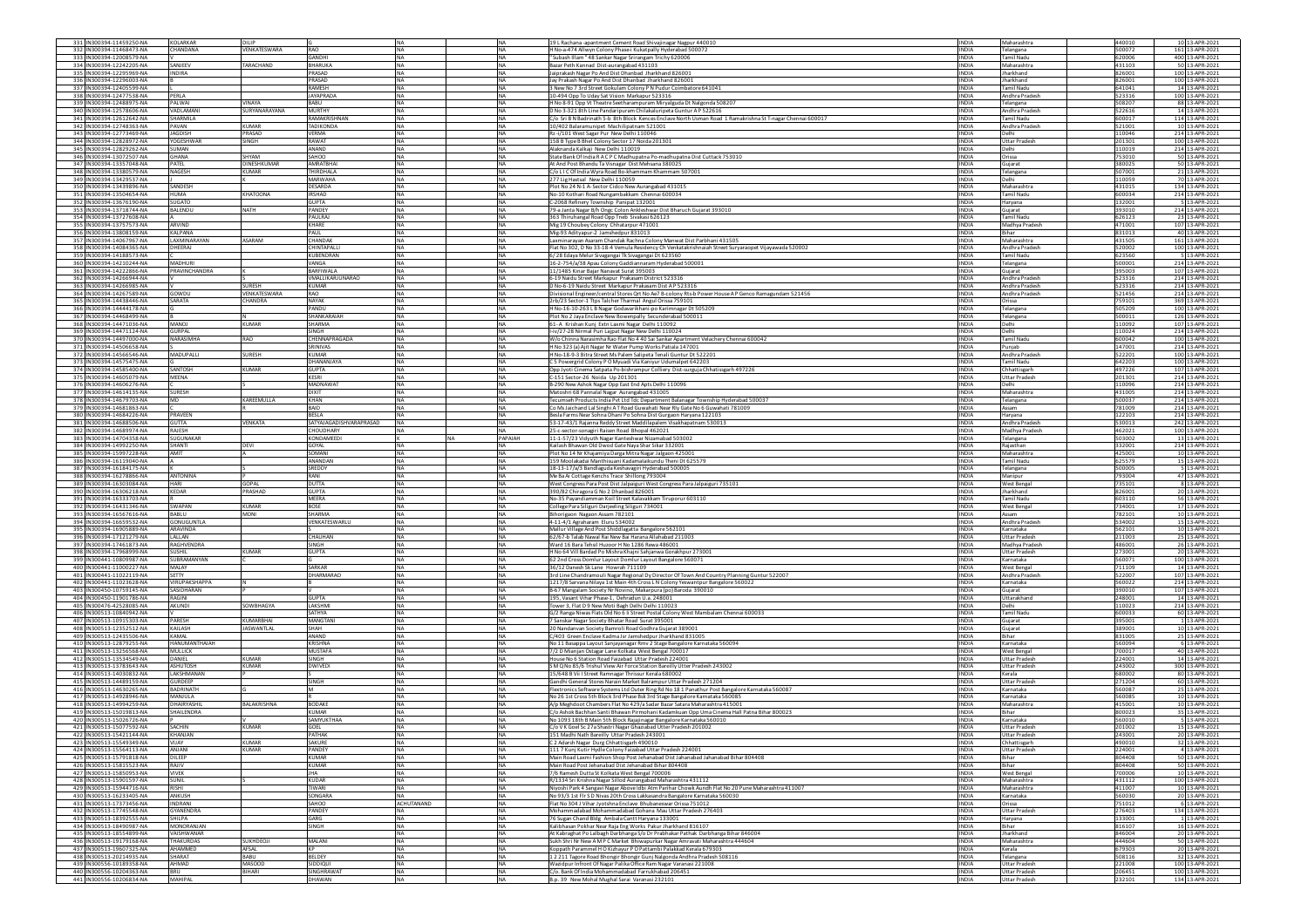| 442 IN300556-10306749-NA                             | RAM                       | <b>AYAK</b>                        | SINGH                      | NA                                                | J-13/93-14g-1, Cotton Mill Chauka Ghat Varanasi 221001                                                                                                                           | <b>INDIA</b>                 | <b>Uttar Pradesi</b>                     | 221001           | 200 13-APR-2021                    |
|------------------------------------------------------|---------------------------|------------------------------------|----------------------------|---------------------------------------------------|----------------------------------------------------------------------------------------------------------------------------------------------------------------------------------|------------------------------|------------------------------------------|------------------|------------------------------------|
| 443 IN300572-10048852-NA                             | MOTILAL                   |                                    | ROHTAGI                    | NA<br>NA                                          | 0-147/b, Palam Road Dabri Dashrathpuri New Delhi New Delhi 110045                                                                                                                | INDIA                        | Delhi                                    | 10045            | 200 13-APR-2021                    |
| 444 IN300589-10180627-NA                             | SANJAY                    |                                    | <b>KUMAR</b>               | <b>NA</b><br><b>INA</b>                           | Rajapur Gate No 32 G P O Patna Bihar 800001                                                                                                                                      | <b>INDIA</b>                 | Bihar                                    | 800001           | 1 13-APR-2021                      |
| 445 IN300589-10227620-NA                             | SANYUKTA                  |                                    | <b>SHARMA</b>              | <b>NA</b><br><b>NA</b>                            | W/o R K Sharma Vill Keyal Po Keyal Ps Karpi Arwal Bihar 804419                                                                                                                   | <b>INDIA</b>                 | <b>Rihar</b>                             | 804419           | 100 13-APR-2021                    |
| 446 IN300597-10029705-NA                             | SUBRAMANIA                | <b>ISMAIL</b>                      |                            | <b>NA</b><br>NA                                   | enior Manager Canara Bank Hanumantha Nagar Bangalore 560019<br>First Floor, 57, 4 Main Road, Chinnappa Garden, (entry Gate In Seshadri Road), benson Town Post, Bangalore 560046 | <b>INDIA</b>                 | Karnataka                                | 60019            | 100 13-APR-2021                    |
| 447 IN300597-10158756-NA<br>448 IN300610-10487286-NA | ADIL<br><b>GOPIKISHAN</b> |                                    | SAIT<br>SONI               | <b>NA</b><br><b>NA</b><br><b>NA</b><br><b>NA</b>  | C/o Kamalkishore And Brothers H No 8-2-132, Old Beet Bazar Warangal 506002                                                                                                       | <b>INDIA</b><br><b>INDIA</b> | Karnataka<br>Telangana                   | 560046<br>506002 | 50 13-APR-2021<br>214 13-APR-2021  |
| 449 IN300610-10519761-NA                             | SHARANA                   |                                    | SULTANA                    | <b>NA</b><br><b>NA</b>                            | Babu Rao Street Malur Kolar Dt 563130                                                                                                                                            | <b>INDIA</b>                 | Karnataka                                | 563130           | 134 13-APR-2021                    |
| 450 IN300610-10636814-NA                             | JAYASHREE                 |                                    |                            | <b>NA</b><br>NA                                   | Add Support Of Police Chickmagalur 577101                                                                                                                                        | <b>INDIA</b>                 | Karnataka                                | 577101           | 214 13-APR-2021                    |
| 451 IN300610-10709229-NA                             |                           |                                    | SHAMSUNDAR                 | <b>NA</b><br>NA                                   | No.595/2, Hna Complex, Bazar Street, Bangarpet 563114                                                                                                                            | <b>INDIA</b>                 | Karnataka                                | 563114           | 34 13-APR-2021                     |
| 452 IN300610-10713627-NA                             | MOHAMMAD                  |                                    | <b>MOHASIN</b>             | <b>NA</b><br><b>NA</b>                            | Shankar Ganga Adhyapak Nagar Navanagar Hubli Hubli, dharwad 580025                                                                                                               | <b>INDIA</b>                 | Karnataka                                | 580025           | 638 13-APR-2021                    |
| 453 IN300610-10753250-NA                             | CHANDRA                   |                                    | SHEKHARA                   | <b>NA</b><br><b>NA</b>                            | No 370 H, 9th J Main Road Vijayanagar Bangalore 560040                                                                                                                           | <b>INDIA</b>                 | Karnataka                                | 560040           | 14 13-APR-2021                     |
| 454 IN300610-10756730-NA<br>455 IN300610-10789999-NA | SEQUENT<br><b>BHARAT</b>  | NUTOMATION                         | PVTLTD<br>LAL              | <b>NA</b><br>NA<br>NA<br><b>NA</b>                | 60, 5th C Main Road 2nd Block R T Nagar Bangalore 560032<br>Holding No -79/72 West Of Goria Toli Patna 800001                                                                    | <b>INDIA</b><br><b>INDIA</b> | Karnataka<br>Bihar                       | 60032<br>800001  | 168 13-APR-2021<br>214 13-APR-2021 |
| 456 IN300610-10792550-NA                             | KAKLIMANLI                | AKSHMI                             | GAYATHRI                   | <b>NA</b><br><b>NA</b>                            | Flat No 101, Himakeerti Apts P No 122, Kalyan Nagar-3 Hyderabad 500018                                                                                                           | <b>INDIA</b>                 | Telangana                                | 500018           | 214 13-APR-2021                    |
| 457 IN300610-10792672-NA                             | KAKUMANI                  |                                    | RAJYALAKSHM                | NA<br>NA                                          | Flat No 101, Himakeerti Apt Plot No 122, Kalyan Nagar -3 Hyderabad 500018                                                                                                        | <b>INDIA</b>                 | Telangana                                | 500018           | 214 13-APR-2021                    |
| 458 IN300610-10810017-NA                             | DHEERAJ                   |                                    | <b>GUPTA</b>               | NA<br>NA                                          | 155a, Laneno-10, Ravindrapuri Colony Varanasi Varanasi 221005                                                                                                                    | <b>INDIA</b>                 | <b>Uttar Pradesh</b>                     | 221005           | 100 13-APR-2021                    |
| 459 IN300610-10815757-NA                             |                           |                                    | VIJAY                      | <b>NA</b><br><b>NA</b>                            | Gb 19 Hal Old Town Ship 5th Main 5th Cross Vimanapura Bangalore 560017                                                                                                           | <b>INDIA</b>                 | Karnataka                                | 560017           | 100 13-APR-2021                    |
| 460 IN300610-10816649-NA                             | ROOP                      | I FKHA                             | SINHA                      | <b>NA</b><br><b>NA</b>                            | Vill - Bedauliya Anirudh - belsar Vaishali Hazipur 844111                                                                                                                        | <b>INDIA</b>                 | Jharkhand                                | 844111           | 100 13-APR-2021                    |
| 461 IN300610-10858132-NA                             | ROHINI                    | REDDY                              | REDDY                      | <b>NA</b><br>NA                                   | Plot No 5 Koushik Co-op Society Banjara Hills Road No 12 Hyderabad 100000                                                                                                        | <b>INDIA</b>                 | Andhra Pradesł<br>East Godavari          |                  | 25 13-APR-2021                     |
| 462 IN300610-11052051-NA<br>463 IN300636-20039170-NA | VEERA<br><b>TUSHAR</b>    | <b>BIPINCHANDRA</b>                | NAREDLA<br>GOR             | <b>NA</b><br><b>NA</b><br><b>NA</b><br><b>NA</b>  | Mig Iia 167 Vuda Colony Pedagantyada Gajuwaka Visakhapatnam 530044<br>14-nr. Pursottam Bhavan Jay Bunglows Ta-thasra, Dist-kheda Dakor 388225                                    | <b>INDIA</b><br><b>INDIA</b> | Andhra Pradesh<br>Guiarat                | 30044<br>388225  | 150 13-APR-2021<br>100 13-APR-2021 |
| 464 IN300644-10296285-NA                             | VIIENDRA                  |                                    | <b>NEGI</b>                | <b>INA</b><br><b>NA</b>                           | 3rd Floor Gokulesh R C Dutt Road Baroda 390007                                                                                                                                   | <b>INDIA</b>                 | Gujarat                                  | 390007           | 15 13-APR-2021                     |
| 465 IN300669-10134042-NA                             | <b>NJMERA</b>             | PRAKASH                            | <b>BALAPRASAD</b>          | <b>NA</b><br>NA                                   | F No 3 Yogeshwari Apartment Anand Nagar Nanded 431605                                                                                                                            | INDIA                        | Maharashtra                              | 131605           | 100 13-APR-2021                    |
| 466 IN300693-10122243-NA                             | MARGARET                  |                                    | BARLA                      | <b>NA</b><br><b>INA</b>                           | A/106, sector 5 Rourkela Orissa 769002                                                                                                                                           | <b>INDIA</b>                 | Orissa                                   | 769002           | 100 13-APR-2021                    |
| 467 IN300693-10148410-NA                             | <b>ITENDRA</b>            | <b>KUMAR</b>                       | SINGH                      | <b>NA</b><br><b>NA</b>                            | 288/1 Netaii Subhash Chandra Bose Ro Jadavour Kolkata 700047                                                                                                                     | <b>INDIA</b>                 | <b>West Bengal</b>                       | 700047           | 100 13-APR-2021                    |
| 468 IN300724-10015436-NA<br>469 IN300724-10085475-NA | VIRENDRA<br>SHEELA        | DEVI                               | SINGH<br>JAIN              | <b>NA</b><br><b>NA</b><br>NA<br><b>NA</b>         | Vill-naripura (nagla Kadheru) Po-dhanoli Distt Agra 282001<br>G-2 Arunachal 19 Barakhamba Road New Delhi 110001                                                                  | <b>INDIA</b><br><b>INDIA</b> | <b>Uttar Pradesh</b><br>Delhi            | 282001<br>110001 | 9 13-APR-2021<br>620 13-APR-2021   |
| 470 IN300757-11527693-NA                             | LAXMAN                    | SANGARAM                           | <b>BHAGAT</b>              | <b>NA</b><br><b>NA</b>                            | 4/333 1st Floor Opp Kanoji Angre Udyan Pratiksha Nagar Sion Koliwada Mumbai 400022                                                                                               | <b>INDIA</b>                 | Maharashtra                              | 400022           | 100 13-APR-2021                    |
| 471 IN300781-10050769-NA                             |                           |                                    | <b>SAXENA</b>              | <b>NA</b><br><b>NA</b>                            | 287-b Pocket-c Mayur Vihar-ii Delhi 110091                                                                                                                                       | <b>INDIA</b>                 | Delhi                                    | 110091           | 214 13-APR-2021                    |
| 472 IN300853-10120868-NA                             | <b>NETAR</b>              | <b>KUMAR</b>                       | <b>ALAGH</b>               | NA                                                | P-31, Nirmal Puri Double Storey Lajpat Nagar-iv New Delhi 110024                                                                                                                 | <b>INDIA</b>                 | Jelhi                                    | 10024            | 25 13-APR-2021                     |
| 473 IN300861-10112718-NA                             |                           |                                    | BHAMBRA                    | NA<br>NA                                          | Wz-12 C Plot No. - 116 Sham Nagar Extension New Delhi 110018                                                                                                                     | <b>INDIA</b>                 | Delhi                                    | 10018            | 5 13-APR-2021                      |
| 474 IN300861-10140288-NA                             | AMAR                      | <b>KUMAR</b><br><b>BAI KRISHNA</b> | SINGH<br><b>SANKHE</b>     | <b>NA</b><br><b>NA</b>                            | 50 Golden Enclave Najafgarh New Delhi 110043                                                                                                                                     | <b>INDIA</b>                 | Delhi                                    | 110043           | 84 13-APR-2021                     |
| 475 IN300870-10167343-NA<br>476 IN300888-13313832-NA | SANTOSH                   | <b>SUSHMITA</b>                    | KUMARI                     | <b>NA</b><br><b>NA</b><br><b>NA</b><br>NA         | Flat No.13, 3rd Floor Nutan Ganga Co-op. Hsg Varad Vinayak Lane Bazar Ward, Virar (east) 401303<br>20, Nursing Officer Mess Command Hospital Kolkata 700027                      | <b>INDIA</b><br><b>INDIA</b> | Maharashtra<br>West Bengal               | 401303<br>700027 | 50 13-APR-2021<br>100 13-APR-2021  |
| 477 IN300888-14108553-NA                             | <b>SUKHBAJ</b>            |                                    | SINGH                      | <b>NA</b><br><b>NA</b>                            | 4892 Gali No 2, Mohan Nagar Sultanwind Road-Amritsar (pb) Amritsar, 143001                                                                                                       | <b>INDIA</b>                 | Punjab                                   | 143001           | 14 13-APR-2021                     |
| 478 IN300888-14271289-NA                             | LOWAM                     |                                    | <b>KUMAR</b>               | <b>NA</b><br><b>INA</b>                           | 87, Basant Vihar Railway Road Jwalapur, Haridwar Haridwar (uttrakhand) 249407                                                                                                    | <b>INDIA</b>                 | Uttarakhand                              | 249407           | 50 13-APR-2021                     |
| 479 IN300888-14326409-NA                             | <b>SUMER</b>              | SINGH                              | <b>BOTHRA</b>              | <b>INA</b><br><b>NA</b>                           | 301, Panchratna, 3937, Msb Ka Rasta Johari Bazar Jaipur Rajasthan 302003                                                                                                         | <b>INDIA</b>                 | Raiasthan                                | 302003           | 246 13-APR-2021                    |
| 480 IN300888-14800518-NA                             | ANUKUL                    | <b>UMESH</b>                       | BAJAJ                      | <b>NA</b><br>NA                                   | Matoshri Bldg Subhash Road Vishnu Nagar Dombivli West Dist Thane 421202                                                                                                          | <b>INDIA</b>                 | Maharashtra                              | 421202           | 214 13-APR-2021                    |
| 481 IN300896-10212788-NA<br>482 IN300940-10096254-NA |                           |                                    | SUNDER                     | <b>NA</b><br><b>NA</b><br><b>NA</b><br><b>NA</b>  | No 356 3rd Cross New Bagalur Layout St Thomas Town Post Bangalore 560084                                                                                                         | <b>INDIA</b><br><b>INDIA</b> | Karnataka                                | 560084<br>122001 | 100 13-APR-2021                    |
| 483 IN300940-10151859-NA                             | SURAJ<br><b>RAVINDER</b>  | KUMAR                              | <b>KISHAN</b><br>ARORA     | <b>NA</b><br><b>NA</b>                            | Vpo - Sukhrali Opp. - Plot No - 67 Sec - 17 A, Near Body Line Gym Gurgaon 122001<br>House No.645 Sector-15-a Hisar 125001                                                        | <b>INDIA</b>                 | Harvana<br>Haryana                       | 125001           | 214 13-APR-2021<br>25 13-APR-2021  |
| 484 IN300940-10184914-NA                             | SURENDRA                  | <b>KUMAR</b>                       | SONI                       | <b>NA</b><br>NA                                   | Qtr.no.a-1958 Narmada Vihar, ntpc Township Jamnipali Korba(c.g.) 495450                                                                                                          | INDIA                        | Chhattisgarh                             | 495450           | 767 13-APR-2021                    |
| 485 IN300940-10188186-NA                             |                           |                                    | RAJ                        | <b>NA</b><br><b>NA</b>                            | B-501, Block-4 Yamuna Vihar, Ntpc Township Jamnipali Korba 495450                                                                                                                | <b>INDIA</b>                 | Chhattisgarh                             | 495450           | 150 13-APR-2021                    |
| 486 IN300940-10190290-NA                             | <b>AJAY</b>               | <b>CUMAR</b>                       | SINGH                      | <b>NA</b><br><b>NA</b>                            | Marino Panel Poducts Ltd. 44km, rohtak Road Village Rohad Distt.jajjar (hry.) 124501                                                                                             | <b>INDIA</b>                 | Haryana                                  | 124501           | 100 13-APR-2021                    |
| 487 IN300940-10192703-NA                             | <b>HIV</b>                | <b>SHANKER</b>                     | VERMA                      | <b>NA</b><br>NA                                   | Qtr No.193/a15 Balco Township Distt.korba(c.g.) 495684                                                                                                                           | <b>INDIA</b>                 | Chhattisgarh                             | 495684           | 100 13-APR-2021                    |
| 488 IN300940-10264654-NA                             | DAYASHANKER               |                                    | TRIPATHI                   | NA.<br>NA                                         | Chhatisgarh Information Commission Nirmal Chhava Bhawan Shankar Nagar Raipur (c.g.) 492001                                                                                       | <b>INDIA</b>                 | Chhattisgarh                             | 492001           | 50 13-APR-2021                     |
| 489 IN300958-10117644-NA<br>490 IN300966-10081813-NA | MODASSAR<br>VIMAL         |                                    | <b>TANWIR</b><br>RATHAM    | <b>NA</b><br><b>NA</b><br><b>NA</b><br><b>NA</b>  | J P I Kupa Post, Sangla Dist, Kinnaur (hp) 172106                                                                                                                                | <b>INDIA</b><br><b>INDIA</b> | Himachal Pradesh<br><b>Uttar Pradesh</b> | 172106           | 50 13-APR-2021<br>214 13-APR-2021  |
| 491 IN300966-10117112-NA                             | KEDAR                     |                                    | NATH                       | <b>NA</b><br>NA                                   | C - 82 Sector - 33 Gautam Budha Nagar Noida 201301<br>B-309 Groud Floor Additional Township Btps Ntpc Badarpur New Delhi 110044                                                  | <b>INDIA</b>                 | Delhi                                    | 201301<br>10044  | 482 13-APR-2021                    |
| 492 IN300966-10136252-NA                             | DHARAM                    |                                    | SINGH                      | <b>NA</b><br>NA                                   | Vill And Po - Baprula P.o. Nazafgarh New Delhi 110043                                                                                                                            | <b>INDIA</b>                 | Delhi                                    | 10043            | 690 13-APR-2021                    |
| 493 IN300966-10137094-NA                             | <b>RAJENDER</b>           | SINGH                              | RANA                       | <b>NA</b><br><b>NA</b>                            | 50 Budh Vihar Colony Badarpur 110044                                                                                                                                             | <b>INDIA</b>                 | Delhi                                    | 110044           | 691 13-APR-2021                    |
| 494 IN300966-10137107-NA                             | MANGAL                    |                                    | SINGH                      | <b>NA</b><br><b>NA</b>                            | 68-type-b New Township Btps (Badarpur) New Delhi 110044                                                                                                                          | <b>INDIA</b>                 | Delhi                                    | 10044            | 461 13-APR-2021                    |
| 495 IN300966-10383184-NA                             | WILSON                    |                                    | CHAUHAN                    | <b>NA</b><br>NA                                   | C-4/136 Yamuna Vihar Delhi 110053                                                                                                                                                | <b>INDIA</b>                 | Delhi                                    | 10053            | 20 13-APR-2021                     |
| 496 IN300974-10002034-NA<br>497 IN300974-10445605-NA | <b>HARISH</b><br>HIREN    | KANTIBHAI                          | RANPARA                    | <b>NA</b><br><b>NA</b><br><b>NA</b>               | 'sevadas,' 2, Balmukund Plots, Nirmala School Road, Rajkot. 360005                                                                                                               | <b>INDIA</b>                 | Gujarat                                  | 360005           | 100 13-APR-2021<br>28 13-APR-2021  |
|                                                      |                           |                                    |                            |                                                   |                                                                                                                                                                                  |                              |                                          |                  |                                    |
|                                                      |                           |                                    | <b>KUKADIA</b>             | <b>NA</b>                                         | C/o. D. K. Kukadia, Customs And C.ex. Officers Quarters, Otr No. Iv/10, Race Course Ring Road Raikot, 360001                                                                     | <b>INDIA</b>                 | Guiarat                                  | 360001           |                                    |
| 498 IN300974-11241624-NA                             | DEEPAK                    |                                    | MOOLCHANDAN                | <b>NA</b><br><b>NA</b>                            | 258, Jawahar Nagar, Neemuch. 458441                                                                                                                                              | <b>INDIA</b>                 | Madhya Pradesh                           | 458441           | 30 13-APR-2021                     |
| 499 IN300974-11415412-NA<br>500 IN301006-10046793-NA | ARVIND<br><b>SUDHIR</b>   |                                    | GADHAVI<br>JAIN            | NA<br><b>INA</b><br><b>INA</b><br><b>NA</b>       | Savaigar Society, Mandvi-kutch. 370465<br>Ankur Medical Store Awagarh (etah) Agra 282001                                                                                         | <b>INDIA</b><br><b>INDIA</b> | Gujarat<br><b>Jttar Pradesh</b>          | 370465<br>282001 | 25 13-APR-2021                     |
| 501 IN301006-10099373-NA                             |                           |                                    | MOHAMMAD                   | <b>NA</b><br><b>NA</b>                            | Village - Bachhamdi P.s. Nadbai, Distt. Bharatpur. 321302                                                                                                                        | <b>INDIA</b>                 | Rajasthan                                | 321302           | 200 13-APR-2021<br>10 13-APR-2021  |
| 502 IN301022-20213610-NA                             | MAHESHWAR                 |                                    | NEELI                      | <b>NA</b><br><b>NA</b>                            | C/o Bhagwathi Agencies H No 1 3 558 Gunj Road Metpally Post Karimnagar 505325                                                                                                    | <b>INDIA</b>                 | Telangana                                | 505325           | 100 13-APR-2021                    |
| 503 IN301022-20485498-NA                             | GORTHY                    | SIVA                               | RAMAKRISHNAYYA             | NA<br><b>NA</b>                                   | Asst Manager Rangampeta Rangampeta EG Dist 533219                                                                                                                                | <b>INDIA</b>                 | Andhra Pradesh                           | 533219           | 214 13-APR-2021                    |
| 504 IN301022-20741658-NA                             | <b>HITNENI</b>            | <b>SUDHAKAR</b>                    | RAO                        | <b>NA</b><br><b>NA</b>                            | H No 5 4 89 Subash Nagar C/O Srinivasa Pbrm B O M Near Water Tank Sircilla 505301                                                                                                | <b>INDIA</b>                 | Telangana                                | 505301           | 214 13-APR-2021                    |
| 505 IN301022-20797688-NA                             | CHALAPATHI                | RAO                                | <b>BATHULA</b>             | <b>NA</b><br><b>NA</b>                            | Ing Vysya Bank Innispeta Rajahmundry Eastgodavari Dist 533101                                                                                                                    | <b>INDIA</b>                 | Andhra Pradesh                           | 533101           | 100 13-APR-2021                    |
| 506 IN301039-24204142-NA<br>507 IN301039-24332486-NA | NASIRDIN<br>MODASIA       | <b>JAYANTKUMAR</b>                 | <b>RUPANI</b><br>SHANTILAL | <b>NA</b><br>NA<br>NA<br><b>NA</b>                | /o Rupani Tembers Opp Rly Station Bilkha Dist Junagadh 362110<br>D 1 Govt Quarter Opp Govt Hospital Diu Div 362520                                                               | INDIA<br><b>INDIA</b>        | Gujarat<br>Gujarat                       | 362110<br>362520 | 50 13-APR-2021<br>76 13-APR-2021   |
| 508 IN301039-24549356-NA                             | VASOYA                    | <b>MUKESH</b>                      | <b>JERAMBHAI</b>           | <b>NA</b><br><b>NA</b>                            | 182 Krishna Park Society Behind loc Quaters Kalavad Road Rajkot 360005                                                                                                           | <b>INDIA</b>                 | Gujarat                                  | 360005           | 14 13-APR-2021                     |
| 509 IN301055-10331405-NA                             | KAMAL                     | <b>KUMAR</b>                       | <b>LITWANI</b>             | <b>NA</b><br><b>NA</b>                            | Flat No 12, Second Floor Mahadeva Appt, 118/350 B Kaushalpuri Kanpur 208012                                                                                                      | <b>INDIA</b>                 | <b>Uttar Pradesh</b>                     | 208012           | 100 13-APR-2021                    |
| 510 IN301055-10348865-NA                             | VIJAY                     | <b>KUMAR</b>                       | <b>SRIVASTAVA</b>          | <b>NA</b><br>NA                                   | 230 Parkinsganj Sultanpur 228001                                                                                                                                                 | <b>INDIA</b>                 | <b>Uttar Pradesi</b>                     | 228001           | 100 13-APR-2021                    |
| 511 IN301055-10483775-NA<br>512 IN301055-10509309-NA | RAM<br>NEELAM             | SOPAL                              | NAGAR<br><b>ANURAGI</b>    | <b>NA</b><br><b>NA</b><br><b>NA</b><br><b>NA</b>  | House No. 1477 Kishorpura Kota (raj) 324008                                                                                                                                      | <b>INDIA</b><br><b>INDIA</b> | Rajasthan<br><b>Uttar Pradesh</b>        | 324008<br>208015 | 20 13-APR-2021<br>200 13-APR-2021  |
| 513 IN301080-22402968-NA                             |                           |                                    | <b>KUPPUSAM</b>            | <b>INA</b><br><b>NA</b>                           | Plot No.373 Mangla Vihar D Daheli Sujanpur Kanpur 208015<br>No 19 Kumudam Anupuram Town Ship Mullikulathur Post Thirukalukundram Taluk 603109                                    | <b>INDIA</b>                 | Tamil Nadu                               | 603109           | 100 13-APR-2021                    |
| 514 IN301080-22424772-NA                             |                           |                                    | <b>AMILNAMBI</b>           | <b>NA</b><br>NA                                   | 01d No 5/274 New No 4/738 Cholan Nagar Kattur Tiruchirappalli 620019                                                                                                             | INDIA                        | <b>Tamil Nadu</b>                        | 520019           | 134 13-APR-2021                    |
| 515 IN301127-15612235-NA                             | <b>PAWAR</b>              | SHAHAJI                            | <b>JAGANNATH</b>           | <b>NA</b><br><b>NA</b>                            | C/o Zagade Sachin Chandakant A/p - Velapur Malshiras Solapur 413113                                                                                                              | <b>INDIA</b>                 | Maharashtra                              | 413113           | 150 13-APR-2021                    |
| 516 IN301127-15768596-NA                             | RAJ                       | KISHORE                            | <b>MISHRA</b>              | <b>NA</b><br><b>NA</b>                            | Behind M.m.p. Maulabagh, Ara 802301                                                                                                                                              | <b>INDIA</b>                 | Bihar                                    | 802301           | 100 13-APR-2021                    |
| 517 IN301127-16064654-NA                             | APPASAHEE                 | SHRIMANDAR                         | BADORE                     | <b>NA</b><br>NA                                   | Cloth Merchant Main Road Raibag Karnatka 591317                                                                                                                                  | <b>INDIA</b>                 | Karnataka                                | 591317           | 214 13-APR-2021                    |
| 518 IN301127-16328849-NA<br>519 IN301127-16380596-NA | SHEELA<br>DHAWALE         | <b>ASARAM</b>                      | <b>DEVI</b><br>ANANDRAO    | <b>NA</b><br><b>NA</b><br><b>NA</b><br><b>INA</b> | H No 132 / 31 Gali No 1 C Laksham Vihar Phase Ii Gurgaon 122001<br>Jainpura A/p / T.q Paithan Dist - Aurangabad 431107                                                           | <b>INDIA</b><br><b>INDIA</b> | Haryana<br>Maharashtra                   | 122001<br>431107 | 214 13-APR-2021<br>120 13-APR-2021 |
| 520 IN301127-16392956-NA                             | AWADHESH                  | KUMAR                              | <b>IHA</b>                 | <b>INA</b><br><b>NA</b>                           | Canara Bank M.g. Road Bhagalpur 812001                                                                                                                                           | <b>INDIA</b>                 | <b>Rihar</b>                             | 812001           | 100 13-APR-2021                    |
| 521 IN301127-16447308-NA                             | PINKEE                    |                                    | SINGH                      | <b>NA</b><br>NA                                   | New Shri Laxmi Fertilisers Gandhi Ashram Hajipur 844101                                                                                                                          | <b>INDIA</b>                 | Jharkhand                                | 844101           | 214 13-APR-2021                    |
| 522 IN301127-16451792-NA                             | GURU                      | SHANKAR                            | TIWARI                     | <b>NA</b><br><b>NA</b>                            | 1813/4, Behind Kamla Gupta Hospital Gupteshwar Jabalpur (mp) 482002                                                                                                              | <b>INDIA</b>                 | Madhya Pradesh                           | 482002           | 134 13-APR-2021                    |
| 523 IN301127-16569332-NA<br>524 IN301127-16692888-NA | VINOD<br>PARMII A         | <b>KUMAR</b>                       | <b>JHA</b>                 | <b>NA</b><br><b>NA</b><br><b>NA</b>               | C 17 Arjun Nagar Dayal Singh Colony Karnal 132001                                                                                                                                | <b>INDIA</b>                 | Harvana<br>Rihar                         | 132001           | 107 13-APR-2021                    |
| 525 IN301127-16763456-NA                             |                           |                                    | SINHA<br>RAYAJULLAH        | <b>NA</b><br>NA                                   | C/o Bahoran Prasad Singh, At Po Katari Via Mehus Dist Shekhpura Bihar 811102<br>Kazi Tola Ara Bhojpur 802301                                                                     | <b>INDIA</b><br>INDIA        | Bihar                                    | 811102<br>802301 | 34 13-APR-2021<br>100 13-APR-2021  |
| 526 IN301127-16868577-NA                             | <b>JAGDISH</b>            |                                    | <b>KUMAR</b>               | <b>NA</b><br>NA<br><b>NA</b>                      | D 08 Dda Colony New Jafrabad Delhi 110032                                                                                                                                        | <b>INDIA</b>                 | Delhi                                    | 110032           | 100 13-APR-2021                    |
| 527 IN301135-26521314-NA                             | MOHAMMED                  | ABDUL                              | JAMEEL                     | <b>NA</b><br><b>NA</b>                            | No 6 Veerapillai Street Commercial Street Bangalore 560001                                                                                                                       | <b>INDIA</b>                 | Karnataka                                | 560001           | 214 13-APR-2021                    |
| 528 IN301143-10287255-NA                             | HEERAJ                    |                                    | BANSAL                     | NA<br>NA                                          | 0 West Basti Harphool Singh Sadar Thana Road Delhi 110006                                                                                                                        | INDIA                        |                                          | 10006            | 100 13-APR-2021                    |
| 529 IN301143-10361467-NA                             | <b>SUBHA</b>              |                                    | MUKERJEE                   | NA<br><b>INA</b>                                  | 5 Nh 131 A Railway Road Nit Faridabad 121001                                                                                                                                     | <b>INDIA</b>                 | Haryana                                  | 121001           | 300 13-APR-2021                    |
| 530 IN301143-10381785-NA                             | SANJAY<br><b>ROSHAN</b>   |                                    | SHARMA<br><b>FFRNANDES</b> | <b>NA</b><br><b>NA</b><br><b>NA</b>               | 369 Benwari Nagar Ghaziabad UP 201001                                                                                                                                            | <b>INDIA</b><br><b>INDIA</b> | Uttar Pradesh                            | 201001<br>560047 | 214 13-APR-2021<br>100 13-APR-2021 |
| 531 IN301151-26648833-NA<br>532 IN301160-30324735-NA | KAILASH                   |                                    | MAHESHWARI                 | <b>NA</b><br>NA                                   | 7/1 Linden Street Cross Yg Palyam Austin Town From Ashok Ngr Police Station 1st Left 1st Right Deadend Bangalore 560047                                                          | <b>INDIA</b>                 | Karnataka<br>Rajasthan                   | 302020           | 90 13-APR-2021                     |
| 533 IN301160-30426986-NA                             |                           | SINGH                              | ATHORE                     | <b>NA</b>                                         | 53/51 Veer Tejaji Road Mansarover Jaipur 302020<br>iuljar Pura Makrana Nagaur 341505                                                                                             |                              | Rajasthan                                | 341505           | 100 13-APR-2021                    |
| 534 IN301186-20032083-NA                             | <b>KUSUM</b>              |                                    | <b>BHASKER</b>             | <b>NA</b><br><b>NA</b>                            | C/o Foto Tech Color Lab Rajendra Nagar Chauraha Bareilly 243122                                                                                                                  | <b>INDIA</b>                 | Uttar Pradesh                            | 243122           | 100 13-APR-2021                    |
| 535 IN301186-20063088-NA                             | <b>MUNNA</b>              | LAL                                | <b>AGARWAL</b>             | <b>NA</b><br><b>NA</b>                            | 125 - Katra Man Rai Near Luxmi Narain Temple Bareilly 243003                                                                                                                     | <b>INDIA</b>                 | <b>Uttar Pradesh</b>                     | 243003           | 114 13-APR-2021                    |
| 536 IN301186-20111314-NA                             | BABITA                    |                                    | VARSHNEY                   | <b>NA</b><br>NA                                   | 78-C Uma Sadan Sanjay Nagar Bareilly 243122                                                                                                                                      | <b>INDIA</b>                 | <b>Uttar Pradesh</b>                     | 243122           | 10 13-APR-2021                     |
| 537 IN301209-10082064-NA<br>538 IN301209-10090923-NA | RAKHI<br>SHASHI           |                                    | SAINI<br>SHARMA            | NA<br><b>NA</b><br><b>NA</b><br><b>NA</b>         | 3672, Mamman Street Pahari Dhiraj Delhi 110006<br>B - 23 A Bhaewati Garden Extn. Uttam Nagar New Delhi 110059                                                                    | <b>INDIA</b><br><b>INDIA</b> | Delhi<br>Delhi                           | 110006<br>10059  | 1 13-APR-2021<br>14 13-APR-2021    |
| 539 IN301250-28270335-NA                             | <b>PUSHPEN</b>            |                                    | <b>MUKHERIFF</b>           | <b>NA</b><br><b>NA</b>                            | Vill/po Nashibpur Near High School Ps Singur Dt Hooghly W B 712223                                                                                                               | <b>INDIA</b>                 | <b>West Bengal</b>                       | 712223           | 27 13-APR-2021                     |
| 540 IN301250-28686715-NA                             | BIJAY                     | KANT                               | <b>JHA</b>                 | <b>NA</b><br>NA                                   | Fhc 176 Ntpc Farakka Dist Murshidabad West Bengal 742236                                                                                                                         | <b>INDIA</b>                 | West Bengal                              | 742236           | 922 13-APR-2021                    |
| 541 IN301276-30407179-NA                             | BABUBHA                   |                                    | PARMAR                     | <b>NA</b><br>NA                                   | Syndicate Bank Raipur Khadia Ahmedabad 380001                                                                                                                                    | <b>INDIA</b>                 | Gujarat                                  | 380001           | 107 13-APR-2021                    |
| 542 IN301313-20508209-NA                             | <b>BALBIR</b>             |                                    | <b>SINGH</b>               | <b>NA</b><br><b>NA</b>                            | House 440 Vill And Po Ladour Delhi 110081                                                                                                                                        | <b>INDIA</b>                 | Delhi                                    | 110081           | 100 13-APR-2021                    |
| 543 IN301313-20783972-NA                             | RADNAM<br>VIJAY           | CHAKRAPHANI                        | RAO<br>PRAKASH             | <b>NA</b><br><b>NA</b><br><b>NA</b>               | 9/245/3 Gopikrishna Residency Ground Floor Opp Sarpavaram Ps Kakinada 533005                                                                                                     | <b>INDIA</b><br><b>INDIA</b> | Andhra Pradesh                           | 533005           | 114 13-APR-2021                    |
| 544 IN301313-20794611-NA<br>545 IN301330-17207354-NA | CHANDRA                   | SHEKHAR                            | <b>SHARMA</b>              | <b>NA</b><br><b>NA</b><br><b>NA</b>               | C/o Vema D P Patel Nagar Patna 800023<br>D 5/64 Dasaswamedh Varanasi 221001                                                                                                      | <b>INDIA</b>                 | Bihar<br><b>Uttar Pradesh</b>            | 800023<br>221001 | 107 13-APR-2021<br>134 13-APR-2021 |
| 546 IN301330-17245163-NA                             | CHATRUI AI                |                                    | ASHPLIYA                   | <b>NA</b><br><b>NA</b>                            | Sai Sharan Street No 5 Behind State Bank Of India New Shanti Nagar, Raipur Cg 492004                                                                                             | <b>INDIA</b>                 | Chhattisgarh                             | 492004           | 100 13-APR-2021                    |
| 547 IN301330-17516242-NA                             | KALPANA                   |                                    | GARG                       | NA<br><b>NA</b>                                   | Vimla Bangle Store Durga Nagar Street No. - 3 Firozabad Up 283203                                                                                                                | <b>INDIA</b>                 | <b>Uttar Pradesh</b>                     | 283203           | 189 13-APR-2021                    |
| 548 IN301330-17822428-NA                             | ANJANA                    |                                    | <b>KUMARI</b>              | <b>NA</b><br><b>INA</b>                           | W/o Uday Shankar Singh Kamrathu Niwas Sikanderpur Muzaffarpur 842001                                                                                                             | <b>INDIA</b>                 | Jharkhand                                | 842001           | 150 13-APR-2021                    |
| 549 IN301330-17889736-NA<br>550 IN301330-17948755-NA | SHILPI                    | KUMAR                              | <b>KAVITA</b><br>SARKAR    | <b>NA</b><br><b>NA</b><br><b>NA</b><br><b>NA</b>  | 105 M.i.g., Lohianagar, Patna Patna 800020                                                                                                                                       | <b>INDIA</b><br><b>INDIA</b> | Bihar                                    | 800020<br>492001 | 134 13-APR-2021<br>214 13-APR-2021 |
| 551 IN301330-18058357-NA<br>552 IN301330-18491820-NA | ARUN<br>RENU<br>DHARM     | RAJ                                | ARYA<br>MAURYA             | <b>NA</b><br><b>NA</b><br><b>NA</b>               | Raipur Agencies Sindhi Market Raipur Cg 492001<br>Royal Hotel Compound Mallital Nainital 263001<br>246g/2b Om Gayatri Nagar Teliarganj Allahabad 211004                          | <b>INDIA</b><br><b>INDIA</b> | Chhattisgarh<br>Uttarakhand              | 263001<br>211004 | 100 13-APR-2021<br>107 13-APR-2021 |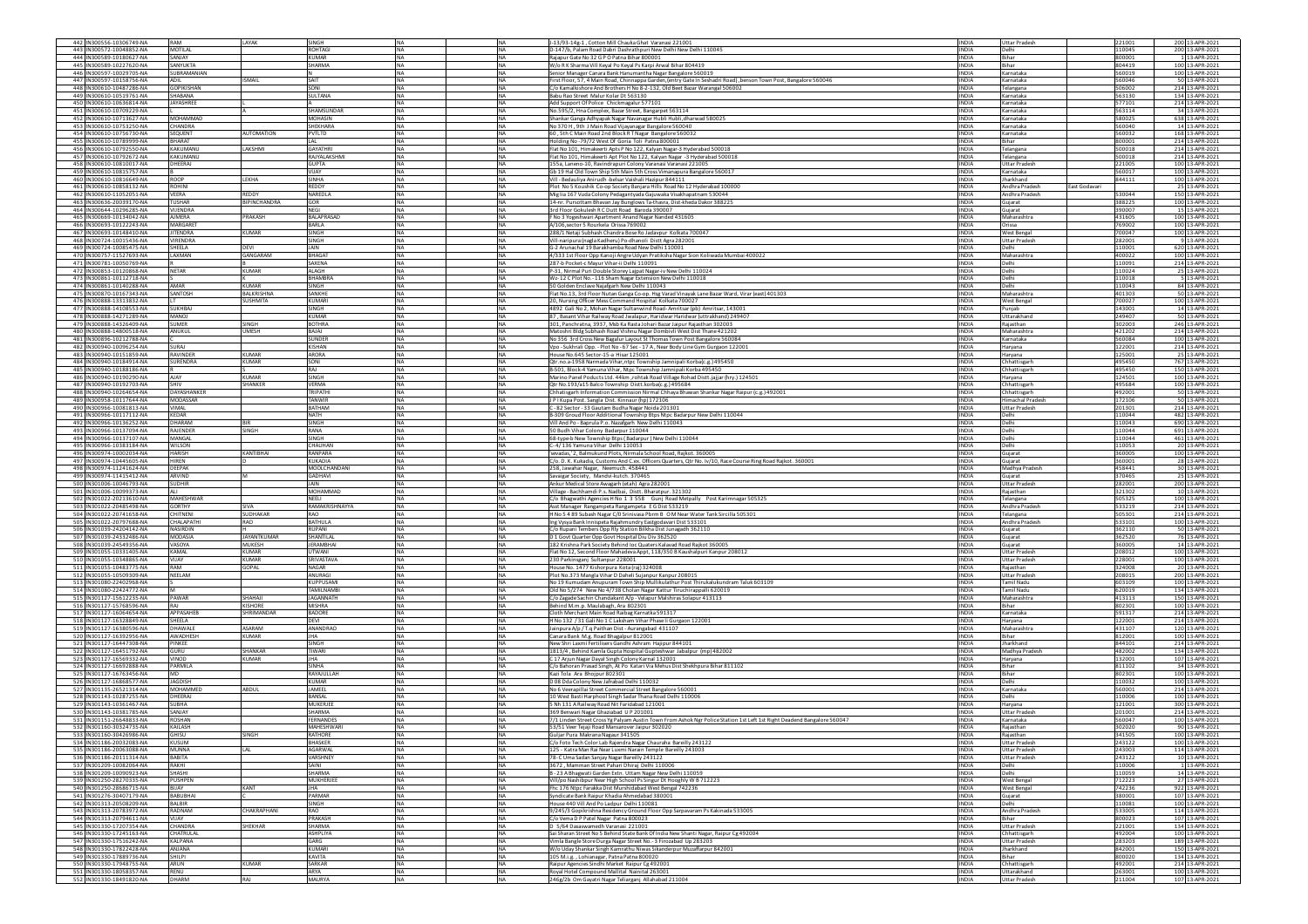| 553 IN301330-18502019-NA                             | MANJU                           |                                | RANI                              | <b>NA</b><br>INA                                  | Near Dr Y C Yadav Clinic Purdil Pur Gorakhpur Gorakhpur 273001                                                                                           | <b>INDIA</b>                 | <b>Uttar Pradesh</b>                         | 273001           | 400 13-APR-2021                    |
|------------------------------------------------------|---------------------------------|--------------------------------|-----------------------------------|---------------------------------------------------|----------------------------------------------------------------------------------------------------------------------------------------------------------|------------------------------|----------------------------------------------|------------------|------------------------------------|
| 554 IN301330-18610671-NA                             | NEERAJ                          |                                | <b>PANDITA</b>                    | <b>NA</b><br><b>NA</b>                            | Hno 20 Sector No2 Ganga Nagar Bantalab Jammu Tawi 181123                                                                                                 | <b>INDIA</b>                 | lammu and Kashmi                             | 181123           | 44 13-APR-2021                     |
| 555 IN301330-18620998-NA<br>556 IN301330-18621013-NA | PREM<br>PUSHKAR                 |                                | RAJ                               | <b>NA</b><br>NA<br>NA<br>NA                       | 27/28 Jagdish Nagar Jawala Pur Haridwar (u.p) 249407<br>27/28 Jagdish Nagar Jawalapur Haridwar (u.p) 249407                                              | <b>INDIA</b><br><b>INDIA</b> | Uttarakhand<br>Jttarakhand                   | 249407<br>249407 | 107 13-APR-2021<br>134 13-APR-2021 |
| 557 IN301330-18681577-NA                             | NAVIN                           |                                | <b>KUMAR</b>                      | <b>NA</b><br><b>NA</b>                            | S/o Sri Krishna Mall New Colony Dak Bunglow Road Bettiah Bihar 845438                                                                                    | <b>INDIA</b>                 | Jharkhand                                    | 845438           | 214 13-APR-2021                    |
| 558 IN301330-18717514-NA                             | <b>RAJENDRA</b>                 | PRASAD                         | <b>BOSAK</b>                      | <b>NA</b><br><b>NA</b>                            | At+po Azam Nagar Via Salmari Katihar (bihar) 855122                                                                                                      | <b>INDIA</b>                 | Jharkhand                                    | 855122           | 134 13-APR-2021                    |
| 559 IN301330-18734689-NA                             | ARUN                            |                                | <b>SHARMA</b>                     | <b>NA</b><br>NA                                   | H No 790 Street No 5 Talab Tillo Jammu 180002                                                                                                            | INDIA                        | ammu and Kashmi                              | 180002           | 134 13-APR-2021                    |
| 560 IN301330-18765061-NA                             | <b>ANANT</b><br>SUNIL           | <b>KUMAR</b>                   | SHARAN<br><b>JUMDE</b>            | <b>NA</b><br><b>NA</b><br><b>NA</b><br><b>INA</b> | Opp. Lalita Hotel Lane West Boring Canal Road New Punai Chak Patna 800023                                                                                | <b>INDIA</b><br><b>INDIA</b> | Bihar<br><b>Uttar Pradesh</b>                | 800023<br>201307 | 161 13-APR-2021<br>304 13-APR-2021 |
| 561 IN301330-18805598-NA<br>562 IN301330-18806072-NA | SATYENDAR                       | KUMAR                          | <b>SINGH</b>                      | <b>INA</b><br><b>NA</b>                           | 36b Kanchanjunga Appartments Sector 53 Noida 201307<br>B 14/196 N.t.p.c Township Sector 33 Noida 201301                                                  | <b>INDIA</b>                 | <b>Uttar Pradesh</b>                         | 201301           | 8 13-APR-2021                      |
| 563 IN301330-18807374-NA                             | RAMESH                          |                                | CHANDER                           | <b>NA</b><br>NA                                   | D 501 Pratap Vihar Ghaziabad 201001                                                                                                                      | <b>INDIA</b>                 | <b>Uttar Pradesh</b>                         | 201001           | 100 13-APR-2021                    |
| 564 IN301330-18811650-NA                             | GOPAL                           |                                | RAVINDRA                          | <b>NA</b><br><b>NA</b>                            | 294 A Sfs Flat Block C 3 Pankha Road Janak Puri New Delhi 110058                                                                                         | <b>INDIA</b>                 | Jelhi                                        | 10058            | 230 13-APR-2021                    |
| 565 IN301330-18895781-NA                             | SUKHDEO                         |                                | MAHATO                            | <b>NA</b><br><b>NA</b>                            | G Pocket Qtr No 40a Maroda Sector, Bhilai (chhattishgarh) 490006                                                                                         | <b>INDIA</b>                 | Chhattisgarh                                 | 490006           | 268 13-APR-2021                    |
| 566 IN301330-18901862-NA<br>567 IN301330-18942828-NA | VIKAS<br>DHAWALE                | AIT                            | AGARWAL<br>SUDHAKAR               | <b>NA</b><br><b>NA</b><br><b>NA</b><br><b>NA</b>  | C 441 Geetanjali Panki Kanpur 208020<br>07 B/2 Ring Road Sangam Society Jalgaon 425001                                                                   | <b>INDIA</b><br><b>INDIA</b> | <b>Uttar Pradesh</b>                         | 208020<br>425001 | 365 13-APR-2021<br>100 13-APR-2021 |
| 568 IN301330-18953269-NA                             | SANJEEV                         | <b>KUMAR</b>                   | <b>GUPTA</b>                      | <b>NA</b><br><b>NA</b>                            | Arya Nagar Narainpur Auraiya 206122                                                                                                                      | <b>INDIA</b>                 | Maharashtra<br>Uttar Pradesh                 | 206122           | 100 13-APR-2021                    |
| 569 IN301330-18954663-NA                             | <b>RUCHI</b>                    |                                | AGARWAL                           | <b>NA</b><br><b>NA</b>                            | 83 Type Blk 11 Desu Colony Jankpuri New Delhi 110058                                                                                                     | <b>INDIA</b>                 | <b>Delhi</b>                                 | 110058           | 134 13-APR-2021                    |
| 570 IN301330-18957330-NA                             | <b>AMAR</b>                     | <b>SINGH</b>                   | THAKUR                            | <b>NA</b><br>NA                                   | Facilatator Indo German Changer Project Colony Holta Palampur Distt. Kangra(h.p.) 176061                                                                 | <b>INDIA</b>                 | Himachal Pradesh                             | 176061           | 107 13-APR-2021                    |
| 571 IN301330-18959177-NA                             | RICHA                           |                                | SHUKLA                            | NA<br>NA                                          | 572 Harmawan Dayal Colony Civil Lines Unnao 209801                                                                                                       | <b>INDIA</b>                 | <b>Uttar Pradesh</b>                         | 209801           | 214 13-APR-2021                    |
| 572 IN301330-19183344-NA<br>573 IN301330-19225002-NA | KULKARN<br>RAHUL                | PRABHAKAR                      | <b>VYANKATESH</b><br><b>SINGH</b> | <b>NA</b><br><b>INA</b><br><b>NA</b><br><b>NA</b> | Plot No 77a Datta Colony Near Aayodhya Colony Ring Road Fulewadi Kolhapur 416010<br>8 Hollland Hall Hostel Allahabad University Allahabad 211002         | <b>INDIA</b><br><b>INDIA</b> | Maharashtra<br>Uttar Pradesh                 | 116010<br>211002 | 5 13-APR-2021<br>161 13-APR-2021   |
| 574 IN301330-19541672-NA                             | ADITYA                          |                                | <b>TRIPATHI</b>                   | <b>NA</b><br>NA                                   | Tf 20 Tyag Raj Colony Bhu Varanasi 221005                                                                                                                | <b>INDIA</b>                 | <b>Uttar Pradesh</b>                         | 221005           | 100 13-APR-2021                    |
| 575 IN301330-19607019-NA                             | RAJIV                           |                                | CHANDRA                           | <b>NA</b><br>NA                                   | 26 Mig Ada Colony Near Toll Tax Taliyerganj Allahabad 211004                                                                                             | <b>INDIA</b>                 | Uttar Pradesh                                | 211004           | 100 13-APR-2021                    |
| 576 IN301330-19913313-NA                             | <b>SUDHA</b>                    |                                | <b>BAJPAI</b>                     | <b>NA</b><br><b>NA</b>                            | 40 Ganpati Nagar (indal Pur Road) Po Dandi (edso) Allahabad 211001                                                                                       | <b>INDIA</b>                 | <b>Uttar Pradesh</b>                         | 211001           | 50 13-APR-2021                     |
| 577 IN301330-20063845-NA                             | LOVAN                           | CUMAR                          | BANERJEE                          | <b>NA</b><br><b>NA</b>                            | Office Of The General Manager Central Coalfields Ltd P .o Charhi Dist Hazaribagh 825336                                                                  | <b>INDIA</b>                 | Jharkhand                                    | 825336           | 15 13-APR-2021                     |
| 578 IN301330-20362867-NA<br>579 IN301330-20387348-NA | <b><i>CUSUMLATA</i></b><br>LATA |                                | CHAUHAN                           | <b>NA</b><br>MANOHAR<br>CH<br><b>NA</b>           | 1617 Prabhat Colony Jai Nagar Angels Beauty Parlour Jabalpur Mp 482001<br>11/2kh Arysamaj Marg Gali No.5 Ujjain Mp 456001                                | INDIA<br><b>INDIA</b>        | Madhya Pradesł<br>Madhya Pradesh             | 482001<br>456001 | 25 13-APR-2021<br>23 13-APR-2021   |
| 580 IN301330-20494652-NA                             | SANTOSH                         | PANDURANG                      | <b>JADHAV</b>                     | <b>NA</b><br><b>NA</b>                            | N 53 / V H 38 / 9 N 59 Vh Patil Nagar Trimurti Chowk Cidco Nashik 422009                                                                                 | <b>INDIA</b>                 | Maharashtra                                  | 422009           | 10 13-APR-2021                     |
| 581 IN301330-20513201-NA                             | SARSWATI                        |                                | <b>VERMA</b>                      | <b>NA</b><br><b>NA</b>                            | D 98 Siwar Area Bapunager Jaipur 302015                                                                                                                  | <b>INDIA</b>                 | Raiasthan                                    | 302015           | 10 13-APR-2021                     |
| 582 IN301330-20524483-NA                             | DURGESH                         |                                | <b>VORA</b>                       | <b>NA</b><br>NA                                   | 4 Sadar Bazar Piploda Dist Ratlam 457001                                                                                                                 | <b>INDIA</b>                 | Madhya Pradesh                               | 457001           | 46 13-APR-2021                     |
| 583 IN301330-20752517-NA                             | ASHOK                           | <b>KUMAR</b>                   | YADAV                             | <b>NA</b><br><b>INA</b>                           | Pandey Gally Gandhi Ganj Gandhi Ganj Katni Mp 483501                                                                                                     | <b>INDIA</b>                 | Madhya Pradesi                               | 483501           | 50 13-APR-2021                     |
| 584 IN301356-20015218-NA                             | VIMALA                          | DEVI                           | <b>RANDER</b>                     | <b>NA</b><br><b>NA</b>                            | 574 15th Main 10th Cross Bsk Iii Stage Bangalroe 560070                                                                                                  | <b>INDIA</b>                 | Karnataka                                    | 560070           | 214 13-APR-2021                    |
| 585 IN301356-30052972-NA<br>586 IN301436-10360847-NA | NAVAL<br>SHANKER                | KISHOR<br>LAL                  | RAI<br>SHARMA                     | NA<br>NA<br><b>NA</b><br><b>NA</b>                | 162 North Avenue New Delhi 110001<br>H No 74 Phase 6 Sas Nagar Po And Dist Mohali Punjab 160055                                                          | <b>INDIA</b><br><b>INDIA</b> | Delhi<br>Punjab                              | 10001<br>160055  | 134 13-APR-2021<br>621 13-APR-2021 |
| 587 IN301477-20031690-NA                             | KHOOB                           |                                | CHAND                             | <b>NA</b><br><b>NA</b>                            | Medical Colony Flat No. 19, Bhel Type-2, Hardwar 249403                                                                                                  | <b>INDIA</b>                 | Uttarakhand                                  | 249403           | 214 13-APR-2021                    |
| 588 IN301477-30013548-NA                             | KIRAN                           |                                | <b>JHA</b>                        | <b>NA</b><br><b>NA</b>                            | C/o D.p Sinha And Co. 19, Shopping Complex Avas Vikas, civil Lines Moradabad 244001                                                                      | <b>INDIA</b>                 | <b>Uttar Pradesh</b>                         | 244001           | 100 13-APR-2021                    |
| 589 IN301477-30017166-NA                             | VEENA                           |                                | JAIN                              | <b>NA</b><br>NA                                   | Rangoli Niwas, Neel Kanth Colony, Civil Lines, Moradabad 244001                                                                                          | INDIA                        | <b>Uttar Pradesh</b>                         | 244001           | 100 13-APR-2021                    |
| 590 IN301477-30044408-NA                             | FAHIM<br>DAVENDRA               |                                | <b>IQBAL</b><br><b>MATHUR</b>     | <b>NA</b><br><b>NA</b><br><b>NA</b><br><b>NA</b>  | C/o Ekwell Traders Jhabboo Ka Nala Kisrol Moradabad 244001                                                                                               | <b>INDIA</b><br><b>INDIA</b> | <b>Uttar Pradesh</b><br>Madhya Pradesh       | 244001<br>485001 | 107 13-APR-2021<br>100 13-APR-2021 |
| 591 IN301508-10022093-NA<br>592 IN301557-10155238-NA | SEEMA                           |                                | <b>NIGAM</b>                      | <b>NA</b><br><b>NA</b>                            | C/flat-26 Birla Colony Satna (mp) 485001<br>109/79 Nehru Nagar Kanpur 208012                                                                             | <b>INDIA</b>                 | <b>Uttar Pradesh</b>                         | 208012           | 100 13-APR-2021                    |
| 593 IN301557-10484741-NA                             | VIMAL                           | NARAIN                         | KHANNA                            | <b>NA</b><br>NA                                   | MIG19 Block B Panki Kanpur 208020                                                                                                                        | <b>INDIA</b>                 | <b>Uttar Pradesi</b>                         | 208020           | 56 13-APR-2021                     |
| 594 IN301557-10538788-NA                             | KUSUM                           | LATA                           | TRIPATHI                          | <b>NA</b><br><b>NA</b>                            | 551k/349r Madhuban Nagar Alambagh Lucknow 226005                                                                                                         | <b>INDIA</b>                 | Uttar Pradesh                                | 226005           | 57 13-APR-2021                     |
| 595 IN301557-10706395-NA                             | RAM                             | <b>ADHIN</b>                   | RAM                               | <b>NA</b><br><b>NA</b>                            | Vill- Badhua Godam Post- Badhua Godam Mau 275101                                                                                                         | <b>INDIA</b>                 | <b>Uttar Pradesh</b>                         | 275101           | 50 13-APR-2021                     |
| 596 IN301557-10958547-NA                             | SITA                            |                                | <b>GUPTA</b>                      | <b>NA</b><br>NA<br><b>INA</b>                     | 15/296 Civil Lines Doodh Wala Banglaw Kanpur 208001                                                                                                      | <b>INDIA</b>                 | <b>Uttar Pradesh</b>                         | 208001           | 1000 13-APR-2021                   |
| 597 IN301557-20076718-NA<br>598 IN301557-20094646-NA | RAJESH<br>HARI                  | CHARAN                         | KUMAR<br>AMOLI                    | NA<br><b>NA</b><br><b>INA</b>                     | B.p.-129, Patel Nagar Mughal Sarai Chandouli 23210:<br>50/6, Singal Mandi-ii Kargi Road Dehradun 248001                                                  | INDIA<br><b>INDIA</b>        | <b>Uttar Pradesh</b><br>Uttarakhand          | 232101<br>248001 | 50 13-APR-2021<br>100 13-APR-2021  |
| 599 IN301557-20106643-NA                             | KHALIO                          | ANWAR                          | KHAN                              | <b>NA</b><br><b>NA</b>                            | 64, New Prakash Lok Colony Sector 23, Indira Nagar Lucknow 226016                                                                                        | <b>INDIA</b>                 | <b>Uttar Pradesh</b>                         | 226016           | 134 13-APR-2021                    |
| 600 IN301557-20188632-NA                             | BIJYENDRA                       |                                | <b>KUMAR</b>                      | <b>NA</b><br>NA                                   | Union Bank Of India Baraipar Branch Vill+post-baraipar Jaunpur 222144                                                                                    | INDIA                        | <b>Uttar Pradesh</b>                         | 222144           | 25 13-APR-2021                     |
| 601 IN301557-20210258-NA                             | <b>BASANT</b>                   |                                | LAL                               | <b>NA</b><br><b>NA</b>                            | Sujanganj Jaunpur 222201                                                                                                                                 | <b>INDIA</b>                 | <b>Uttar Pradesh</b>                         | 222201           | 100 13-APR-2021                    |
| 602 IN301557-20317995-NA                             | <b>UONIV</b><br>CHANDRA         | <b>KUMAR</b><br><b>SHEKHAR</b> | SAXENA<br>YADAV                   | <b>NA</b><br><b>INA</b><br><b>NA</b><br><b>NA</b> | Mig-102 Kalindipuram Ada Colony Phase-1 Allahabad 211011                                                                                                 | <b>INDIA</b><br><b>INDIA</b> | <b>Uttar Pradesh</b><br><b>Uttar Pradesh</b> | 211011           | 14 13-APR-2021                     |
| 603 IN301557-20406998-NA<br>604 IN301557-20458749-NA | DHARM                           | VEER                           | SINGH                             | <b>NA</b><br>NA                                   | Punarjee Azamgarh 276131<br>Kiran College Chauraha Katra Banda 210001                                                                                    | <b>INDIA</b>                 | <b>Uttar Pradesh</b>                         | 276131<br>210001 | 125 13-APR-2021<br>134 13-APR-2021 |
| 605 IN301557-20962282-NA                             | RAJEEV                          |                                | <b>MINZ</b>                       | <b>NA</b><br><b>INA</b>                           | nstrument Diptt I.o.c Barauni Refinery Begusarai 851114                                                                                                  | <b>INDIA</b>                 | Iharkhand                                    | 851114           | 214 13-APR-2021                    |
| 606 IN301557-20987985-NA                             | SANTOSH                         |                                | <b>KUMAR</b>                      | <b>NA</b><br><b>NA</b>                            | N.no-24 Sikandarpur Road Po Mirjanhat Bhagalpur 812005                                                                                                   | <b>INDIA</b>                 | Bihar                                        | 812005           | 100 13-APR-2021                    |
| 607 IN301557-21014856-NA                             | PUSHPA                          |                                | <b>GUPTA</b>                      | <b>NA</b><br><b>NA</b>                            | 70/79, Mathuri Mohal Kanpur 208001                                                                                                                       | <b>INDIA</b>                 | <b>Uttar Pradesh</b>                         | 208001           | 100 13-APR-2021                    |
| 608 IN301557-21040163-NA                             | RAIS                            |                                | AHMAD                             |                                                   |                                                                                                                                                          |                              | <b>Uttar Pradesh</b>                         | 262804           |                                    |
|                                                      |                                 |                                |                                   | <b>NA</b><br>NA                                   | Rais Ahmad Belha Form Mohammdi Lakhimpur Kheri 262804                                                                                                    | <b>INDIA</b>                 |                                              |                  | 50 13-APR-2021                     |
| 609 IN301557-21053004-NA                             | VARAN                           | SINGH                          | RANA                              | <b>NA</b><br><b>NA</b>                            | D S M Sugar Mill Colony Vill Rajpura Gunnaur Badaun 202527                                                                                               | <b>INDIA</b>                 | <b>Uttar Pradesh</b>                         | 202527           | 68 13-APR-2021                     |
| 610 IN301557-21066569-NA                             | SANTOSH                         | KUMAR                          | TANDON                            | <b>NA</b><br><b>NA</b>                            | 137-a Block Shyam Nagar Kanpur 208013                                                                                                                    | <b>INDIA</b>                 | <b>Uttar Pradesh</b>                         | 208013           | 20 13-APR-2021                     |
| 611 IN301557-21078080-NA<br>612 IN301557-21079009-NA | BABU<br>AIIT                    | <b>SINGH</b><br>KUMAR          | WASKEL<br>BISHOI                  | NA<br>NA<br>NA<br>NA                              | C-508, Yamuna Vihar Jamnipali Korba 485450<br>128, Pocket-b Dda Flats Sukhdev Vihar New Delhi 110025                                                     | <b>INDIA</b><br><b>INDIA</b> | Madhya Pradesh<br>Delhi                      | 485450<br>110025 | 84 13-APR-2021<br>219 13-APR-2021  |
| 613 IN301557-21087814-NA                             | SYED                            | MOHD                           | AIZAZ                             | <b>INA</b><br><b>NA</b>                           | 20/19. Dilkusha New Katra Allahabad 211002                                                                                                               | <b>INDIA</b>                 | Uttar Pradesh                                | 211002           | 107 13-APR-2021                    |
| 614 IN301557-21090005-NA                             |                                 |                                | <b>NISHAD</b>                     | <b>NA</b><br><b>NA</b>                            | Ab-836-38 Yamuna Vihar Ntpc Jamnipali Korba 495450                                                                                                       | <b>INDIA</b>                 | Chhattisgarh                                 | 495450           | 100 13-APR-2021                    |
| 615 IN301557-21092890-NA                             | SANGAM                          |                                | LAL                               | <b>NA</b><br>NA                                   | Vill-bikai Post-ntpc Unchahar Raebareilly 229406                                                                                                         | <b>INDIA</b>                 | <b>Uttar Pradesi</b>                         | 229406           | 36 13-APR-2021                     |
| 616 IN301557-21136913-NA<br>617 IN301557-21147739-NA | MAHENDRA<br>LALJI               | PRAKASH                        | DUVEL                             | <b>NA</b><br><b>NA</b><br><b>NA</b><br><b>NA</b>  | Dalchand Nagala Post Office Devi Nagla Aligarh 202001                                                                                                    | <b>INDIA</b><br><b>INDIA</b> | <b>Uttar Pradesh</b><br><b>Uttar Pradesh</b> | 202001<br>222136 | 100 13-APR-2021<br>214 13-APR-2021 |
| 618 IN301557-21147763-NA                             | SHANKAR                         |                                | LAL                               | <b>INA</b><br><b>NA</b>                           | H No 406 Vill And Po Faridabad Thana Sujanganj Jaunpur 222136<br>iujanganj Balwarganj Jaunpur 222136                                                     | <b>INDIA</b>                 | <b>Uttar Pradesh</b>                         | 222136           | 214 13-APR-2021                    |
| 619 IN301557-21152765-NA                             | <b>JAN</b>                      | <b>SINGH</b>                   | GARIYA                            | <b>NA</b><br>NA                                   | A-1626, Sector-i Lda Colony Kanpur Road Lucknow 226012                                                                                                   | INDIA                        | <b>Uttar Pradesh</b>                         | 226012           | 56 13-APR-2021                     |
| 620 IN301557-21165603-NA                             | RAJ                             |                                | <b>KUMAR</b>                      | <b>NA</b><br><b>INA</b>                           | lii-b-62, Vidyut Vihar Colony Po-shakti Nagar Sonebhadra 231222                                                                                          | <b>INDIA</b>                 | <b>Uttar Pradesh</b>                         | 231222           | 323 13-APR-2021                    |
| 621 IN301557-21183574-NA<br>622 IN301557-21188537-NA | RAM<br><b>SHRI</b>              | NARESH<br>CHAND                | SAHU<br>SAINI                     | <b>NA</b><br><b>INA</b><br><b>NA</b><br><b>NA</b> | Umarpur Newa Allahabad 211001                                                                                                                            | <b>INDIA</b><br><b>INDIA</b> | Uttar Pradesh                                | 211001<br>495450 | 16 13-APR-2021<br>214 13-APR-2021  |
| 623 IN301557-21192359-NA                             |                                 |                                | <b>GPILLAI</b>                    | <b>NA</b><br>NA                                   | Laxmi Auto Engineering Works TP Nagar-38 Korba 495450<br>Charoor House Mattappally Nooranad P.o. Alappuzha 690504                                        | <b>INDIA</b>                 | Chhattisgarh<br>Kerala                       | 690504           | 1152 13-APR-2021                   |
| 624 IN301557-21202644-NA                             | POONAM                          |                                | <b>AGARWAL</b>                    | <b>NA</b><br><b>NA</b>                            | Krishna Newas Parisar Behind Tvs Show Room Raja Babu Road Bulandshahr 203001                                                                             | <b>INDIA</b>                 | <b>Uttar Pradesh</b>                         | 203001           | 7 13-APR-2021                      |
| 625 IN301557-21206002-NA                             | KRISHNA                         | <b>HANDRA</b>                  | PANT                              | <b>NA</b><br><b>NA</b>                            | Type-ii/10, Tts Ntpc/vstpp Vindhya Nagar Sidhi 486885                                                                                                    | <b>INDIA</b>                 | Madhya Pradesh                               | 486885           | 922 13-APR-2021                    |
| 626 IN301557-21213604-NA                             | BIMAN                           | MALIAR                         | <b>BASAK</b>                      | NA                                                | Qtr No-c-110, Pts Ntpc Po-kahalgaon Bhagalpur 813214                                                                                                     | INDIA                        |                                              | 813214           | 858 13-APR-2021                    |
| 627 IN301557-21218206-NA<br>628 IN301557-21222701-NA | <b>IVANANDAM</b><br>SAVITA      |                                | PATNAIK                           | NA<br>NA<br><b>NA</b><br><b>NA</b>                | Type-ii/34 Ntpc /vstpp Vidyut Nagar Sidhi 486885<br>Qtr No-ne-109 Cseb Coloney Korba East Korba 495671                                                   | INDIA<br><b>INDIA</b>        | Madhya Pradesh<br>Chhattisgarh               | 486885<br>495671 | 369 13-APR-2021<br>50 13-APR-2021  |
| 629 IN301557-21223060-NA                             | MASIH                           | PRAKASH                        | <b>MINT</b>                       | <b>NA</b><br><b>NA</b>                            | B 1364, Krishna Vihar Po Jamnipali Ntpc Korba 495450                                                                                                     | <b>INDIA</b>                 | Chhattisgarh                                 | 495450           | 461 13-APR-2021                    |
| 630 IN301557-21224991-NA                             | MEENA                           |                                | <b>KUMAR</b>                      | <b>NA</b><br>NA                                   | H No-d-42, Hanuman Nagra Linepaar Moradabad 244001                                                                                                       | INDIA                        | <b>Uttar Pradesh</b>                         | 244001           | 214 13-APR-2021                    |
| 631 IN301557-21229275-NA                             | NEELAM                          |                                | KUSHWAH                           | NA<br><b>NA</b>                                   | Behind Bhartiya Vidyalaya Inter College Auraiya 206122                                                                                                   | <b>INDIA</b>                 | <b>Uttar Pradesh</b>                         | 206122           | 161 13-APR-2021                    |
| 632 IN301557-21233444-NA<br>633 IN301557-21239620-NA | MEERA<br>JAGDISH                |                                | SOOD<br>RAO                       | <b>NA</b><br><b>NA</b><br><b>INA</b><br><b>NA</b> | W/o Vijay Kumar Sood Naya Bazar Po/tehsil - Theog Shimla 171001                                                                                          | <b>INDIA</b><br><b>INDIA</b> | Himachal Pradesh                             | 171001<br>495450 | 100 13-APR-2021<br>100 13-APR-2021 |
| 634 IN301557-21240335-NA                             | PRAKASH                         |                                | TALEGAONKAR                       | <b>NA</b><br>NA                                   | Plot No-mig-799 Kosabadi Korba 495450<br>Mig-1-34 MP Nagra Extn Korba 495450                                                                             | <b>INDIA</b>                 | Chhattisgarh<br>Chhattisgarh                 | 495450           | 214 13-APR-2021                    |
| 635 IN301557-21240392-NA                             | DIPIN                           | <b>KUMAR</b>                   | CHAUHAN                           | <b>NA</b><br><b>NA</b>                            | Q. No.-b-416 Nehru Nagar Po-kusmunda Korba 495455                                                                                                        | <b>INDIA</b>                 | Chhattisgarh                                 | 495455           | 100 13-APR-2021                    |
| 636 IN301557-21241032-NA                             | LAKSHMAN                        |                                | RAM                               | <b>NA</b><br><b>NA</b>                            | At-korigawa Po-mahwal Via-moti Pur Muzaffarpur 842001                                                                                                    | <b>INDIA</b>                 | Jharkhand                                    | 842001           | 100 13-APR-2021                    |
| 637 IN301557-21247558-NA                             | <b>NIRMAL</b>                   |                                | TANWAR                            | <b>NA</b><br><b>NA</b>                            | C-60, Ncl Khadia Project Sonebhadra 231222                                                                                                               | <b>INDIA</b>                 | <b>Uttar Pradesh</b>                         | 231222           | 161 13-APR-2021                    |
| 638 IN301557-21259680-NA                             | <b>USUM</b>                     | RATNAKAR                       | LOKHANDE                          | <b>NA</b><br>NA                                   | 294, Lower Nathanpur Po-Nehru Gram Raipur Dehradun 248008                                                                                                | INDIA                        | Uttarakhand                                  | 248008           | 100 13-APR-2021                    |
| 639 IN301557-21265931-NA<br>640 IN301557-21270950-NA | BHAKTI<br>ASHA                  | PRIYA                          | SRIVASTAVA<br>GAUTAM              | <b>NA</b><br><b>INA</b><br>NA<br><b>NA</b>        | 120/495, Lajpat Nagar Kanpur 208001<br>B-32/a Uma Villa New Agra Colony Agra 282005                                                                      | <b>INDIA</b><br><b>INDIA</b> | <b>Uttar Pradesh</b><br><b>Jttar Pradesh</b> | 208001<br>282005 | 14 13-APR-2021<br>100 13-APR-2021  |
| 641 IN301557-21274737-NA                             |                                 |                                | YSHANTATOPNC                      | NA<br>NA                                          | Oriental Bank Of Commerce 40 Tp Nagar Korba 495679                                                                                                       | <b>INDIA</b>                 | hhattisgarh                                  | 495679           | 100 13-APR-2021                    |
| 642 IN301557-21313874-NA                             | SEEMA                           |                                | DUTTA                             | <b>NA</b><br>NA                                   | 151, Sahara India Civil Lines Azamgarh 276001                                                                                                            | <b>INDIA</b>                 | <b>Uttar Pradesh</b>                         | 276001           | 14 13-APR-2021                     |
| 643 IN301557-21363537-NA                             | SAURABH                         | <b>KUMAR</b>                   | KALRA                             | <b>NA</b><br><b>NA</b>                            | H No-a-137.old Avas Vikas Saharanpur 247001                                                                                                              | <b>INDIA</b>                 | Uttar Pradesh                                | 247001           | 48 13-APR-2021                     |
|                                                      |                                 |                                |                                   |                                                   |                                                                                                                                                          |                              |                                              |                  |                                    |
| 645 IN301557-21883861-NA<br>646 IN301557-21905675-NA | SARIKA<br><b>USHA</b>           | KIRAN                          | <b>TYAGI</b>                      | <b>NA</b><br>NA<br><b>NA</b><br>NA                | Union Bank Of India Degree College Branch Ghazipur 233001<br>A-76 Old Avas Vikas Purana Avas Vikas Saharanpur 247001                                     | <b>INDIA</b><br><b>INDIA</b> | <b>Uttar Pradesh</b><br><b>Uttar Pradesh</b> | 233001<br>247001 | 3 13-APR-2021<br>100 13-APR-2021   |
| 647 IN301557-22007791-NA                             | SHAILENDRA                      |                                | <b>TIWARI</b>                     | <b>NA</b><br><b>NA</b>                            | Ii-465 Annara Colony Sonbhadra 228167                                                                                                                    | <b>INDIA</b>                 | Uttar Pradesh                                | 228167           | 1 13-APR-2021                      |
| 648 IN301557-22051779-NA                             | <b>MADHULIKA</b>                |                                | BANERJEE                          | <b>NA</b><br><b>NA</b>                            | Qr No C 773 Kaveri Vihar Ntpc Jamnipali Korba 495450                                                                                                     | <b>INDIA</b>                 | Chhattisgarh                                 | 495450           | 168 13-APR-2021                    |
| 649 IN301557-22174170-NA                             | RAJESH                          |                                | AHUJA                             | <b>NA</b><br>NA                                   | Mig-ii 43 Padamdhar Colony Dekha Rewa 486001                                                                                                             | <b>INDIA</b>                 | Madhya Pradesł                               | 486001           | 20 13-APR-2021                     |
| 650 IN301637-40703013-NA<br>651 IN301637-41226113-NA | NANDAKUMAR                      |                                | LEELAVATHI                        | <b>NA</b><br><b>NA</b><br><b>NA</b><br><b>NA</b>  | Vel Hospital Thiruvalluvar Street Near Syed Ammal School Ramanathapuram 623501<br>No.02/21 Nallayan Palayam Mariyamman Koil Street Tiruyannamalai 606804 | <b>INDIA</b><br><b>INDIA</b> | Tamil Nadu<br>Tamil Nadu                     | 623501<br>606804 | 150 13-APR-2021<br>7 13-APR-2021   |
| 652 IN301653-10022125-NA                             | <b>MONIKA</b>                   |                                | CHAUDHARY                         | <b>NA</b><br><b>NA</b>                            | Sekho Farm Shakti Farm Distt Udham Singh Nagar Uttaranchal 263151                                                                                        | <b>INDIA</b>                 | Uttarakhand                                  | 263151           | 214 13-APR-2021                    |
| 653 IN301653-10080045-NA                             | LAXMI                           |                                | NARAYAN                           | <b>NA</b><br>NA                                   | Canara Bank Ramghat Road Aligarh 202001                                                                                                                  | <b>INDIA</b>                 | <b>Uttar Pradesh</b>                         | 202001           | 134 13-APR-2021                    |
| 654 IN301653-10189517-NA                             | RADHA                           | RANI                           | AGARWAL                           | <b>NA</b><br><b>INA</b>                           | Rani Bazar Gonda 271002                                                                                                                                  | <b>INDIA</b>                 | Uttar Pradesh                                | 271002           | 50 13-APR-2021                     |
| 655 IN301653-10228890-NA                             | SANDEEP                         | KUMAR                          | <b>AGARWAL</b>                    | <b>NA</b><br><b>NA</b>                            | 3/179 Senapati Street Farrukhabad 209625                                                                                                                 | <b>INDIA</b>                 | Uttar Pradesh                                | 209625           | 50 13-APR-2021                     |
| 656 IN301670-10077622-NA                             | ANUPAMA<br>RAJINDER             | <b>MOHAN</b>                   | MALIK<br><b>MALIK</b>             | <b>NA</b><br><b>NA</b><br><b>NA</b>               | D - 6 College Lane, Rly Qtrs Near Bangali Market New Delhi 110001                                                                                        | <b>INDIA</b><br><b>INDIA</b> | Delhi                                        | 110001           | 50 13-APR-2021                     |
| 657 IN301670-10077927-NA<br>658 IN301670-10121517-NA | VIJAY                           |                                | SINGH                             | <b>NA</b><br><b>NA</b><br><b>NA</b>               | 6 - D, College Lane Rly Qtrs Near Bangali Market New Delhi 110001<br>21 Minar Road Karnal Harvana 132001                                                 | <b>INDIA</b>                 | Delhi<br>Harvana                             | 10001<br>132001  | 100 13-APR-2021<br>100 13-APR-2021 |
| 659 IN301696-10117888-NA                             | <b>IAYACHANDRAN</b>             |                                |                                   | <b>NA</b><br><b>NA</b>                            | 35, Kumarasamy Street Kaikolanthottam Erode 638001                                                                                                       | <b>INDIA</b>                 | <b>Tamil Nadu</b>                            | 638001           | 100 13-APR-2021                    |
| 660 IN301696-10478928-NA                             | MOORTHY                         |                                |                                   | NA<br><b>NA</b>                                   | No 72/2 Ram Nagar Dindigul 624002                                                                                                                        | INDIA                        | Tamil Nadu                                   | 324002           | 20 13-APR-2021                     |
| 661 IN301696-10572807-NA                             | ARIF                            | MOHIUDDIN                      | SIDDIQUI                          | <b>NA</b><br><b>NA</b>                            | No C 4/246 Sarai Goverdhan Chetganj Varanasi 221001                                                                                                      | <b>INDIA</b>                 | <b>Uttar Pradesh</b>                         | 221001           | 100 13-APR-2021                    |
| 662 IN301696-10581695-NA<br>663 IN301696-10771684-NA | SAMIR<br><b>SUBRAYA</b>         | KAMATH                         | DAS<br>N                          | <b>NA</b><br><b>NA</b><br><b>NA</b><br><b>NA</b>  | Sahapur Chatian More Malda 732142<br>Main Road Kalasa Chikmagalur Dist 577124                                                                            | <b>INDIA</b><br><b>INDIA</b> | West Bengal<br>Karnataka                     | 732142<br>577124 | 50 13-APR-2021<br>30 13-APR-2021   |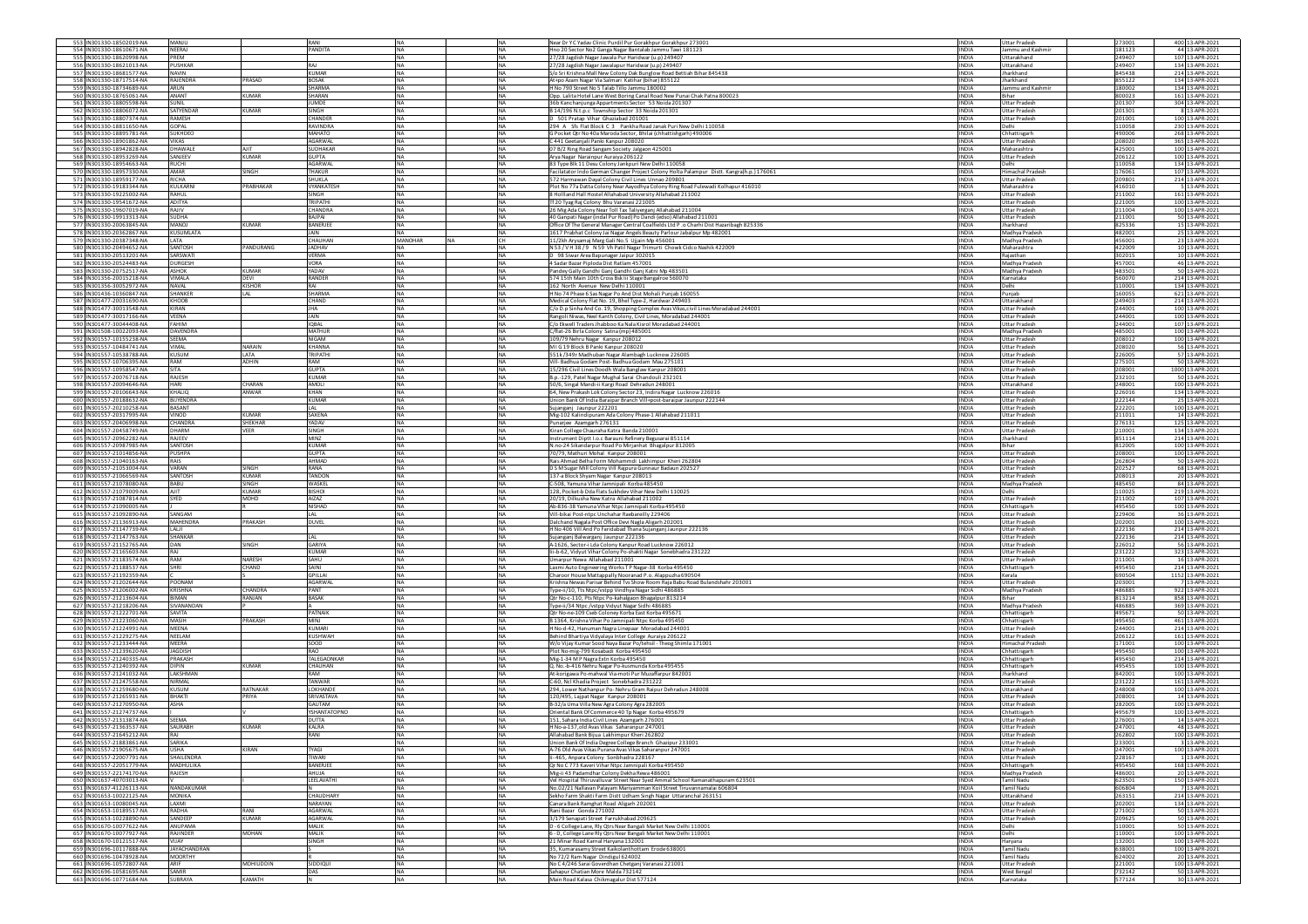| 664 IN301696-11390532-NA                             | SUSHIL                             |                             | PAUL                                     | <b>INA</b><br><b>NA</b>                           |                        | Near AK Das Quard Hemu Nagar Bilaspur Chhattisgarh 495004                                                                                                                       | <b>INDIA</b>                 | Chhattisgarh                                    | 495004           | 5 13-APR-2021                      |
|------------------------------------------------------|------------------------------------|-----------------------------|------------------------------------------|---------------------------------------------------|------------------------|---------------------------------------------------------------------------------------------------------------------------------------------------------------------------------|------------------------------|-------------------------------------------------|------------------|------------------------------------|
| 665 IN301696-11424025-NA<br>666 IN301740-10193543-NA | SANJAY<br>MUNNI                    | KUMAR                       | SINGH<br>DEVI                            | NA<br><b>NA</b><br>NA                             | NA                     | Village Mohanpur Birapatti Varanasi 221105<br>B-62, Teachers Colony Bhalubasa Post-Agrico Jamshedpur 831009                                                                     | <b>INDIA</b><br><b>INDIA</b> | <b>Uttar Pradesh</b><br>Bihar                   | 221105<br>831009 | 13 13-APR-2021<br>134 13-APR-2021  |
| 667 IN301766-10029616-NA                             | NAND                               |                             | <b>KISHORE</b>                           | <b>NA</b><br><b>NA</b>                            |                        | /illage And P.o - Badli Delhi 110042                                                                                                                                            | <b>INDIA</b>                 | Delhi                                           | 110042           | 150 13-APR-2021                    |
| 668 IN301766-10036571-NA<br>669 IN301766-10075141-NA | REVATHI<br>SANTOSH                 | KUMAR                       | <b>BEDI</b><br>SINGH                     | <b>NA</b><br><b>NA</b><br>NA<br><b>NA</b>         |                        | Principal Director Of Commercial Audit, A-Block Hutnents Behind South Block New Delhi 110011<br>Rz-A3/45 Gali No -1 Durga Park, Nasirpur New Delhi 110045                       | <b>INDIA</b><br><b>INDIA</b> | Delhi<br>Delhi                                  | 110011<br>10045  | 134 13-APR-2021<br>10 13-APR-2021  |
| 670 IN301774-10100781-NA                             | CHANDAN                            | KR                          | DEKA                                     | <b>NA</b><br><b>NA</b>                            |                        | B 3/215 Sector 6 Rohini New Delhi 110085                                                                                                                                        | <b>INDIA</b>                 | Delhi                                           | 110085           | 65 13-APR-2021                     |
| 671 IN301774-10461093-NA<br>672 IN301774-10490632-NA | MADHUKAR<br>ANURADHA               | KHANDERAO                   | <b>KURKURE</b><br><b>JOSHI</b>           | <b>NA</b><br><b>NA</b><br><b>NA</b><br><b>NA</b>  |                        | 5b Vishal Colony Ganesh Colony Jalgaon 425001                                                                                                                                   | <b>INDIA</b><br><b>INDIA</b> | Maharashtra<br><b>Uttar Pradesh</b>             | 425001<br>244713 | 100 13-APR-2021                    |
| 673 IN301774-10774580-NA                             | RAVI                               | SUBRAY                      | SHET                                     | <b>NA</b><br>NA                                   |                        | Govt Hospital Katoratal Kashipur U S Nagar 244713<br>Sri Guru Raghavendra Jewellers Nellekeri Kumta Nk 581343                                                                   | INDIA                        | Karnataka                                       | 581343           | 214 13-APR-2021<br>50 13-APR-2021  |
| 674 IN301774-10802556-NA                             | SHASHI                             |                             | PRABHA                                   | NA                                                | <b>NA</b>              | A 1419/7 Indra Nagar Lucknow 226001                                                                                                                                             | <b>INDIA</b>                 | <b>Uttar Pradesh</b>                            | 226001           | 5 13-APR-2021                      |
| 675 IN301774-11380679-NA<br>676 IN301774-11476156-NA | TAPAN<br>PANKAJ                    | <b>KUMAR</b>                | MUKHERJEE<br><b>SHARMA</b>               | <b>NA</b><br><b>NA</b><br><b>NA</b>               | <b>NA</b>              | 5/21a Sebak Baidya Street 1st Floor Kolkata 700029<br>129 B Kanchanjunga Appts Block B Sector 53 Noida 201304                                                                   | <b>INDIA</b><br><b>INDIA</b> | West Bengal<br><b>Uttar Pradesh</b>             | 700029<br>201304 | 12 13-APR-2021<br>105 13-APR-2021  |
| 677 IN301774-11528657-NA                             | <b>RAVINDRA</b>                    |                             | SINGH                                    | NA                                                | <b>NA</b>              | 4/641 Vijayant Khand Gomti Nagar Lucknow 226010                                                                                                                                 | <b>INDIA</b>                 | <b>Uttar Pradesh</b>                            | 226010           | 25 13-APR-2021                     |
| 678 IN301774-11595203-NA                             | SAROJ                              |                             | <b>SHARMA</b>                            | <b>NA</b><br><b>NA</b>                            |                        | 16/75 Sheetla Gali Agra 282003                                                                                                                                                  | <b>INDIA</b>                 | <b>Uttar Pradesh</b>                            | 282003           | 25 13-APR-2021                     |
| 679 IN301774-11986598-NA<br>680 IN301774-12060943-NA | SANKET                             | <b>VIJAY</b><br>KRISHNA     | <b>REDMUTHA</b><br>PANDEY                | <b>NA</b><br><b>NA</b><br><b>NA</b>               |                        | Kamshet Tal Maval Pune 410405<br>Type 4/46 Cmri Colony Barwa Road Dhanbad 826001                                                                                                | <b>INDIA</b><br><b>INDIA</b> | Maharashtra<br>Jharkhand                        | 410405<br>826001 | 2 13-APR-2021<br>25 13-APR-2021    |
| 681 IN301774-12202459-NA                             | ARUNAVA                            |                             | LALA                                     | <b>NA</b>                                         | NA                     | A-410 Vijaya Appt Ahimsa Khand 2 Indrapuram Ghaziabad 201010                                                                                                                    | INDIA                        | <b>Uttar Pradesh</b>                            | 201010           | 200 13-APR-2021                    |
| 682 IN301774-12203113-NA                             | KAILASH                            | LAL                         | <b>MATHUR</b>                            | <b>NA</b><br><b>NA</b>                            |                        | B/f 3 S C W Birla Vikas Satna 485005                                                                                                                                            | <b>INDIA</b>                 | Madhya Pradesh                                  | 485005           | 50 13-APR-2021                     |
| 683 IN301774-12221516-NA<br>684 IN301774-12329377-NA | PYARE<br><b>ANKAJ</b>              | LAL.<br><b>KUMAR</b>        | <b>GUPTA</b><br>RATHORE                  | <b>NA</b><br><b>NA</b><br>NA                      | <b>NA</b>              | D 55/52 Aurangabad Varanasi 221010<br>Icici Home Finance Co Ltd Agrasen Chowk Bilaspur 495001                                                                                   | <b>INDIA</b><br>INDIA        | Uttar Pradesh<br>Chhattisgarh                   | 221010<br>495001 | 50 13-APR-2021<br>5 13-APR-2021    |
| 685 IN301774-12363010-NA                             | RAMA                               | RAO                         | GEDELA                                   | <b>NA</b>                                         | <b>NA</b>              | 18-39-113 A Ashok Nagar Miryalaguda 508207                                                                                                                                      | <b>INDIA</b>                 | Telangana                                       | 508207           | 30 13-APR-2021                     |
| 686 IN301774-12438846-NA                             | SHUBHRA<br><b>MD</b>               |                             | GOYAL                                    | <b>NA</b><br><b>INA</b>                           |                        | 48 Natrajpuram Kamla Nagar Agra 281004                                                                                                                                          | <b>INDIA</b><br><b>INDIA</b> | <b>Uttar Pradesh</b><br>Rihar                   | 281004           | 20 13-APR-2021                     |
| 687 IN301774-12538991-NA<br>688 IN301774-12597084-NA |                                    | KHALID                      | REZA<br>CHANDRASEKAR                     | <b>INA</b><br><b>NA</b><br><b>NA</b><br>NA        |                        | Bhagwan Mahabir Path Ashanandpur Model Colony Bhagalpur 812002<br>No 32/6 North Street Serndamangalam Tirunelveli 627857                                                        | <b>INDIA</b>                 | Tamil Nadu                                      | 812002<br>627857 | 12 13-APR-2021<br>25 13-APR-2021   |
| 689 IN301774-12610326-NA                             | <b>JYOTSANABEN</b>                 | DEEPAKKUMAR                 | DESAI                                    | <b>NA</b>                                         | <b>NA</b>              | Ab-100 Tirupati Tulsi Bunglows Mehsana 384002                                                                                                                                   | <b>INDIA</b>                 | Gujarat                                         | 384002           | 125 13-APR-2021                    |
| 690 IN301774-12700601-NA<br>691 IN301774-12963793-NA | SURENDRA<br>AMIT                   | PRASAD                      | <b>MULASI</b><br><b>KUMAR</b>            | <b>NA</b><br><b>NA</b><br><b>NA</b><br><b>NA</b>  |                        | 121/iii/i Bhel Haridwar 249403                                                                                                                                                  | <b>INDIA</b><br><b>INDIA</b> | Uttarakhand<br><b>Iharkhand</b>                 | 249403<br>844101 | 75 13-APR-2021                     |
| 692 IN301774-13039333-NA                             | ANITA                              | HEMANT                      | PANDEY                                   | <b>NA</b><br>NA                                   |                        | Jagdish Narayan Sinha Manu Shahi Colony Vaishali Hajipur 844101<br>Jawahar Marg Manawar 464446                                                                                  | INDIA                        | Madhya Pradesł                                  | 464446           | 20 13-APR-2021<br>25 13-APR-2021   |
| 693 IN301774-13073125-NA                             | NEELAM                             | KULWANTRAI                  | GOYAL                                    | <b>NA</b>                                         | <b>NA</b>              | 3rd Floor Lions Blood Bank G Vapi Vapi 396195                                                                                                                                   | <b>INDIA</b>                 | Gujarat                                         | 396195           | 50 13-APR-2021                     |
| 694 IN301774-13105547-NA<br>695 IN301774-13200378-NA | <b>HANDRAKANT</b><br><b>MBADAS</b> | MARUTI<br><b>KISANRAO</b>   | <b>SURYAWANSHI</b><br><b>BHAGADE</b>     | <b>NA</b><br><b>NA</b><br>NA                      | NA                     | Hanumant Wadi Ring Road Latur 413512                                                                                                                                            | <b>INDIA</b><br><b>INDIA</b> | Maharashtra<br>Maharashtra                      | 413512<br>413712 | 5 13-APR-2021<br>15 13-APR-2021    |
| 696 IN301774-13613244-NA                             | <b>MEHTA</b>                       | DILIPKUMAR                  |                                          | NA.                                               | NA                     | A/p Pravra Nagar Tal Rahata Ahmednagar 413712<br>Nagar Kui Mangal Bhojani Khadki Nadiad 387001                                                                                  | <b>INDIA</b>                 | Gujarat                                         | 387001           | 3 13-APR-2021                      |
| 697 IN301774-13869328-NA                             | DHEERAJ                            |                             | PANDEY                                   | <b>NA</b><br><b>NA</b>                            |                        | 35 Satteshvar A01 Auraiva 206122                                                                                                                                                | <b>INDIA</b>                 | Uttar Pradesh                                   | 206122           | 3 13-APR-2021                      |
| 698 IN301774-14193942-NA<br>699 IN301774-14861808-NA | NEELAM<br>RAJESHWAR                |                             | <b>IAISWAL</b><br>KUMARI                 | <b>NA</b><br><b>NA</b><br><b>NA</b><br>NA         |                        | Near Gramin Bank Campierganj Gorakhpur 273158<br>Flat No 202 Majestic Plaza West Boring Road Patna 800001                                                                       | <b>INDIA</b><br><b>INDIA</b> | <b>Uttar Pradesh</b><br>Bihar                   | 273158<br>800001 | 23 13-APR-2021<br>13 13-APR-2021   |
| 700 IN301774-15650672-NA                             | KAMLA                              |                             | YADAV                                    | NA                                                | <b>NA</b>              | Bisheswar Yadav 433 Balak Nath Colony Mata Darwaja Rohtak 124001                                                                                                                | <b>INDIA</b>                 | Haryana                                         | 124001           | 7 13-APR-2021                      |
| 701 IN301774-16153324-NA                             | <b>RITA</b>                        |                             | <b>GUPTA</b>                             | <b>NA</b><br><b>NA</b>                            |                        | Vpo Shahjahanpur Alwar 301706                                                                                                                                                   | <b>INDIA</b>                 | Raiasthan                                       | 301706           | 42 13-APR-2021                     |
| 702 IN301782-10053102-NA<br>703 IN301811-10110503-NA |                                    | MARIMUTHU                   | RAWAT<br><b>KUMAR</b>                    | <b>NA</b><br><b>NA</b><br><b>NA</b><br>NA         |                        | M - 169, Raj Nagar - 2, Near Kabir Ashram, Gali No. 11, New Delhi. 110045<br>No-17, M. K. Thiyarajar Middlestreet Vasudevanallur, Sivagiri Thirunelveli 627758                  | <b>INDIA</b><br><b>INDIA</b> | Delhi<br>Tamil Nadu                             | 110045<br>527758 | 50 13-APR-2021<br>50 13-APR-2021   |
| 704 IN301895-10129079-NA                             |                                    |                             | MOHANKUMAR                               | <b>NA</b><br><b>NA</b>                            |                        | No 4, K R Road Basavanagudi Bangalore, Karnataka 560004                                                                                                                         | <b>INDIA</b>                 | Karnataka                                       | 560004           | 134 13-APR-2021                    |
| 705 IN301895-10294552-NA<br>706 IN301895-10492963-NA | NIRMALA<br>KANNAN                  | NARAYANA                    | SAMANT                                   | <b>NA</b><br><b>INA</b><br><b>NA</b><br><b>NA</b> |                        | Block No 109/b Township Dandeli, Karnataka 581325                                                                                                                               | <b>INDIA</b><br><b>INDIA</b> | Karnataka<br><b>Tamil Nadu</b>                  | 581325<br>624301 | 25 13-APR-2021<br>50 13-APR-2021   |
| 707 IN301895-10618965-NA                             | MURUGESAN                          |                             |                                          | NA<br><b>NA</b>                                   |                        | No 11/1/6/8 A Balan Street Chinnalapatti Dindigul, Tamilnadu 624301<br>No 39 3rd Floor Patel Street Erode, tamilnadu 638001                                                     | <b>INDIA</b>                 | <b>Tamil Nadu</b>                               | 638001           | 9 13-APR-2021                      |
| 708 IN301895-10697656-NA                             | KOOSU                              | <b>VISHNUVARDHAN</b>        | RAO                                      | <b>NA</b><br><b>INA</b>                           |                        | H No 3-6-127 Pumping Well Road Khammam, Andhra Pradesh 507003                                                                                                                   | <b>INDIA</b>                 | Telangana                                       | 507003           | 50 13-APR-2021                     |
| 709 IN301895-10809627-NA<br>710 IN301918-10035904-NA | PADMAKUMAR<br>RAJENDER             |                             | KUMAR                                    | <b>NA</b><br><b>NA</b><br><b>NA</b><br>NA         |                        | Pavithram, TC36/820 (3) Era 116, Perumthanni Vallakadavu POThiruvananthapuram, Kerala 695008<br>172 Village Holambikhurd P O Holambi Kalan Near Telephone Exchange Delhi 110082 | <b>INDIA</b><br><b>INDIA</b> | Kerala<br>Delhi                                 | 695008<br>110082 | 2 13-APR-2021<br>234 13-APR-2021   |
| 711 IN301926-30089329-NA                             |                                    |                             | VENKATESH                                | <b>NA</b><br><b>NA</b>                            |                        | Staff No 3772365 Quality Services Bharat Heavy Electricals Ltd Electronics Division P B No 2606 Mysore Road Bangalore 560026                                                    | <b>INDIA</b>                 | Karnataka                                       | 560026           | 107 13-APR-2021                    |
| 712 IN301926-30153066-NA                             | VENKATARAMULU                      | <b>HEMANTH</b>              | <b>KUMAR</b>                             | <b>NA</b><br><b>NA</b>                            |                        | No 26/1 12th Cross Magadi Road Bangalore 560023                                                                                                                                 | <b>INDIA</b>                 | Karnataka                                       | 560023           | 100 13-APR-2021                    |
| 713 IN301926-30159083-NA<br>714 IN301926-30383893-NA | AARTI                              |                             | <b>KRISHNAMURTHY</b><br><b>TIBREWALA</b> | <b>NA</b><br><b>NA</b><br><b>NA</b><br>NA         |                        | No 441 5th Stage 1st Phase Beml Layout Rajarajeshwari Nagar Bangalore 560098<br>No 262-16 8th Main 11th Cross Wilson Garden Bangalore 560027                                    | <b>INDIA</b><br>INDIA        | Karnataka<br>Karnataka                          | 560098<br>60027  | 14 13-APR-2021<br>107 13-APR-2021  |
| 715 IN301926-30426822-NA                             | PRADEEP                            |                             | TIBREWALA                                | <b>NA</b>                                         | <b>NA</b>              | No 2 Or 4 Swamy Corner 262-16 11th Cross 8th Main Wilson Garden Bangalore 560027                                                                                                | <b>INDIA</b>                 | Karnataka                                       | 560027           | 100 13-APR-2021                    |
| 716 IN301926-30472062-NA                             |                                    |                             | GOPI                                     | <b>NA</b><br><b>NA</b>                            |                        | ./o Nfdc Ltd No 2 Janak Residency Kumara Krupa Road Bangalore 560001                                                                                                            | <b>INDIA</b>                 | Karnataka                                       | 560001           | 134 13-APR-2021                    |
| 717 IN301926-30503802-NA<br>718 IN301926-30810811-NA | LAKSHMISWAR<br>VIJETHA             | VINAY                       | <b>VIRUPAKSHA</b>                        | <b>NA</b><br><b>NA</b><br><b>NA</b><br>NA         |                        | C/o Basanna House Upstair Sri Guru Basava Nilaya Chapparadahalli Hospet 583203<br>W/o B S Rohith Pb No 11 Kithil Mane Balupet Sakalesh Pura Hassan 573214                       | <b>INDIA</b><br><b>INDIA</b> | Karnataka<br>Karnataka                          | 583203<br>573214 | 134 13-APR-2021<br>2 13-APR-2021   |
| 719 IN301959-10054517-NA                             | <b>OM</b>                          | PARKASH                     | AGGARWAL                                 | <b>NA</b><br><b>NA</b>                            |                        | B/a 273 Tagore Garden New Delhi 110027                                                                                                                                          | <b>INDIA</b>                 | Delhi                                           | 110027           | 1 13-APR-2021                      |
| 720 IN301983-10063917-NA                             | EKTA                               | MAHENDRA                    | GARG                                     | <b>NA</b><br><b>NA</b>                            |                        | 58/703, Vasant Audumber Co.h.s., Vasant Vihar, Thane (w), Maharashtra 400610                                                                                                    | <b>INDIA</b>                 | Maharashtra                                     | 400610           | 20 13-APR-2021                     |
| 721 IN301991-10624170-NA<br>722 IN302050-10002705-NA | SHEELABEN<br>RAMOD                 | MANILAL<br><b>KUMAR</b>     | PATEL<br>SHARMA                          | <b>NA</b><br>NA<br>NA                             | NA                     | At.timbarva Ta. Bardoli Dist.surat 394355<br>State Bank Of India Mawana, Meerut (u.p.) 250401                                                                                   | <b>INDIA</b><br>INDIA        | Gujarat<br><b>Uttar Pradesh</b>                 | 394355<br>250401 | 30 13-APR-2021<br>100 13-APR-2021  |
| 723 IN302092-10025409-NA                             |                                    |                             | DAS                                      | <b>NA</b><br><b>NA</b>                            |                        | B-208 Sector-33 Noida (n.t.p.c. Township) 201301                                                                                                                                | <b>INDIA</b>                 | <b>Uttar Pradesh</b>                            | 201301           | 1 13-APR-2021                      |
| 724 IN302148-10113228-NA                             |                                    | SREEKANTA                   | SWAMY                                    | <b>NA</b>                                         | <b>NA</b>              | Ashwini Lodge No 9/2b Geetha Mandir Road Mysore 570001                                                                                                                          | <b>INDIA</b>                 | Karnataka                                       | 570001           | 100 13-APR-2021                    |
| 725 IN302148-10151199-NA<br>726 IN302148-10295697-NA | VIJAYALAKSHMI                      |                             | MANIRAJ                                  | <b>NA</b><br><b>NA</b><br><b>NA</b>               | <b>NA</b>              | No 8/1 1st Floor 6th Cross H Siddaiah Road Bangalore 560027<br>No. 379 12th Main Srinivasa Nagar Bangalore 560050                                                               | <b>INDIA</b><br><b>INDIA</b> | Karnataka<br>Karnataka                          | 560027<br>560050 | 25 13-APR-2021<br>2 13-APR-2021    |
| 727 IN302148-10400790-NA                             |                                    |                             | NAGESH                                   | <b>NA</b><br><b>INA</b>                           |                        | No 97 Kanchaghatta Tiptur Taluk Tiptur 572201                                                                                                                                   | <b>INDIA</b>                 | Karnataka                                       | 572201           | 134 13-APR-2021                    |
| 728 IN302148-10413726-NA                             |                                    |                             | PRARHAKAR                                | <b>INA</b><br><b>NA</b>                           |                        | 2045/a 1st Main Road Rpc Layout Vijayanagar 2nd Stage Bangalore 560040                                                                                                          | <b>INDIA</b>                 | Karnataka                                       | 560040           | 251 13-APR-2021                    |
| 729 IN302201-10147518-NA<br>730 IN302201-10447912-NA | DAXABEN<br><b>BASANTH</b>          | GIRISHKUMAR<br><b>KUMAR</b> | PATEL<br><b>MARTHA</b>                   | <b>NA</b><br>NA<br>NA                             | <b>NA</b>              | Drupad Hospital At - Khedbrahma Dist - Sabarkantha 383255<br>Eb-112, Laxmi Sagar Bda Colony Stage-1 Bhubaneswar 751006                                                          | <b>INDIA</b><br><b>INDIA</b> | Gujarat<br>Drissa                               | 383255<br>751006 | 100 13-APR-2021<br>2 13-APR-2021   |
| 731 IN302201-10496620-NA                             | SHAH                               | ALPESHKUMAR                 | <b>BHARATKUMAI</b>                       | <b>NA</b><br><b>NA</b>                            |                        | Bhalapole Dholka Dist-Ahmedabad 387810                                                                                                                                          | <b>INDIA</b>                 | Guiarat                                         | 387810           | 1 13-APR-2021                      |
| 732 IN302201-10634946-NA                             | ROOP                               | KUMAR                       | SHARMA<br>SHAH                           | <b>NA</b><br><b>NA</b>                            |                        | Gautam Bhawan Main Road Jagatpura Jaipur 302017                                                                                                                                 | <b>INDIA</b>                 | Raiasthan                                       | 302017           | 10 13-APR-2021                     |
| 733 IN302201-10699092-NA<br>734 IN302201-10788154-NA | AJAY<br>SAMEL                      | <b>JAYASHR</b>              | <b>JAGADISH</b>                          | NA<br><b>NA</b>                                   | <b>NA</b><br><b>NA</b> | 91/3c Dharampur Main Abbevala Dalanwala Dehradun 248001<br>5 / 6, Saikiran Apartment B / H - Runanubandh Karyalaya Bhabha Nagar Nashik 422011                                   | INDIA<br><b>INDIA</b>        | Uttarakhand<br>Maharashtra                      | 248001<br>422011 | 70 13-APR-2021<br>15 13-APR-2021   |
| 735 IN302201-11245258-NA                             | SUNANDA                            | GHOSH                       | <b>MITRA</b>                             | <b>NA</b><br><b>INA</b>                           |                        | 2a / 19, Aryabhatta Road B - Zone Durgapur 713205                                                                                                                               | <b>INDIA</b>                 | West Bengal                                     | 713205           | 105 13-APR-2021                    |
| 736 IN302236-10075946-NA<br>737 IN302236-10116156-NA | ROHIT<br>KRISHNA                   |                             | <b>GUPTA</b><br><b>GUPTA</b>             | NA<br><b>INA</b>                                  | NA<br>NA               | 1/24 Sunder Vihar Ground Floor Paschim Vihar New Delhi 110087                                                                                                                   | <b>INDIA</b><br><b>INDIA</b> | Delhi<br>Delhi                                  | 10087<br>110052  | 50 13-APR-2021<br>79 13-APR-2021   |
| 738 IN302236-10135383-NA                             | SAPNA                              |                             | GERA                                     | <b>NA</b>                                         | <b>NA</b>              | D/1/318 Gali No 15 Ashok Nagar Delhi 110052<br>1f/66 Nit Faridabad Haryana 121001                                                                                               | <b>INDIA</b>                 | Harvana                                         | 121001           | 100 13-APR-2021                    |
| 739 IN302236-10171267-NA                             |                                    |                             | SRINIVASULU                              | <b>NA</b><br><b>NA</b>                            |                        | 31c Block G Kanchanganga Sector 53 Noida 201301                                                                                                                                 | <b>INDIA</b>                 | Uttar Pradesh                                   | 201301           | 260 13-APR-2021                    |
| 740 IN302236-10185167-NA<br>741 IN302236-10203076-NA | RAM<br>VELURI                      | <b>MOHAN</b>                | PANDEY<br>SRAMADAS                       | <b>NA</b><br>NA<br>NA                             | <b>NA</b>              | Vi/10-a/g-3 Vaishali Ghaziabad(u.p) 201010<br>C/137 Ntpc Township Sector 33 Noida 201301                                                                                        | <b>INDIA</b><br><b>INDIA</b> | <b>Uttar Pradesh</b><br><b>Uttar Pradesh</b>    | 201010<br>201301 | 214 13-APR-2021<br>37 13-APR-2021  |
| 742 IN302236-10215832-NA                             | VIRENDER                           |                             | SINGH                                    | <b>NA</b><br><b>NA</b>                            |                        | C/o Ch General Inds Baroda Roar 346/1 Devipura Near State Ware House Gohana 131301                                                                                              | <b>INDIA</b>                 | Harvana                                         | 131301           | 210 13-APR-2021                    |
| 743 IN302236-10230008-NA                             | SANJAY                             | CUMAR                       | <b>BOSE</b>                              | <b>INA</b><br><b>NA</b>                           |                        | H No 22a Jjnana Khanda 4 Indirapuram Ghaziabad 201301                                                                                                                           | <b>INDIA</b>                 | <b>Uttar Pradesh</b>                            | 201301           | 628 13-APR-2021                    |
| 744 IN302236-10249998-NA<br>745 IN302236-10333285-NA | ONKAR<br><b>SATYAPAL</b>           | SINGH                       | NARAIN<br>RAWAT                          | <b>NA</b><br>NA<br><b>NA</b><br><b>NA</b>         |                        | C/9/227 Ntpc Township Sector 33 Noida Uttar Pradesh 201301<br>Lane 14 Indraprastha Upp Nathanpur Dehradun 248001                                                                | <b>INDIA</b><br><b>INDIA</b> | <b>Uttar Pradesh</b><br>Uttarakhand             | 201301<br>248001 | 629 13-APR-2021<br>210 13-APR-2021 |
| 746 IN302236-10395980-NA                             | POONAM                             |                             | AHUJA                                    | <b>NA</b><br><b>NA</b>                            |                        | Bg 7/68 Paschim Vihar New Delhi 110063                                                                                                                                          | <b>INDIA</b>                 | Jelhi                                           | 110063           | 10 13-APR-2021                     |
| 747 IN302236-10420305-NA<br>748 IN302236-10497794-NA | VINESH<br><b>JAYA</b>              | CHANDRA                     | BHARDWAJ<br>SHARMA                       | <b>NA</b><br><b>NA</b><br><b>NA</b><br>NA         |                        | 12m/5 Dabouli Kanpur 208022<br>1/6089 East Rohtas Nagar Street No 2 Shahdara New Delhi 110032                                                                                   | <b>INDIA</b><br><b>INDIA</b> | <b>Uttar Pradesh</b><br>Delhi                   | 208022<br>110032 | 274 13-APR-2021<br>50 13-APR-2021  |
| 749 IN302236-10602296-NA                             | ASHOK                              | <b>KUMAR</b>                | DHEEMAN                                  | NA                                                | <b>NA</b>              | B 276 South Moti Bagh Ii New Delhi 110021                                                                                                                                       | <b>INDIA</b>                 | Delhi                                           | 10021            | 82 13-APR-2021                     |
| 750 IN302236-10693688-NA                             | RANJIV                             |                             | KUMAR                                    | <b>NA</b><br><b>NA</b>                            |                        | Wz-39 Gurunanak Ngr Po Tilak Nagar New Delhi 110018                                                                                                                             | <b>INDIA</b>                 | Delhi                                           | 110018           | 100 13-APR-2021                    |
| 751 IN302236-10697190-NA<br>752 IN302236-10973027-NA | DALIP<br>DEEPAK                    |                             | KUMAR<br>AHUJA                           | <b>NA</b>                                         | NA<br>NA               | H No C-8/223 Yamuna Vihar Delhi 110053<br>124/a/213 li Block Govind Nagar Kanpur 208006                                                                                         | <b>INDIA</b><br><b>INDIA</b> | elhi<br><b>Jttar Pradesh</b>                    | 10053<br>208006  | 28 13-APR-2021<br>50 13-APR-2021   |
| 753 IN302236-11001065-NA                             | RAM                                | <b>KUMAR</b>                | SHARMA                                   | <b>NA</b><br><b>NA</b>                            |                        | B-182 Shakurpur Delhi 110034                                                                                                                                                    | <b>INDIA</b>                 | Delhi                                           | 110034           | 10 13-APR-2021                     |
| 754 IN302236-11532948-NA                             | <b>SUMIT</b>                       |                             | <b>RHOWMICK</b>                          | <b>NA</b><br><b>NA</b>                            |                        | H.no-2383 Sector-8 Faridabad 121006                                                                                                                                             | <b>INDIA</b>                 | Haryana                                         | 121006           | 10 13-APR-2021                     |
| 756 IN302236-11853036-NA                             | ABDUL                              |                             | <b>HUQ</b>                               | <b>NA</b>                                         | <b>NA</b>              | 8,10th Crs, Padarayana Pura, West Arfath Nagar Bangalore 560026                                                                                                                 | <b>INDIA</b>                 | Karnataka                                       | 560026           | 5 13-APR-2021                      |
| 757 IN302269-10081741-NA                             |                                    |                             | <b>MURTHY</b>                            | NA.                                               | <b>NA</b>              | 110 Chikkasanne Devanahalli Taluk, Bangalore Rural District Karnataka 562110                                                                                                    | <b>INDIA</b>                 | Karnataka                                       | 562110           | 43 13-APR-2021                     |
| 758 IN302269-10173569-NA<br>759 IN302269-10301351-NA | SANJEEV<br>DEEPAK                  |                             | GARG<br>SOOD                             | <b>NA</b><br><b>NA</b><br><b>NA</b><br>NA         |                        | 2/418 Budhi Vihar Colony, Ayas Vikas, Maihola, Moradabad 244001<br>VPORaison. Distt Kullu 175128                                                                                | <b>INDIA</b><br><b>INDIA</b> | <b>Uttar Pradesh</b><br><b>Himachal Pradesh</b> | 244001<br>175128 | 27 13-APR-2021<br>15 13-APR-2021   |
| 760 IN302269-10360369-NA                             | SHRADDHA                           |                             | <b>GEHLOT</b>                            | <b>NA</b><br><b>NA</b>                            |                        | 3 D 6, Dada Bari Ext, Kota Raj, Kota 324009                                                                                                                                     | <b>INDIA</b>                 | Rajasthan                                       | 324009           | 4 13-APR-2021                      |
| 761 IN302269-10398839-NA                             | KAMLABAI                           |                             | DESHLAHRA                                | <b>NA</b><br><b>NA</b>                            |                        | Deshlahra Bhayan, Main Road Ward No 3, Buldana, Maharashtra 443001                                                                                                              | <b>INDIA</b>                 | Maharashtra                                     | 443001           | 52 13-APR-2021                     |
| 762 IN302269-10398847-NA<br>763 IN302269-10398863-NA | RAVINDRA<br>VEENA                  |                             | <b>DESHLAHRA</b><br>DESHLAHRA            | <b>NA</b><br><b>NA</b><br>NA<br><b>NA</b>         |                        | Deshlahra Bhavan, Ward No 3 Main Road, Buldana 443001<br>Deshlahra Bhavan, Ward No 3 Main Road, Buldana, Maharashtra 443001                                                     | <b>INDIA</b><br>INDIA        | Maharashtra<br>Maharashtra                      | 443001<br>443001 | 48 13-APR-2021<br>47 13-APR-2021   |
| 764 IN302269-10470906-NA                             | SUDHA                              |                             | <b>BOTHIYAL</b>                          | <b>NA</b><br><b>INA</b>                           |                        | H No 17 3 3, B H E L Saiktar An Taip 3, Ranipur, Haridwar 249403                                                                                                                | <b>INDIA</b>                 | Uttarakhand                                     | 249403           | 150 13-APR-2021                    |
| 765 IN302269-10679785-NA                             | DHARAM                             |                             | DEVI                                     | <b>NA</b><br><b>NA</b>                            |                        | 8, H.i.g. Duplex Naveen Nagar Moradabad Uttar Pradesh 244001                                                                                                                    | <b>INDIA</b>                 | <b>Uttar Pradesh</b>                            | 244001           | 250 13-APR-2021                    |
| 766 IN302269-10786415-NA<br>767 IN302269-11173103-NA | SATENDER<br>SUNIL                  | KUMAR                       | YADAV<br><b>GUPTA</b>                    | <b>NA</b><br><b>NA</b><br><b>NA</b><br><b>NA</b>  |                        | 82-I, Model Town, Rewari 123401<br>Dina Sahu Lane, Mudichak, Bhagalpur, Bihar 812001                                                                                            | <b>INDIA</b><br><b>INDIA</b> | Haryana<br>Bihar                                | 123401<br>812001 | 31 13-APR-2021<br>1 13-APR-2021    |
| 768 IN302269-11807030-NA                             |                                    |                             | <b>JAYALAL</b>                           | <b>NA</b><br><b>NA</b>                            |                        | 596. Oliopilakattu, 9 Kothamangalam, Kothamangalam, Kerala 686691                                                                                                               | <b>INDIA</b>                 | Kerala                                          | 686691           | 100 13-APR-2021                    |
| 769 IN302269-11860948-NA                             | AMARPREET                          |                             | SINGH                                    | <b>NA</b><br><b>NA</b>                            |                        | H No B, Vi/5314, Mohlla Talab, Faridkot, Punjab 151203                                                                                                                          | <b>INDIA</b>                 | Punjab                                          | 151203           | 137 13-APR-2021                    |
| 770 IN302269-12449699-NA<br>771 IN302269-12669713-NA | ARJUMAN                            | VINAY                       | KUMARMARISETTY<br>LIYASMITHAWALA         | <b>NA</b><br>NA<br>NA<br><b>NA</b>                |                        | Plot No 53 Keshavnagar Colony New Mettuguda Secunderabad Andhra Pradesh India 500017<br>Vahorwad Kadi Gujarat India 382715                                                      | <b>INDIA</b><br><b>INDIA</b> | Telangana<br>Gujarat                            | 500017<br>382715 | 10 13-APR-2021<br>25 13-APR-2021   |
| 772 IN302269-13345527-NA                             | KAMAL                              |                             | ROY                                      | <b>NA</b><br><b>NA</b>                            |                        | Vill Po Pritinagar P S Ranaghat Nadia Ranaghat West Bengal India 741222                                                                                                         | <b>INDIA</b>                 | <b>West Bengal</b>                              | 741222           | 4 13-APR-2021                      |
| 773 IN302269-13381320-NA                             | VENKATARAMAIAH                     |                             | KANURI                                   | <b>NA</b><br><b>NA</b>                            |                        | 418 Hmt Hills Opposite Jntuc Kukatpally Hyderabad Andhra Pradesh India 500072                                                                                                   | <b>INDIA</b>                 | Telangana                                       | 500072           | 7 13-APR-2021                      |
| 774 IN302316-10118325-NA                             | BANWARI                            |                             |                                          | <b>NA</b>                                         |                        | Prajapat Colony House No-12841 Bathinda Punjab 151001                                                                                                                           | <b>INDIA</b>                 | Punjab                                          | 151001           | 1 13-APR-2021                      |